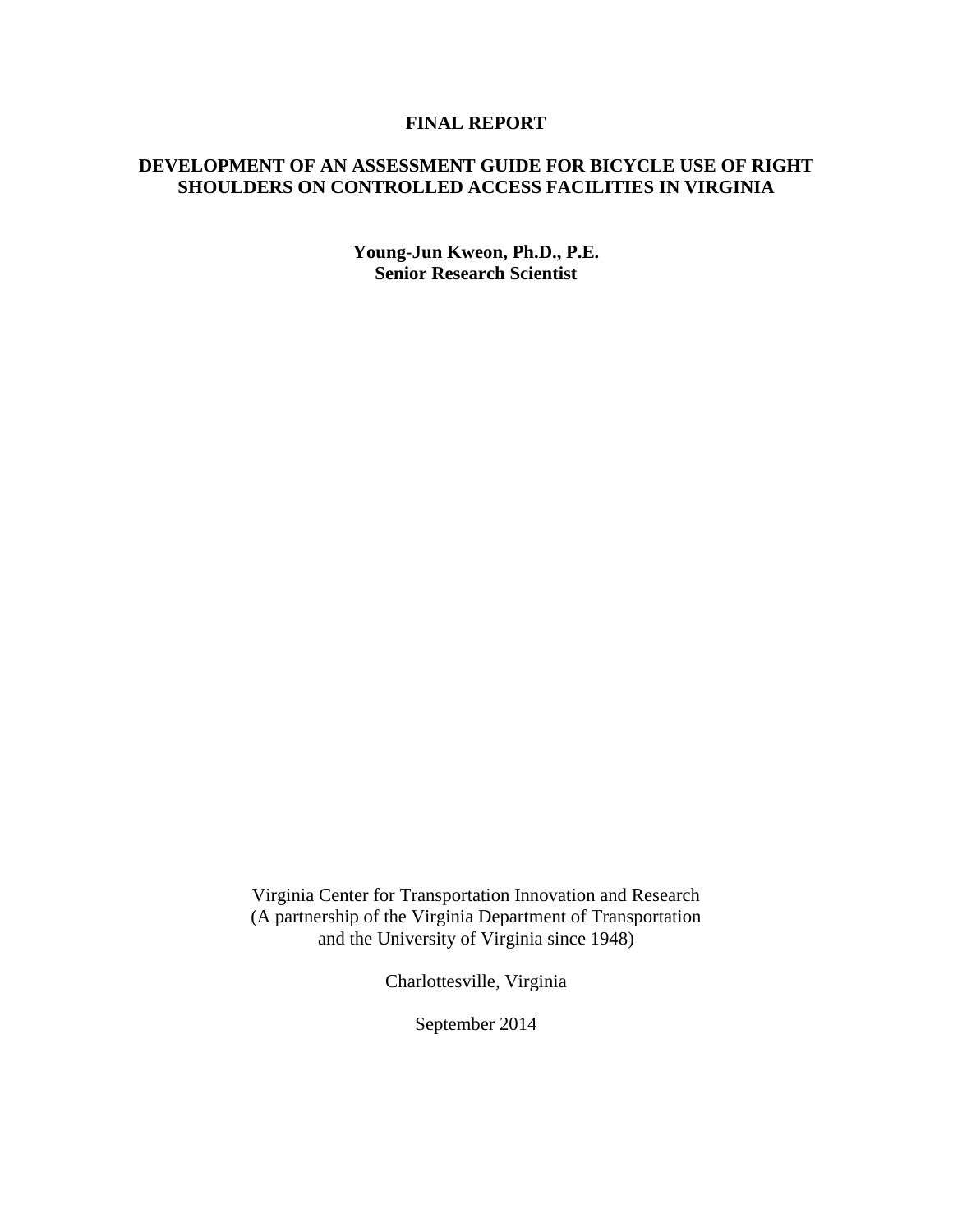### **DISCLAIMER**

The contents of this report reflect the views of the authors, who are responsible for the facts and the accuracy of the data presented herein. The contents do not necessarily reflect the official views or policies of the Virginia Department of Transportation, the Commonwealth Transportation Board, or the Federal Highway Administration. This report does not constitute a standard, specification, or regulation. Any inclusion of manufacturer names, trade names, or trademarks is for identification purposes only and is not to be considered an endorsement.

> Copyright 2014 by the Commonwealth of Virginia. All rights reserved.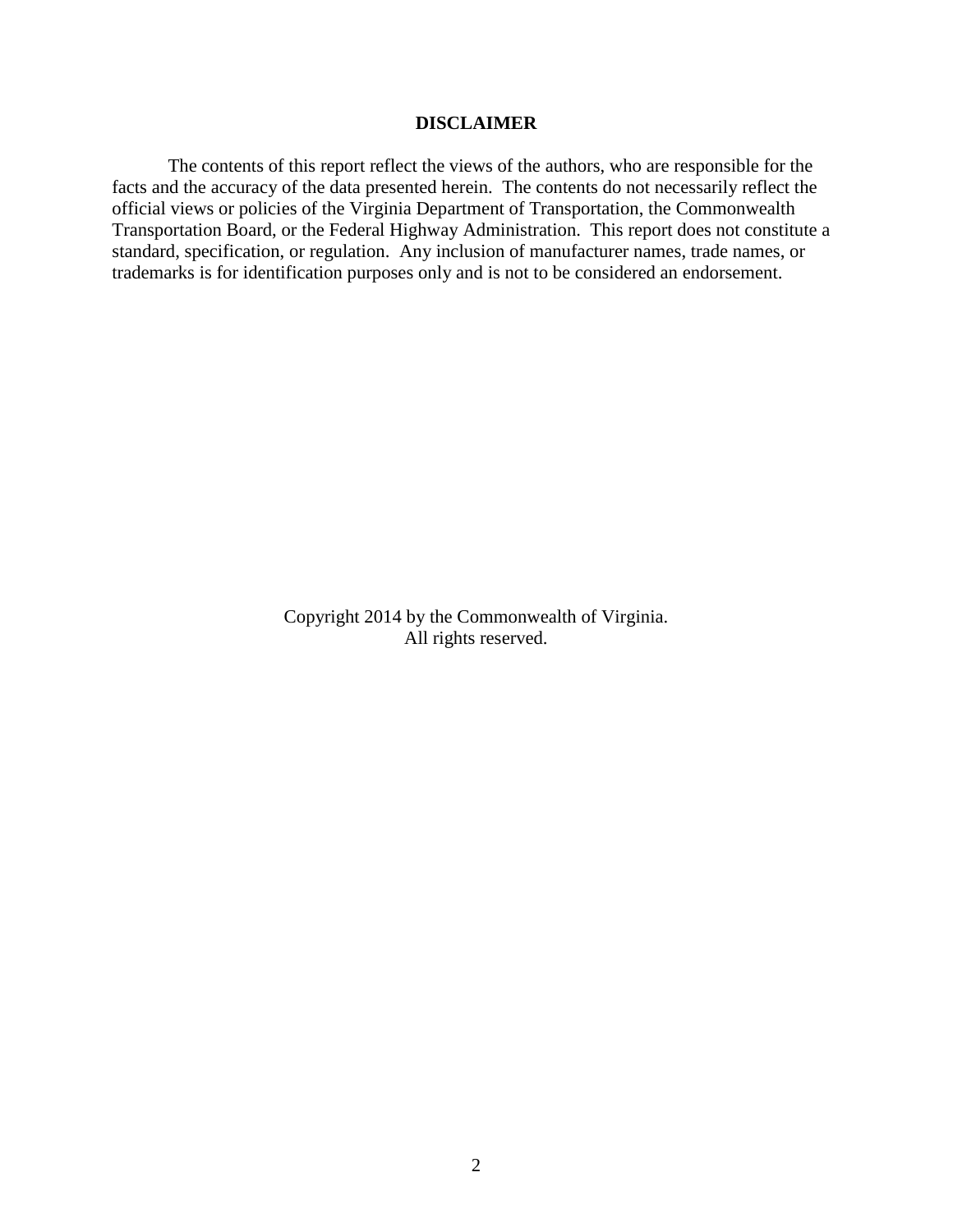#### **ABSTRACT**

The Commonwealth Transportation Board (CTB) adopted the Policy for Integrating Bicycle and Pedestrian Accommodations in 2004 and this policy was designed to ensure that bicycle and pedestrian needs are accommodated through the Virginia Department of Transportation's (VDOT) construction, operations, and maintenance programs. Currently, Virginia lacks objective criteria guiding to determine when bicycle use of controlled access facilities should be permitted or prohibited.

The purpose of this research was to develop a guide to help VDOT determine when bicycle use of the right shoulders of controlled access facilities in Virginia is appropriate from a safety standpoint. Bicyclists are expected to use only the shoulders of such facilities due to the high speeds of motor vehicle traffic. The scope of this research was limited to state controlled access highways and did not address secondary roads.

The Virginia crash data included relatively few crashes involving bicyclists using the controlled access facilities implying bicycle use of these facilities appear to be safe in Virginia. Unfortunately, the number of bicycles using the facilities is not known so crashes relative to exposure is unavailable. Additionally, an underreporting of bicycle crashes may exist. Additional crash analyses were performed using "run-off-right" crashes as a surrogate since they are considered to be the most immediate threat to bicyclists on the right shoulders. Traffic volume and shoulder width would affect potential occurrence of bicycle-vehicle crashes on the right shoulders of the controlled access facilities while urban/rural classification, speed limit, and the number of intersections would not.

This research proposed a guide for determining where bicycle use of controlled access highways in Virginia is permissible from a safety standpoint. The guide was developed based on reviews of relevant design guides and the state of practice, theoretical analysis of stopping sight distance for bicycles, and empirical analysis of crash, traffic, and geometric data. Thus, the guide is considered to be reliable and valid. However, the guide should not serve as a warrant or requirement.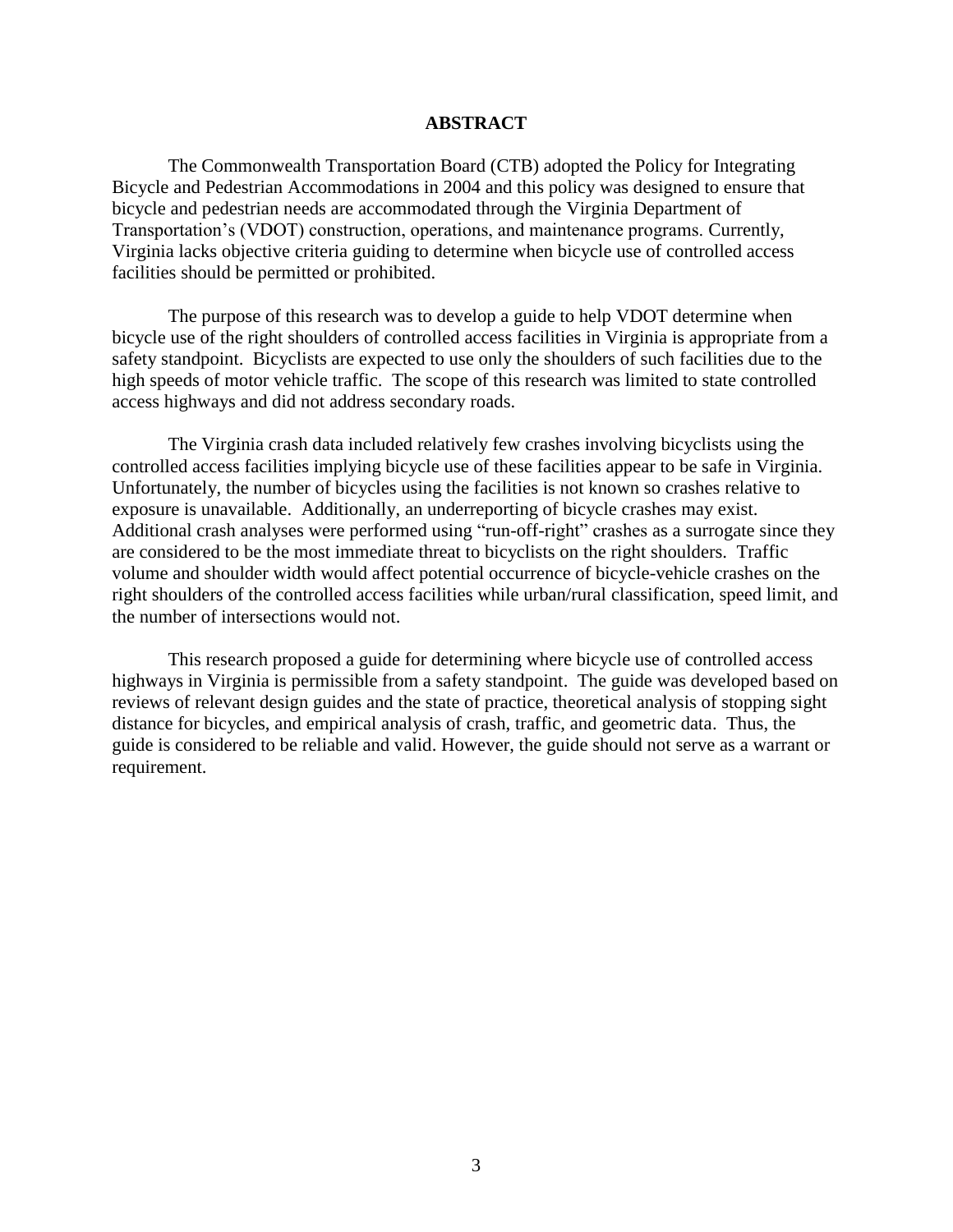#### **FINAL REPORT**

## **DEVELOPMENT OF AN ASSESSMENT GUIDE FOR BICYCLE USE OF RIGHT SHOULDERS ON CONTROLLED ACCESS FACILITIES IN VIRGINIA**

### **Young-Jun Kweon, Ph.D. P.E. Senior Research Scientist**

#### **INTRODUCTION**

On March 18, 2004 the Commonwealth Transportation Board (CTB) adopted the *Policy for Integrating Bicycle and Pedestrian Accommodations* (VDOT, 2004). This policy was designed to ensure that bicycle and pedestrian needs are considered through Virginia Department of Transportation's (VDOT) construction, operations, and maintenance programs. Unless there is compelling evidence that would recommend otherwise (such as excessive costs or high crash risk), the language of Section 3.4 of the Policy implies that serious consideration be given to meet bicyclist and pedestrian needs. The full text of the policy is found in Appendix A.

This context is especially important when considering the special case of controlled access facilities. Currently, bicyclists are allowed to legally ride on all roads in Virginia unless prohibited by the CTB. Although §46.2-808 of the *Code of Virginia* clearly gives the CTB authority to "prohibit certain uses of controlled access highways," including use by persons riding bicycles, the 2004 Policy implies that this regulation should not be taken lightly. In particular, Section 4.0 of the Policy states that:

Procedures, guidelines, and best practices will be developed or revised to implement the provisions set forth in this policy. For example, objective criteria will be prepared to guide decisions on the restriction of bicycle and pedestrian use of access-controlled facilities.

Definition and advantages of access control are stated on page 2-70 of "A Policy on Geometric Design of Highways and Streets" (AASHTO, 2011) (referred to as AASHTO's Green Book hereinafter) as:

Regulating access is called "access control." It is achieved through the regulation of public access rights to and from properties abutting the highway facilities… The principal advantages of controlling access are the preservation or improvement of service and the reduction of crash frequency and severity.

The functional advantage of providing access control on a street or highway is the management of the interference with through traffic...

Examples of controlled access facilities in Virginia include interstate highways, some portions of primary, and occasionally secondary highways. There are estimated 1,500 centerline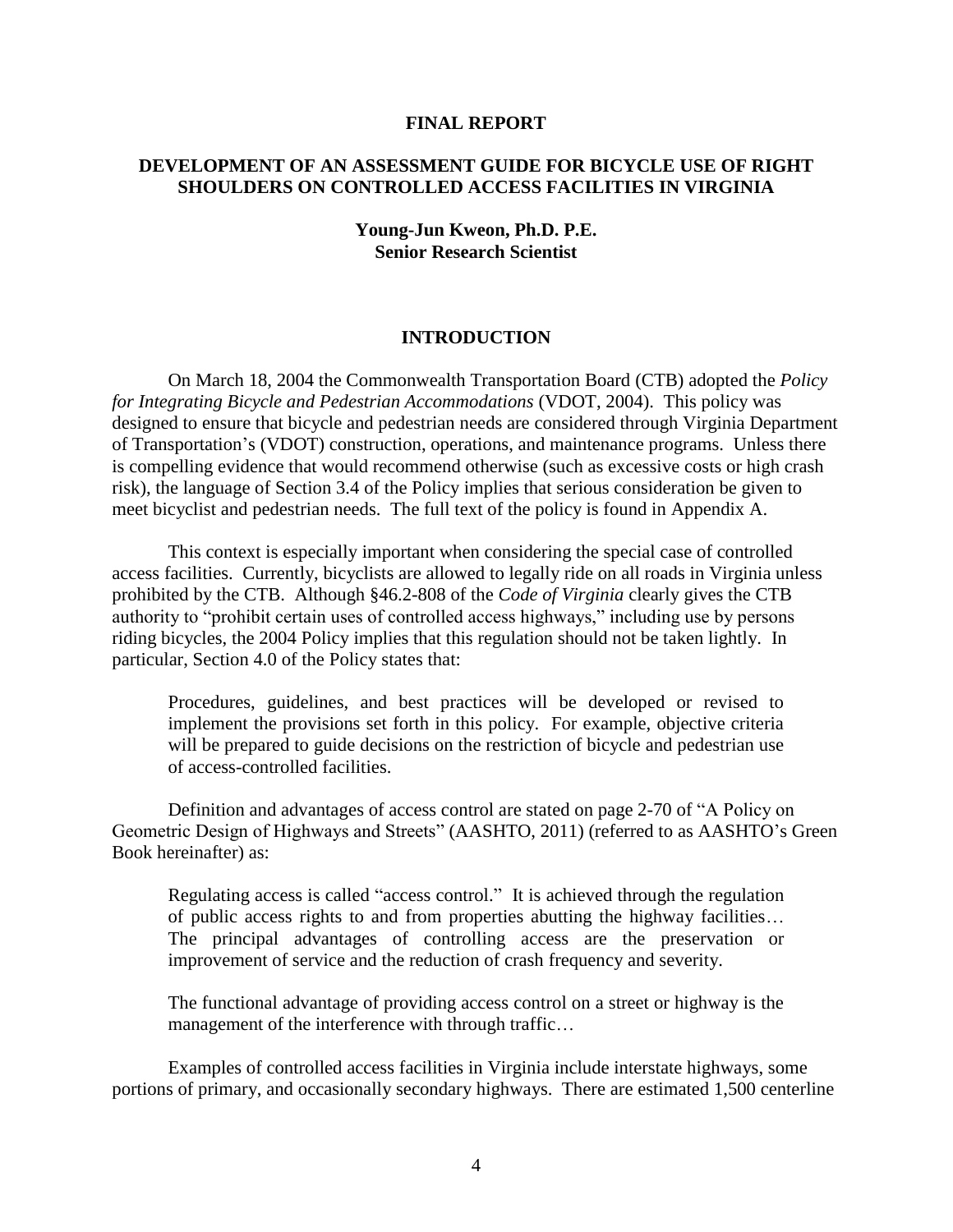miles of fully controlled access highways in the Commonwealth―about 1,100 miles on the interstate system and 400 miles on the primary system. Bicyclists are prohibited from using interstate highways except when a barrier separated facility is provided as allowed in the *Code of Virginia* §46.2-908.1, amended in 2009. However, it is not as clear which of the fully controlled access primary highway segments have bicycle prohibitions. Further, for those controlled access facilities that allow bicyclists, the number of crashes has not been tabulated. What is known is that statewide on all facilities in 2012, there were 804 bicycle-vehicle crashes (11 bicyclists killed and 790 injured) (DMV, 2013).

Virginia lacks objective criteria guiding to determine when bicycle use of controlled access facilities should be permitted or prohibited. Such criteria are needed by VDOT staff and the CTB for several reasons. First, the VDOT staff is called upon to advise the CTB regarding which controlled access facilities should prohibit bicycle use, and thus needs guidance upon which to base such recommendations. Second, highway segments currently prohibited for bicycle use will be evaluated to determine if permitting bicycles on shoulders of those segments is appropriate, under VDOT's broader efforts to promote bicycle accommodations. Third, members of the public are aware of the March 18, 2004 policy and continue consequently beginning to ask VDOT and the CTB to clarify the rationale behind bicycle prohibitions on specific controlled access facilities.

#### **PURPOSE AND SCOPE**

The *purpose* of this research was to develop a guide to help VDOT determine when bicycle use of the right shoulders of controlled access facilities in Virginia is appropriate from a safety standpoint. Bicyclists are expected to use only the shoulders of such facilities due to the high speeds of motor vehicle traffic.

The *scope* of this research was limited to state controlled access highways and did not address secondary roads.

#### **METHODS**

The research involved the following tasks:

*1. Identify the controlled access facilities that currently explicitly prohibit or permit bicycle use.* An inventory of both partially and fully controlled access facilities where bicycling is currently prohibited was prepared with the help of personnel from the nine VDOT districts. VDOT's Highway Traffic Records Inventory System (HTRIS) database, in conjunction with archived text of CTB resolutions, was initially utilized to identify prohibited segments of controlled access facilities. Specific start and end points for each prohibited section were manually identified by district staff.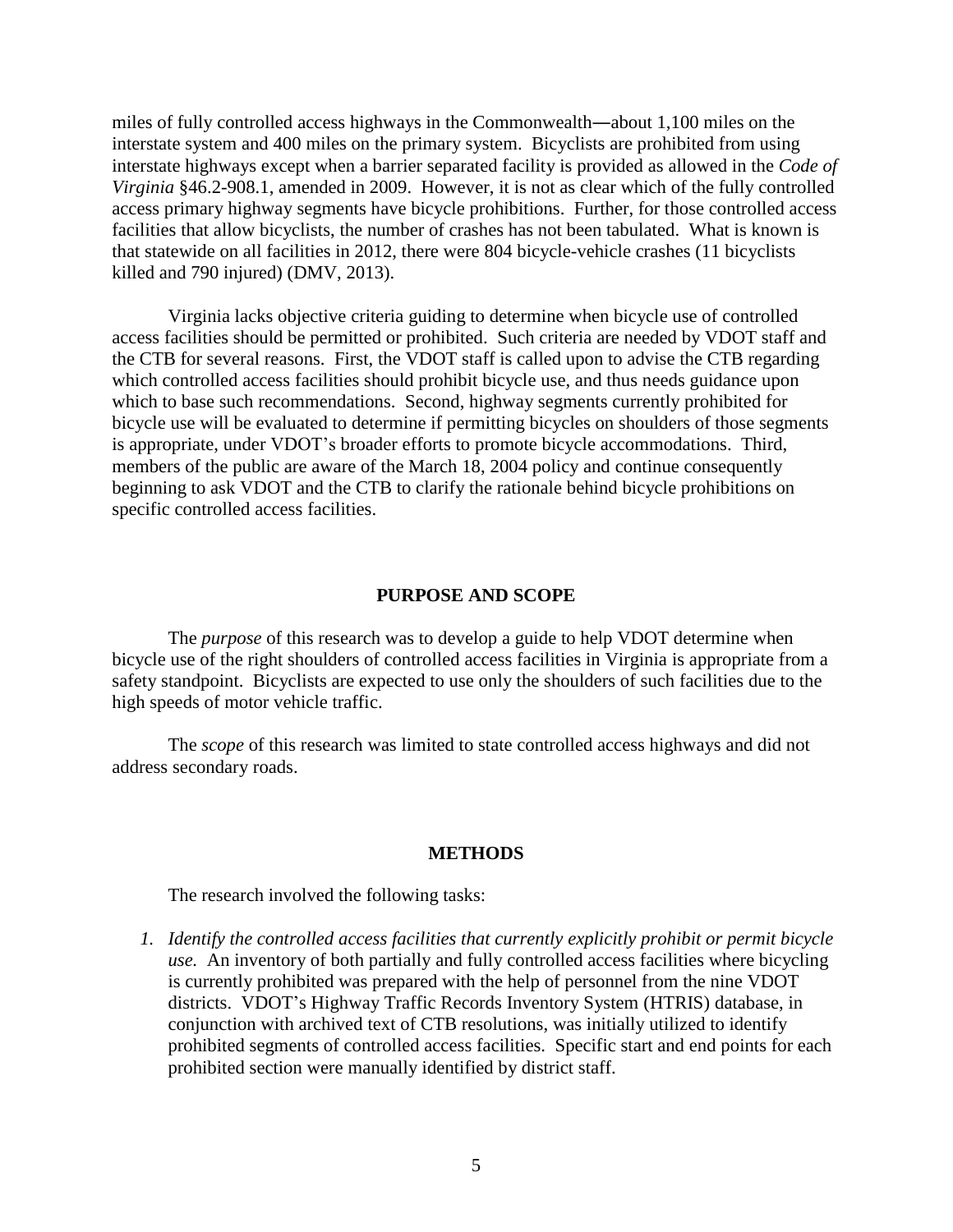- *2. Conduct a literature review.* Relevant literature concerning bicycle use on controlled access facilities was collected and reviewed. Critical factors that were likely to influence safety and operations of bicycles on shoulders were identified and their effects were summarized. Also, design or policy guides that can serve as an initial guide for this study were reviewed, including VDOT's Road Design Manual (VDOT, 2005).
- *3. Examine suitability of stopping sight distance for bicycles.* Stopping sight distances (the distance a vehicle or bicycle will travel while decelerating to a stop after recognizing an obstacle in its path) suitable for motor vehicles were examined to determine if they are also sufficient for bicycles. Since braking characteristics, especially deceleration rates, are different, it is crucial to examine if highway shoulders built to satisfy stopping sight distances for motor vehicles also satisfy those distances for bicycles. Since bicycle speeds on varying grades are not known, 30 mph was assumed to calculate stopping sight distances required for bicycles.
- *4. Develop database for data analysis*. The collected prohibition data were combined with roadway inventory, crash, and traffic volume data using the HTRIS link system. Shoulder width data that have been maintained by VDOT's Maintenance Division were obtained. However, because this data was based on location identifiers that were different from the HTRIS link system, it was not compatible with the combined database. Using an algorithm modified from one developed by VDOT's Maintenance Division, the combined database and the shoulder width data were merged. This final database contains geometric characteristics (e.g., number of lanes and shoulder width), use information (e.g., speed limit and urban/rural area type), traffic volume (annual average daily traffic), and bicycle prohibition status.
- *5. Use historical data to estimate the crash risk.* The purpose of this task was to predict the safety impact of factors identified in Task 2 as critical for bicyclists on shoulders of controlled access highways. The database created in Task 4 was used in this analysis. A general additive model (GAM) (see Hastie and Tibshirani [1990] for details) was used to propose appropriate functional forms for model development (see Appendix B for descriptions and results of GAM) and negative binomial (NB) regression models were developed for different types of traffic crashes such as run-off-right and single-vehicle crash types.
- *6. Develop a framework for determining when bicycle use of the right shoulder of controlled access facilities is appropriate*. Using the findings from the literature review in Task 2, examination of stopping sight distances in Task 3, and crash data analysis in Task 5, a guide was developed to determine those segments of controlled access highways for which bicycle use shoulder be allowed. Nine steps leading to the minimum shoulder widths for the guide were established (See Appendix C).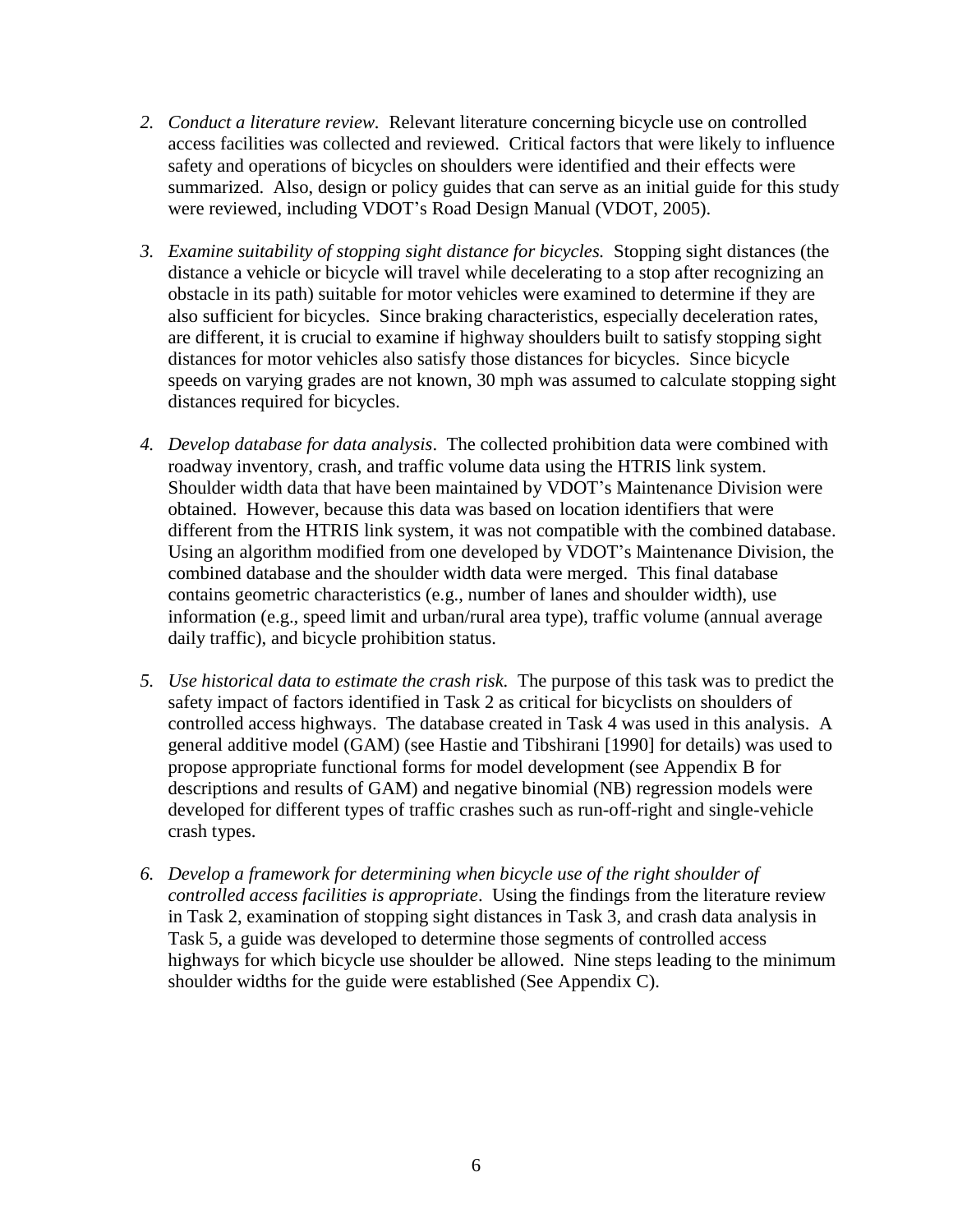### **RESULTS AND DISCUSSION**

#### **Definitions**

During the literature review, significant confusion was found to be associated with definitions of elements related to bicycle travel. Clarifications on such definitions are made below.

### **Shoulder**

Shoulder refers to "[t]he portion of the roadway contiguous with the traveled way for accommodation of stopped vehicles, for emergency use and for lateral support of sub-base, base and surface courses" in Guide for the Development of Bicycle Facilities (AASHTO, 2012). A more detailed definition is found in Asset Management's Best Practices Manual (VDOT, n.d.), "The term 'shoulder' refers to the area between the pavement edge and the ditch or fill edge. The purpose of the shoulder is to provide stability to the base, convey water away from the pavement edge, provide emergency parking area for vehicles, and provide an area for bicycle and pedestrian traffic. The emergency use of the shoulder cannot be over-stressed. Vehicles should at all times be able to move onto and off the shoulder with ease and safety."

#### **Highway vs. Roadway**

Differences in the definition of a highway and a roadway make applications of some bicycle design guides difficult. Figure 1 shows different definitions of a highway and a roadway found in relevant guides and codes. According to the Manual on Uniform Traffic Control Devices (MUTCD) (FHWA, 2012), a *highway* is "a general term for denoting a public way for purposes of travel by vehicular travel, including the entire area within the right-of-way" while a *roadway* is "that portion of a highway improved, designed, or ordinarily used for vehicular travel and parking lanes, but exclusive of the sidewalk, berm, or shoulder even though such sidewalk, berm, or shoulder is used by persons riding bicycles or other human-powered vehicles": this same definition was found in the Uniform Vehicle Code (UVC) (FHWA, 1994a).

The *Code of Virginia* provides similar definitions to the above. According to § 46.2-100 of the *Code*, a highway is defined as "the entire width between the boundary lines of every way or place open to the use of the public for purposes of vehicular travel in the Commonwealth…" A roadway is defined as "portion of a highway improved, designed, or ordinarily used for vehicular travel, exclusive of the shoulder." According to the definitions in the MUTCD, UVC, and the *Code of Virginia*, a roadway *does not* include shoulders while a highway *does*.

However, according to the definitions in design guides and documents published by American Association of State Highway and Transportation Officials (AASHTO), a roadway *does include* shoulders. AASHTO defines a roadway as the portion of a highway, including shoulders, for vehicular use in AASHTO's Green Book (2011). AASHTO's "Guide for the Development of Bicycle Facilities" (2012) (referred to as AASHTO's Bike Design Guide hereinafter) adopted the same definition of a roadway as in AASHTO's Green Book (2011) and used the definition of a highway found in the MUTCD (FHWA, 2012).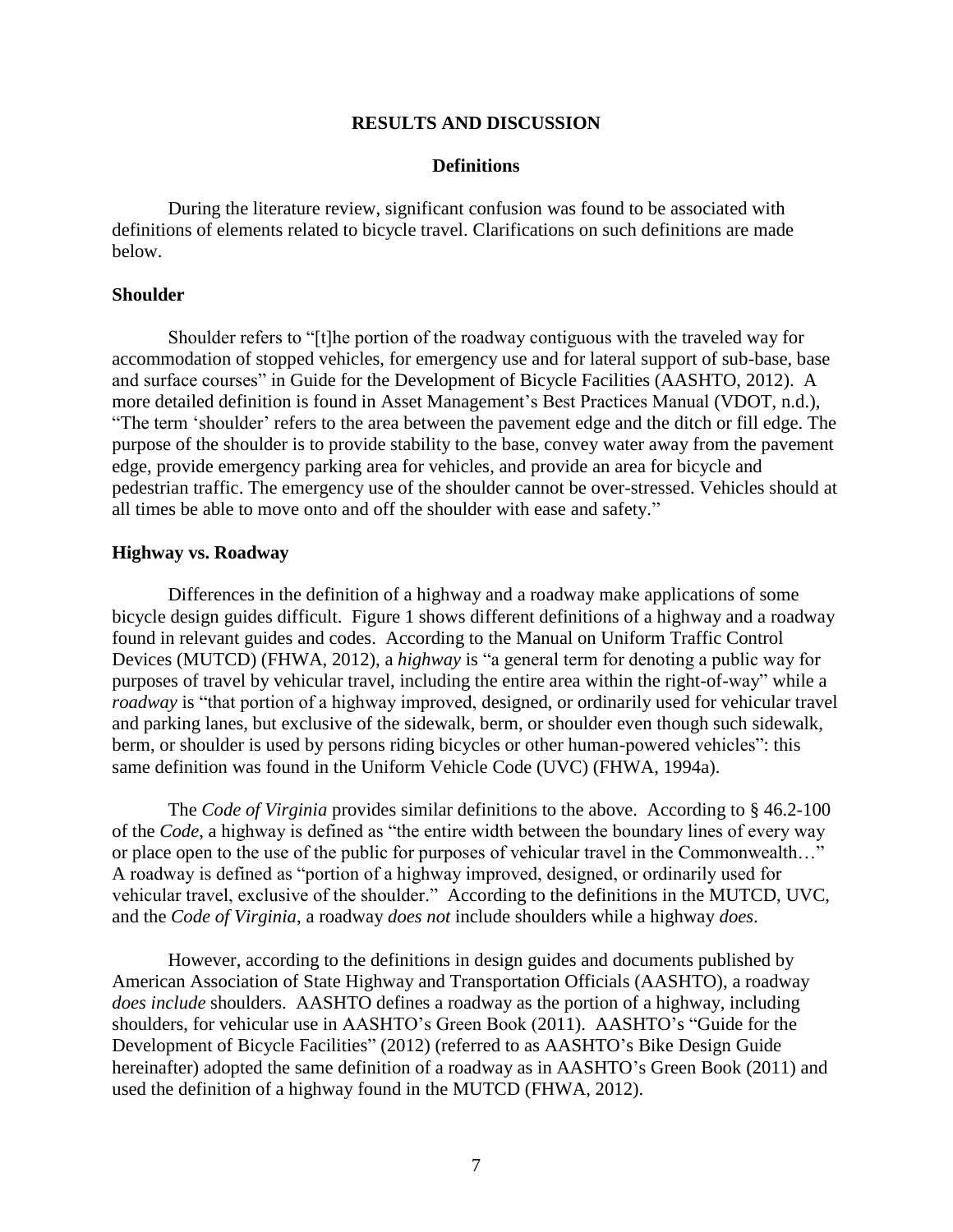

**Figure 1. Difference in definitions of highway and roadway.** Note: R/W represents right of way.

Since the guide developed in this study could be used by planners, policy makers, traffic engineers, and road designers, a comprehensive term was needed for this report. Thus, a *highway* was used throughout this report since it includes shoulders in all the above guides and manuals. The use of this term will also allow the report to address the space between the shoulder and the right of way line as well as correspond to the legal text used when the CTB makes a Limited Access Resolution.

#### **Full vs. Partial Control of Access**

 $\overline{a}$ 

According to the AASHTO's Green Book (2011), full control of access denotes that "preference is given to through traffic by providing access connections by means of ramps with only selected public roads and by prohibiting crossings at grade and direct private driveway connections." Partial control of access is used when "preference is given to through traffic to a degree. Access connection, which may be at-grade or grade-separated, is provided with selected public roads, and private driveways."

More practical definitions are used in practice in VDOT's Maintenance Division<sup>1</sup>. Fully controlled access facilities are highways that have all traffic movements controlled through the use of ramps and loops at grade separated interchanges. Signals may exist at some ramp intersections but they will be on the highways interchanging with an interstate highway, not the interstate itself. Partially controlled facilities are designed to keep the number of intersecting highways to a minimum and accessibility is directed to a main intersection. The main intersection is usually on divided highways and traffic movements are controlled through the use of signals. Since information collected for data analysis regarding access control types, which are stored in VDOT's HTRIS database, follows these practical definitions, VDOT's definitions of *full and partial access controls* described above were used throughout this report.

<sup>&</sup>lt;sup>1</sup> Personal communication with Ann Austin, Maintenance Division of VDOT Central Office.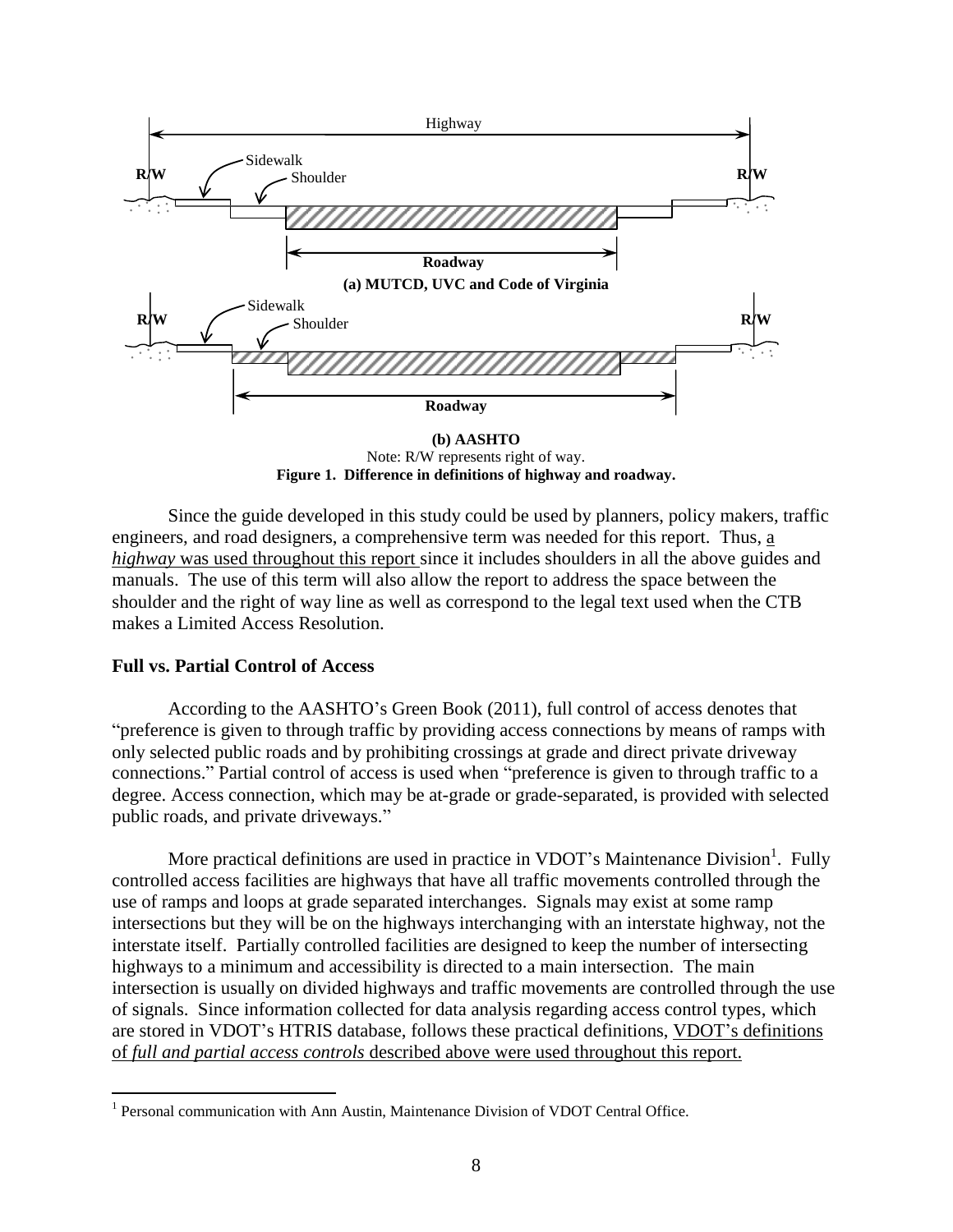### **Bicycle**

AASHTO's Bike Design Guide (2012) defines a bicycle as "every vehicle propelled solely by human power upon which any person may ride, having two tandem wheels, except scooters and similar devices." The term bicycle also includes "three- and four-wheeled humanpowered vehicles, but not tricycles for children." This report adopted this definition of *bicycle*.

### **Design Bicyclist**

The FHWA's report (FHWA, 1994a) proposed use of three design bicyclist groups to help road designers in determining the impact of different facility types and roadway conditions on bicyclists. The three design bicyclist groups were adopted in FHWA's "Selection Roadway Design Treatments to Accommodate Bicycles" (FHWA, 1994b), referred to as FHWA's Bike Design Guide hereinafter, and were noted in AASHTO's Bike Design Guide (2012). They are defined as follows:

- Group A: Advanced bicyclists (experienced) Advanced or experienced riders are generally using their bicycles as they would a motor vehicle. They are riding for convenience and speed and want direct access to destinations with a minimum of detour or delay. They are typically comfortable riding with motor vehicle traffic; however, they need sufficient operating space on the traveled way or shoulder to eliminate the need for either themselves or a passing motor vehicle to shift position.
- Group B: Basic bicyclists (casual, novice, occasional) Basic or less confident adult riders may also be using their bicycles for transportation purposes, e.g., to get to the store or to visit friends, but prefer to avoid roads with fast and busy motor vehicle traffic unless there is ample roadway width to allow easy overtaking by faster motor vehicles. Thus, basic riders are comfortable riding on neighborhood streets and shared use paths and prefer designated facilities such as bike lanes or wide shoulder lanes on busier streets.
- Group C: Children (pre-teen)

Children, riding on their own or with their parents, may not travel as fast as their adult counterparts but still require access to key destinations in their community, such as schools, convenience stores and recreational facilities. Residential streets with low motor vehicle speeds, linked with shared use paths and busier streets with well-defined pavement markings between bicycles and motor vehicles can accommodate children without encouraging them to ride in the travel lane of major arterials.

More bicyclists are expected to use highways as more facilities are designed and built to accommodate bicycles. Policy initiatives are also encouraging increases in bicycle travel (e.g., VDOT, 2004; FHWA, 1994b). Therefore, it is preferable for design treatments to address the needs of both experienced and less experienced bicyclists. In this respect, Group B/C bicyclists are typically selected as the design bicyclist. FHWA's Bike Design Guide (1994b) also determined Group B/C bicyclists to be a design bicyclist for facility design for the same reason.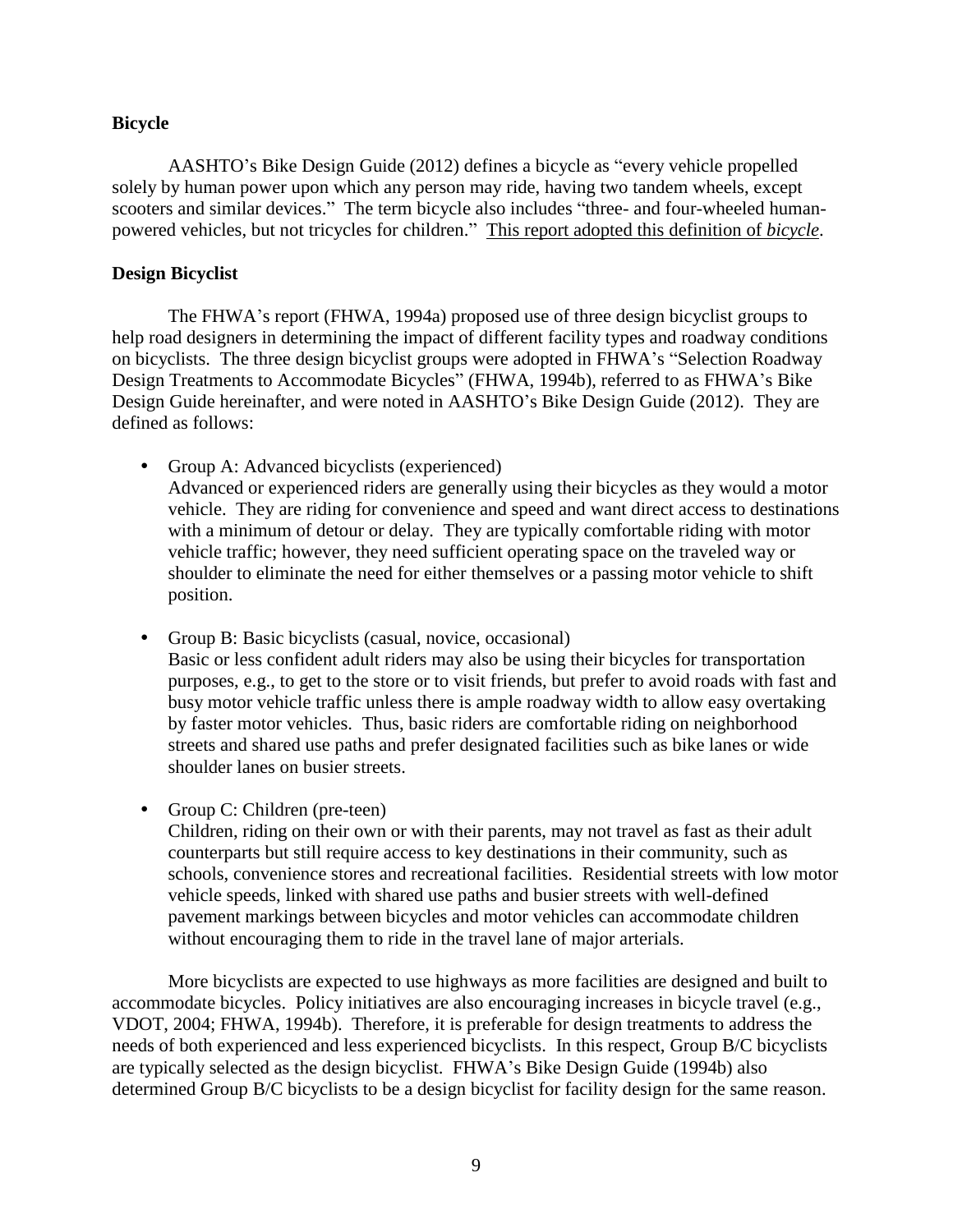However, it should be recognized that the purpose of this report is not to design a designated bicycle facility. Instead, it is to decide when it is appropriate to allow bicycle use of existing controlled access facilities.

As was noted in the introduction, currently a bicyclist can legally ride on any road in Virginia unless prohibited. They do, however, ride at their own risk, making a judgment whether their skill level is sufficient for the conditions on that particular road. As noted in VDOT's Road Design Manual (2005), "For example, a four-lane divided highway with 12-foot travel lanes, no shoulder and a 55 mph speed limit will attract only the most confident of riders. The same road with a 5-foot shoulder or bike lane might provide sufficient 'comfortable operating space' for many more adult riders, but would still not be comfortable for children or less confident adults. This latter group might only be accommodated through an alternative route using neighborhood streets linked by short sections of shared use path. If such an alternative route is provided and the four-lane road has a continuous paved shoulder, most experienced and many casual adult riders will continue to use the shoulder for the sake of speed and convenience." When a prohibition is imposed, it will indicate that the facility is unsafe for all bicyclists, even the highly skilled Group A bicyclists. VDOT's Road Design Manual (2005) recommends the use of Group A bicyclists for designing bike facilities on rural and some urban sections of highways with scattered development that are operationally similar to controlled access highways, the focus of this study. Therefore, for the purpose of this study, the *Group A bicyclist* was selected as *the determining bicyclist for the guide*.

## **Safety Considerations for Bicycles on Shoulders**

The safety considerations of bicycle operations on shoulders was examined through three distinct approaches, (1) review of relevant publications, (2) analysis of stopping sight distance, and (3) analysis of surrogate crash measures.

### **Review of Relevant Publications**

Reports, guides, and manuals (AASHTO, 2012; Ferrara and Gibby, 2001; FHWA, 1977; FHWA, 1994b; FHWA, 1998; FHWA, 2006; Landis et al., 1997; Smith, 1975; VDOT, 2005; Walton et al., 2005) relevant to bicycle operations and safety on shoulders were reviewed, and among them, two bicycle facility design guides (FHWA, 1994b; AASHTO, 2012) were found to be the most useful for developing the guide. Based on the literature surveyed, the following factors were found to be critical for safe operations of bicyclists on shoulders:

- shoulder width
- traffic volume
- traffic speed
- presence of heavy vehicles
- sight distance
- presence of intersections
- vehicle induced wind force
- presence of rumble strips
- other factors (e.g., grade, surface, and access)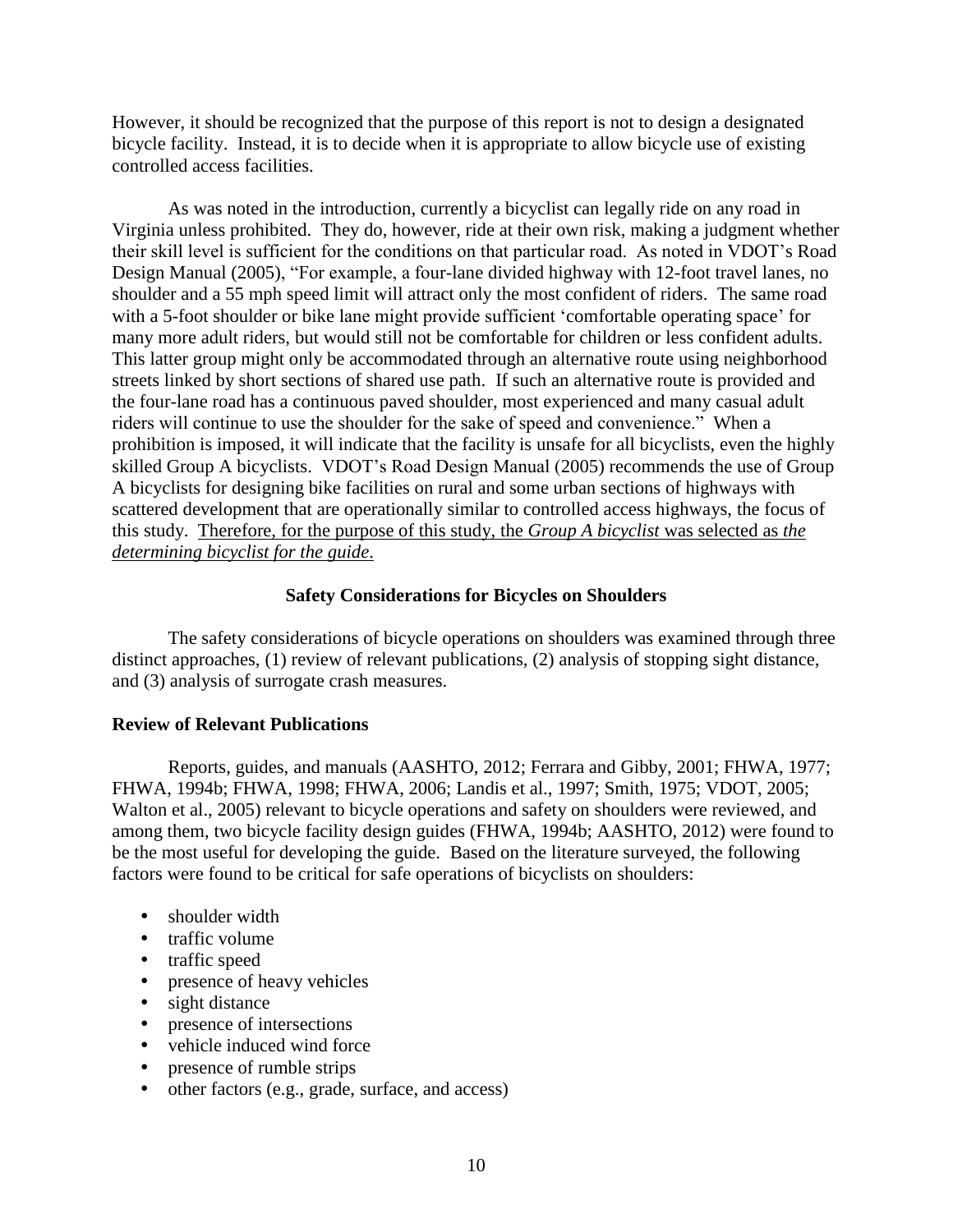The first six factors were reported as the most often cited factors influencing bicycle operations (FHWA, 1994b). The above factors were considered for developing the bicycle guide and findings regarding each of the factors are summarized below.

### *Shoulder Width*

The shoulder width was reported as the most important factor regarding the safety and operations of bicyclists on shoulders, especially in terms of bicyclists' comfort (FHWA, 1995). According to bicycle facility design guides (e.g., FHWA, 1994b; AASHTO, 2011), 4 feet is the minimum width of a paved shoulder when designing a designated bicycle facility and many state highway agencies have adopted this minimum width. The shoulder width should be increased as an adjacent vehicle speed increases and/or heavy vehicle traffic increases. Only FHWA's Bike Design Guide (1994b) provides explicit guidance on how the shoulder width should increase with increasing speed or heavy vehicle volume. However, AASHTO's Bike Design Guide (2012) states that any shoulder width is better than no shoulders at all. Because this study defines Group A bicyclists as the determining ones for the guide and focuses on controlled access highways where no street parking is present, two tables in the FHWA's Bike Design Guide (1994b) were found to be especially relevant to this study, one for urban sections with no parking and the other for rural sections.

These are presented as Tables 1 and 2, and provide recommended bicycle facility treatments for Group A bicyclists by four criteria, speeds, traffic volume, sight distance, and presence of heavy vehicles, each of which is discussed later. The presence of heavy vehicles is defined as approximately 30 or more vehicles per hour. For example, using Table 2 for a rural road with AADT less than 2,000, inadequate sight distance, more than 30 heavy vehicles (trucks, buses, and recreational vehicles) per hour, and an average operating speed of 55 mph, a minimum shoulder width of 6 feet would be recommended for a design treatment accommodating bicycles. The two tables are also included in VDOT's Road Design Manual (2005).

| Average            |          |                        |                |          |          |                        | Average annual daily traffic (AADT) |          |                        |                |          |          |  |
|--------------------|----------|------------------------|----------------|----------|----------|------------------------|-------------------------------------|----------|------------------------|----------------|----------|----------|--|
| motor              |          |                        | < 2,000        |          |          |                        | 2,000-10,000                        |          |                        | >10,000        |          |          |  |
| vehicle            |          |                        | Sight distance |          |          |                        | Sight distance                      |          |                        | Sight distance |          |          |  |
| operating<br>speed |          | Inadequate<br>Adequate |                |          |          | Inadequate<br>Adequate |                                     |          | Inadequate<br>Adequate |                |          |          |  |
|                    |          |                        | Truck, bus, rv |          |          |                        | Truck, bus, rv                      |          |                        | Truck, bus, rv |          |          |  |
| $<$ 30 mph         | sl<br>12 | <sub>s</sub><br>12     | wc<br>14       | wc<br>14 | s1<br>12 | wc<br>14               | wc<br>14                            | wc<br>14 | wc<br>14               | wc<br>14       | wc<br>14 | wc<br>14 |  |
| $30-40$ mph        | wc<br>14 | wc<br>14               | wc<br>15       | wc<br>15 | wc<br>14 | WC<br>15               | wc<br>15                            | wc<br>15 | wc<br>14               | wc<br>15       | WC<br>15 | wc<br>15 |  |
| $41-50$ mph        | wc<br>15 | wc<br>15               | wc<br>15       | wc<br>15 | wc<br>15 | wc<br>15               | sh<br>6                             | sh<br>6  | wc<br>15               | WC<br>15       | sh<br>6  | sh<br>6  |  |
| $>50$ mph          | sh<br>6  | sh<br>6                | sh<br>6        | sh<br>6  | sh<br>6  | sh<br>6                | sh<br>6                             | sh<br>6  | sh<br>6                | sh<br>6        | sh<br>6  | sh<br>6  |  |

| Table 1. Recommended Facility Type for Group A Bicyclists in Urban Section, No Parking |  |  |  |
|----------------------------------------------------------------------------------------|--|--|--|
|                                                                                        |  |  |  |

Source: Table 9 in FHWA's "Selecting Roadway Design Treatments to Accommodate Bicycles" (1994b) Note: sl=shared lane; wc=wide curb lane; sh=shoulder; number in feet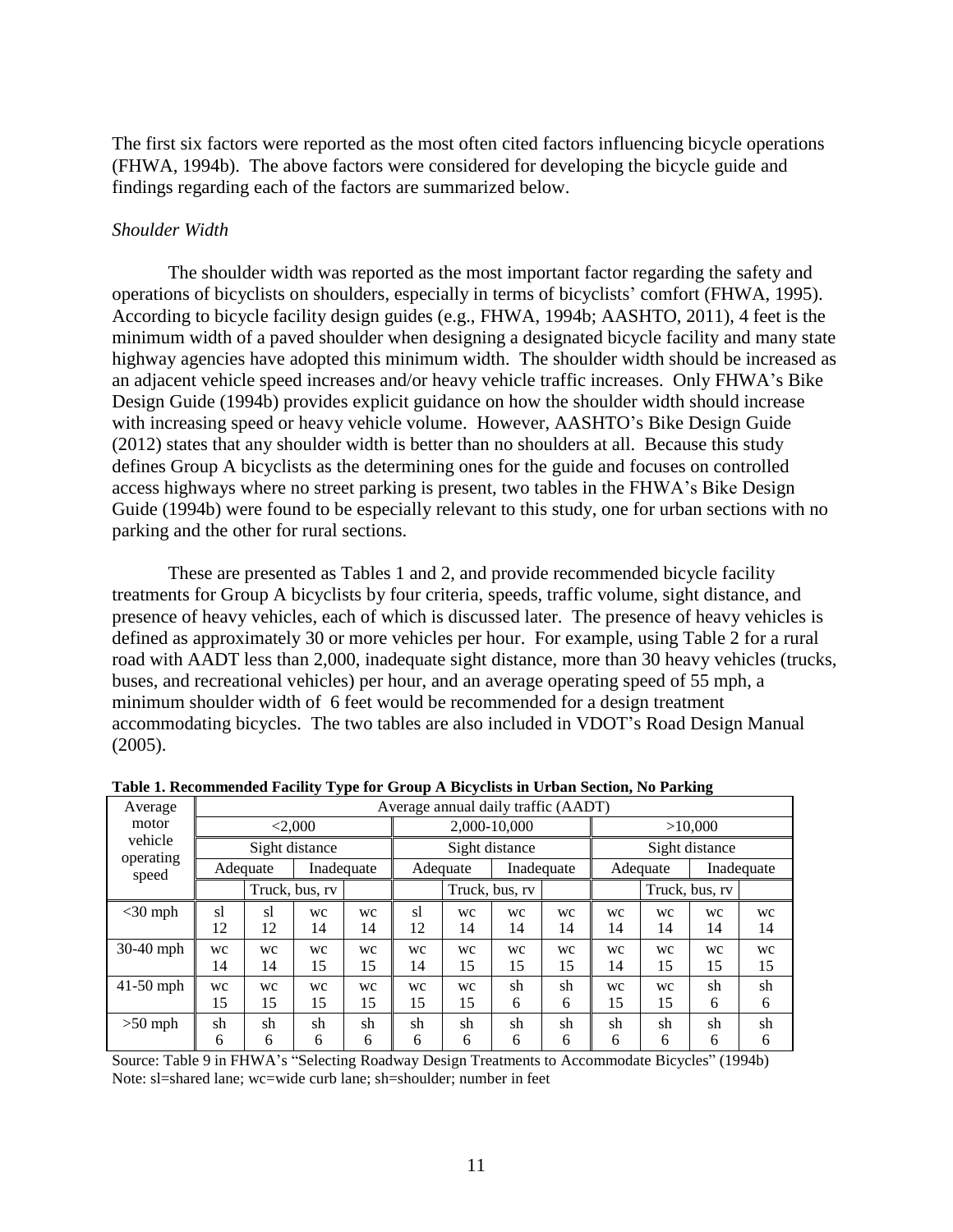| Average              |    |                        |                |    |                        | Average annual daily traffic (AADT) |                |    |          |                |            |    |  |
|----------------------|----|------------------------|----------------|----|------------------------|-------------------------------------|----------------|----|----------|----------------|------------|----|--|
| motor                |    |                        | < 2,000        |    |                        |                                     | 2,000-10,000   |    | >10,000  |                |            |    |  |
| vehicle<br>operating |    |                        | Sight distance |    |                        | Sight distance                      |                |    |          | Sight distance |            |    |  |
| speed                |    | Inadequate<br>Adequate |                |    | Inadequate<br>Adequate |                                     |                |    | Adequate |                | Inadequate |    |  |
|                      |    |                        | Truck, bus, rv |    |                        |                                     | Truck, bus, rv |    |          | Truck, bus, rv |            |    |  |
| $<$ 30 mph           | sl | <sub>s</sub>           | wc             | WC | s1                     | WC                                  | WC             | wc | wc       | wc             | sh         | sh |  |
|                      | 12 | 12                     | 14             | 14 | 12                     | 14                                  | 14             | 14 | 14       | 14             | 4          | 4  |  |
| 30-40 mph            | wc | wc                     | sh             | sh | WC                     | wc                                  | sh             | sh | sh       | sh             | sh         | sh |  |
|                      | 14 | 14                     | 4              | 4  | 14                     | 15                                  | 4              | 4  | 4        | 4              | 4          | 4  |  |
| $41-50$ mph          | sh | sh                     | sh             | sh | sh                     | sh                                  | sh             | sh | sh       | sh             | sh         | sh |  |
|                      | 4  | 4                      | 4              | 4  | 6                      | 6                                   | 6              | 6  | 6        | 6              | 6          | 6  |  |
| $>50$ mph            | sh | sh                     | sh             | sh | sh                     | sh                                  | sh             | sh | sh       | sh             | sh         | sh |  |
|                      | 4  | 6                      | 6              | 4  | 6                      | 6                                   | 6              | 6  | 6        | 6              | 6          | 6  |  |



Source: Table 11 in FHWA's "Selecting Roadway Design Treatments to Accommodate Bicycles" (1994b) Note: sl=shared lane; wc=wide curb lane; sh=shoulder; number in feet

#### *Traffic Volume*

Higher levels of traffic are thought to pose higher potential risk for bicyclists on shoulders because, in general, as traffic volume increases, traffic crashes also increase, which may result in more bicyclist-motor vehicle crashes on shoulders. Also, it is reasonable to assume that as traffic volume increases, more vehicles would stop on the shoulders for various purposes (e.g., emergency stop due to mechanical defects of vehicles), leading to an increased probability of collision between such vehicles and a bicyclist on a shoulder. In general, the majority of bicycle-involved crashes occur at intersections. On controlled access highways, those crashes have either been eliminated (fully controlled) or their frequency is greatly reduced (partially controlled).

FHWA's Bike Design Guide (1994b) grouped AADTs into three levels for recommending minimum shoulder widths for bicycle facilities; <2,000, 2,000–10,000, and >10,000. However, as stated in the guide, the thresholds were determined based on professional judgment not on empirical data analysis. An empirical assessment using crash data in Virginia was performed in this study to verify suitability of the grouping, and the results are presented in the Analysis of Surrogate Crash Measures section.

#### *Speed*

The speed of adjacent traffic is an important factor for safety of bicyclists on shoulders because (1) in a collision between a bicycle and a motor vehicle, injury severity for the cyclist is likely to increase as a motor vehicle speeds increases, (2) higher vehicle speeds adjacent to bicyclists are expected to have a negative impact on the perceived comfort of those users (Landis et al., 1997; FHWA, 1998), and (3) higher vehicle speeds are expected to result in greater wind forces as vehicles pass which could impact the stability of the bicycles (Smith, 1975).

An average operating speed is believed to be a more appropriate indicator of safety than the posted speed limit. However, to obtain the average operating speed, empirical speed data must be collected, and such data may not always be available, especially on new construction.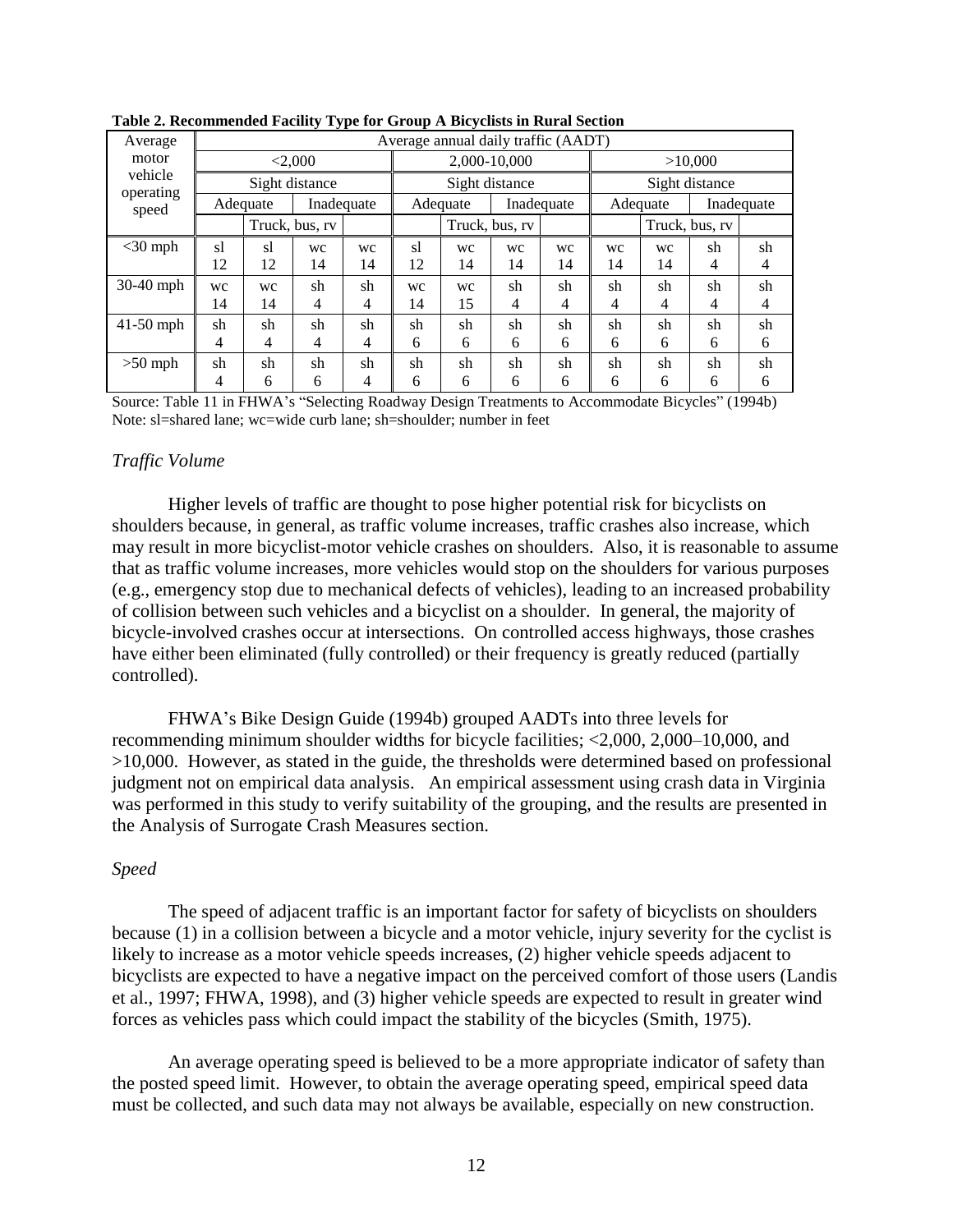Therefore, the posted speed limit can be used in these instances as a practical alternative. When evaluating existing highways, an engineer has the option to use the average operating speed depending on the site conditions.

A second aspect of speed should be mentioned. The tables in FHWA's Bike Design Guide (FHWA, 1994b) address low speeds below 30 mph. These speeds are typical of residential streets but not typically found on controlled access highways. Thus, consideration for such low speed categories may not be appropriate for this study. Further discussion of the speed categories can be found later in this report.

#### *Heavy Vehicles*

The presence of heavy vehicles including trucks, buses, and recreational vehicles is important with respect to the safety and operations of bicyclists because (1) like increased speeds, the presence of heavy vehicles is anticipated to negatively impact the perceived comfort of bicyclists (Landis et al., 1997) and (2) wind forces caused by heavy vehicles passing bicyclists could cause destabilization of the bicyclists (Smith, 1975). For the purpose of the bicycle facility design tables, FHWA's Bike Design Guide (1994b) defines the regular presence of the heavy vehicles to be approximately 30 or more vehicles per hour.

#### *Sight Distance*

Sight distance is often cited as a critical factor especially in situations where bicycles and motor vehicles are mixed and motor vehicles overtake bicycles (FHWA, 1994b). This is of limited concern for this study because bicyclists are expected to use the shoulders as opposed to the travel lanes. However, sight distance, especially stopping sight distance, is an important factor because bicycles have a slower deceleration rate than motor vehicles. In some cases even at low design speeds, although a segment has been constructed satisfying minimum stopping sight distances specified in AASHTO's Green Book (2011) for motor vehicles, bicycles may not have sufficient stopping distance. Theoretical analysis of stopping sight distances for bicycles was performed and the results are reported in the Analysis of Stopping Sight Distance section.

#### *Intersections*

When bicycles must cross intersections along their path, the risk of being involved in a collision with a motor vehicle increases. FHWA's Bike Design Guide (1994b) mentions the presence of intersections as one of the six major factors for selecting bicycle design treatments yet does not include it in the five criteria determining the design treatments for bicycles. The guide states that the frequency/number of intersections should be considered for considering bike lanes or separate bike paths.

#### *Wind Force*

Lateral aerodynamic wind forces produced by heavy vehicles at a high speed contribute to the instability of bicycles operating nearby. Such forces were found to be proportional to the size and speed of the heavy vehicle and the lateral distance from the bicycle (Walton et al., 2005;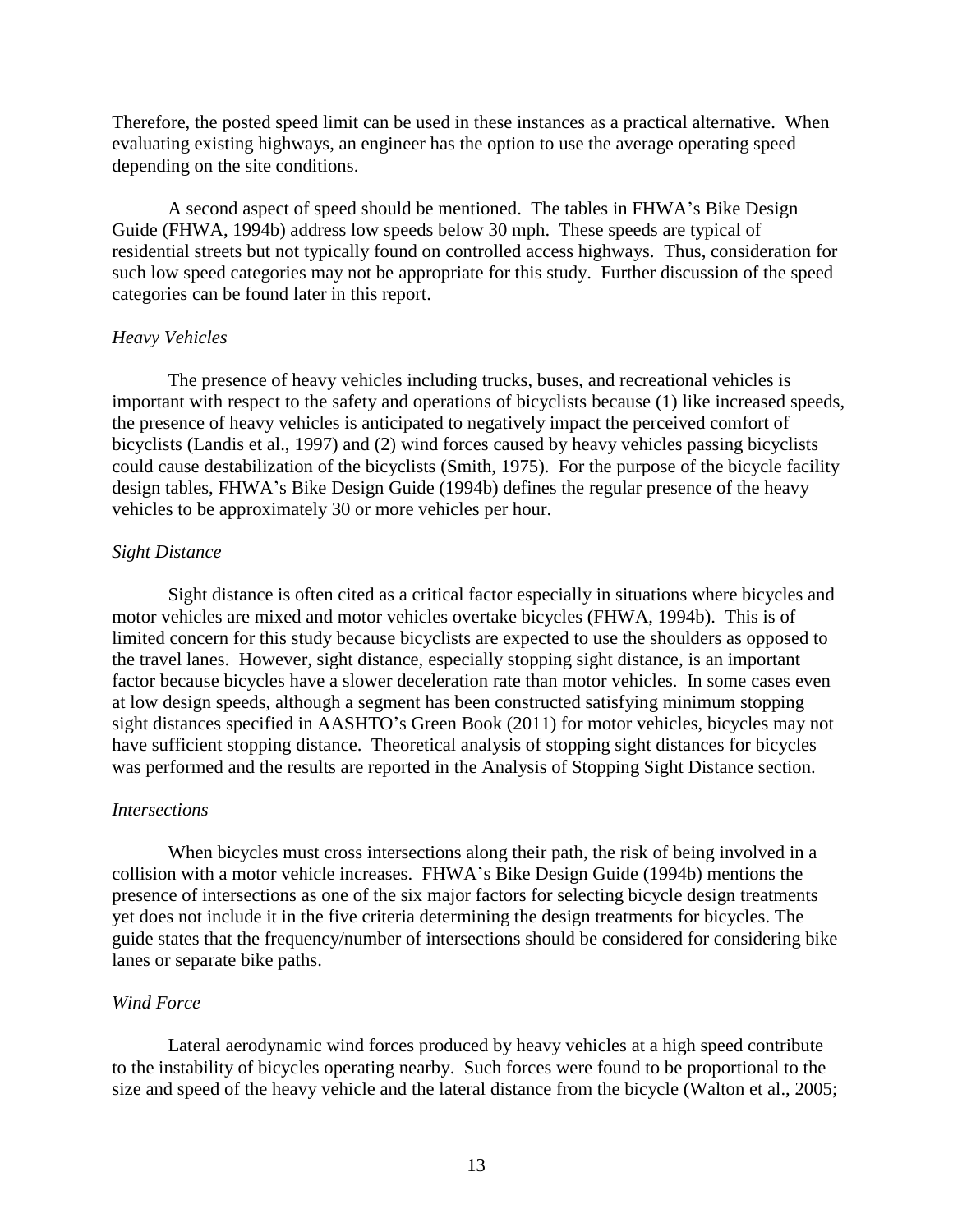FHWA, 1977). As a heavy vehicle passes a bicycle, a force pushing the bicycle away from the heavy vehicle is followed by a force pulling the bicycle toward the path of the heavy vehicle. Although the forces themselves may not be strong, a rapid change of these forces in a short period of time could cause destabilization.

In 1977, FHWA published Figure 2, showing the lateral wind forces on a bicycle from a passing heavy vehicle. The figure provides guidance on a safe separation distance between the bicycle and the heavy vehicle. As long as at least 4 feet of a separation distance is maintained, the lateral wind forces produced by the heavy vehicle at a passing speed of up to 50 mph should not cause a safety concern for the bicycle. At speeds above 50 mph, additional separation space is needed to avoid bicycle instability. To stay below the tolerance limit of the lateral wind force, 5 and 6 feet separations are required at 55 and 60 mph, respectively. It should be noted that a bicyclist is not likely to operate on the rightmost edge of the shoulder at all times and a truck with the maximum width of 8.5 feet does not occupy the full width of a 12-foot lane.



**Figure 2. Aerodynamic forces caused by heavy vehicles passing bicycles (Figure 4-8, FHWA, 1977)**

#### *Rumble Strips*

According to AASHTO's Bike Design Guide (2012), if rumble strips or raised pavement markers are installed, an additional 1 foot of shoulder width from the rumble strip is recommended. Paved shoulder widths should be a minimum 5 feet of ride-able space, free of rumble strips, on freeways (AASHTO, 2012). VDOT recommendations state that if bicycles are permitted on shoulders, the RS-4 (shoulder rumble stripes) or RS-5 (intermittent shoulder rumble strips) should be used since they provide the maximum useable space for bicycles. In general, rumble stripes include paint or tape to provide a visual delineation of the edge of the travel lane while rumble strips do not. Design standards of different rumble strips are found in VDOT Road and Bridge Standards: Section 300–Pavement Items (VDOT, 2008): For example, RS-1 for continuous shoulder rumble strips, RS-4 for continuous shoulder rumble stripes, and RS-5 for intermittent shoulder rumble strips.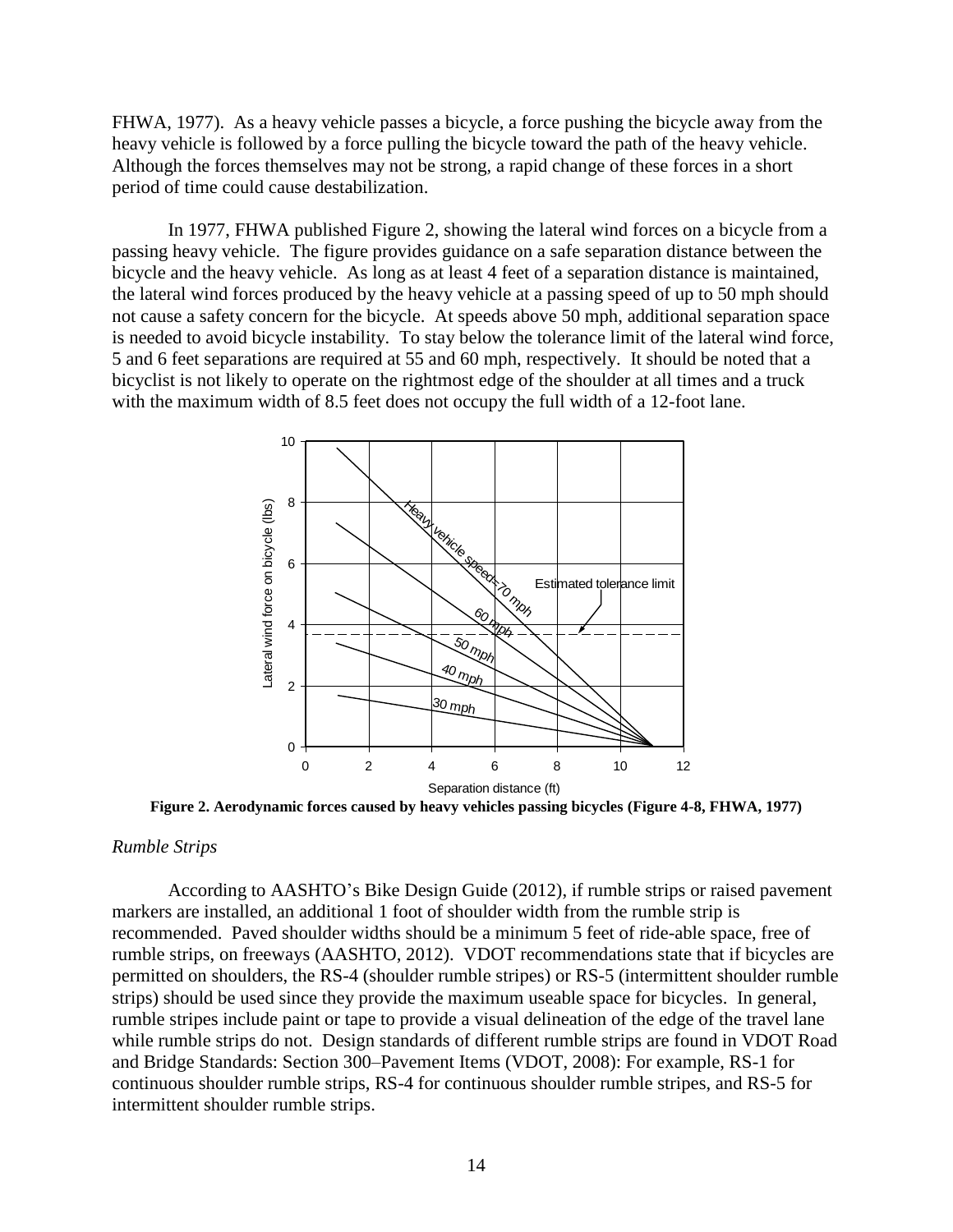#### *Other Factors*

Grade has a direct impact on bicycle performance. On a downgrade segment, a bicycle could exceed the maximum speed for safe operations. For example, the braking capability of a bicycle may become significantly reduced on a downgrade segment causing the stopping sight distance of the bicycle to increase. This poses a safety risk to the bicyclist when encountering a stopped vehicle or bicycle on a shoulder. Additionally, on an upgrade segment, the lateral movement of a bicycle is greater than that on level ground.

The surface of a bicycle facility should have smooth pavement and drainage inlets and structures that are appropriate for bicycles. For example, drainage grate inlets and utility covers should be bicycle-compatible so that a bicycle wheel does not fall into a slot in the grate (FHWA, 2006; VDOT, 2005) or they should be located outside of the space needed for a bicycle to operate. Figure 3 shows examples of bicycle-compatible grates. Bicyclist comfort levels were found to be affected greatly by pavement surface conditions (Landis et al., 1997). The same or better quality surface is desirable for bicycles as is provided for motor vehicles.



**Figure 3. Bicycle-compatible drainage grades (Figure 4-38, AASHTO, 2012).** 

In rare situations on partially controlled roads, there could be private entrances or private roads leading to a home, farm or even a commercial business. These access points typically exist when the road is historical or one of the early U.S. highway routes. When the road is widened, the construction project normally provides each landowner with an alternate entrance unless it is infeasible, in which case, the original entrance to the partially controlled highway is retained. In most cases, roads providing the only access to a home or business should not include a bicycle prohibition.

#### **Analysis of Stopping Sight Distance**

The analysis for stopping sight distance was performed to determine if minimum sight distances for vehicles in AASHTO's Green Book (2011) would suffice for bicycles. AASHTO's Green Book provides the following formula to calculate stopping sight distance (SSD) for motor vehicles:

$$
SSD = 1.47Vt + \frac{V^2}{30\left(\frac{a}{g} \pm G\right)}
$$
 Eq. (1)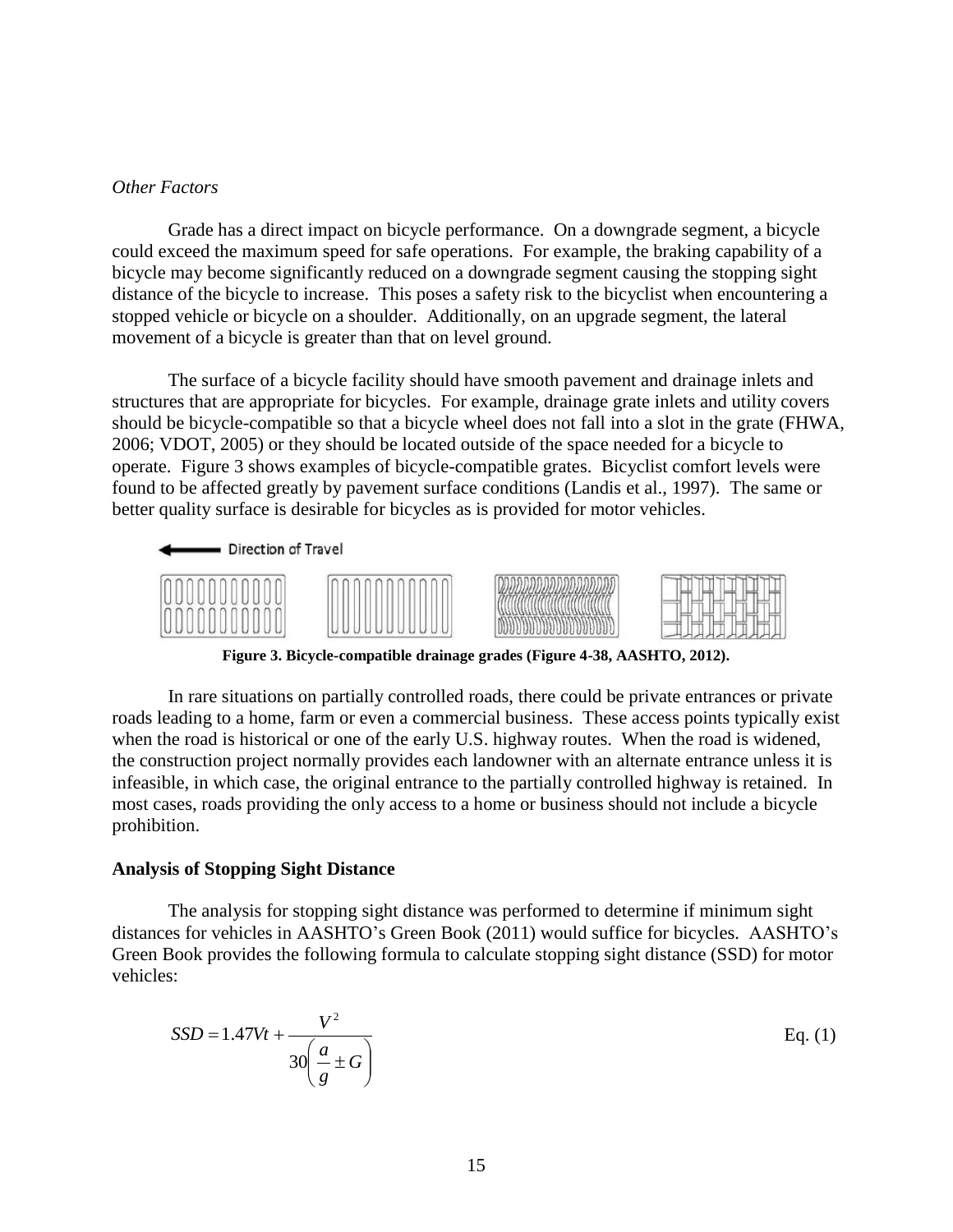where  $SSD =$  stopping sight distance (ft)  $V =$  design speed (mph)  $t =$  brake reaction time (sec), typically 2.5 seconds  $a =$  deceleration rate (ft/s<sup>2</sup>)  $g =$  gravitational acceleration (32.2 ft/ s<sup>2</sup>)  $G = \text{grade}$  (decimal)

Because a friction factor is the deceleration rate divided by the gravitational acceleration  $(f = a/g)$ , the above equation can be expressed as:

$$
SSD = 1.47Vt + \frac{V^2}{30(f \pm G)}
$$
 Eq. (2)

A deceleration rate of 11.2 ft/s<sup>2</sup> (equivalently,  $f = 11.2/32.2 = 0.348$ ) was used for a vehicular SSD, resulting in the below equation:

$$
SSD_{\text{Vehicles}} = 1.47 \times 2.5V + \frac{V^2}{30(0.348 \pm G)}
$$
 Eq. (3)

AASHTO's Bike Design Guide (2012) adopted the same SSD formula, Equation 2, but with a change in one parameter value for bicycles. A friction factor of 0.25 was used for bicycles (equivalently,  $a = f \times g = 0.25 \times 32.2 = 8.05 \text{ ft/s}^2$ ) to reflect a slower deceleration rate of a bicycle resulting in longer distance to stop. With the friction factor of 0.25, the SSD for bicycles can be calculated using the following equation:

$$
SSD_{Bicycle} = 1.47 \times 2.5V + \frac{V^2}{30(0.250 \pm G)}
$$
 Eq. (4)

Pein (2007) argued that the AASHTO's friction factor for bicycles (0.25) may not correctly reflect wet conditions or downgrades. Unlike motor vehicles, bicycles may be considerably affected by wet conditions or downgrades, meaning that a SSD calculated with Eq. (4) may not reflect distance that is necessary for a bicycle to stop safely. Thus, Eq. (4) should be treated with caution when it is applied to downgrades or wet conditions.

Figure 4 was created to compare SSDs calculated for bicycles and vehicles using Equations 3 and 4: VDOT's Road Design Manual (2005) present tables of SSDs for bicycles up to 30 mph. Since a slower deceleration rate is used for bicycles than that for vehicles, a SSD for bicycles is longer than that for vehicles at the same design speed. According to AASHTO's Bike Design Guide (2012), the maximum design speed for bicycles is 30 mph for shared use paths (the only design speed provided in the AASHTO's Bike Design Guide). It was reported that a typical bicyclist travels at about 14 mph (Taylor, 1993), and a strong bicyclist may sustain 25 mph on level ground (0% grade) (Pein, 2007). However, on a modest downgrade segment, bicycle speed can exceed 30 mph. Speeds of road bicycles weighing 110 lbs, 150 lbs, and 180 lbs were predicted to be over 30 mph at 4 percent downgrade with a modest pedaling power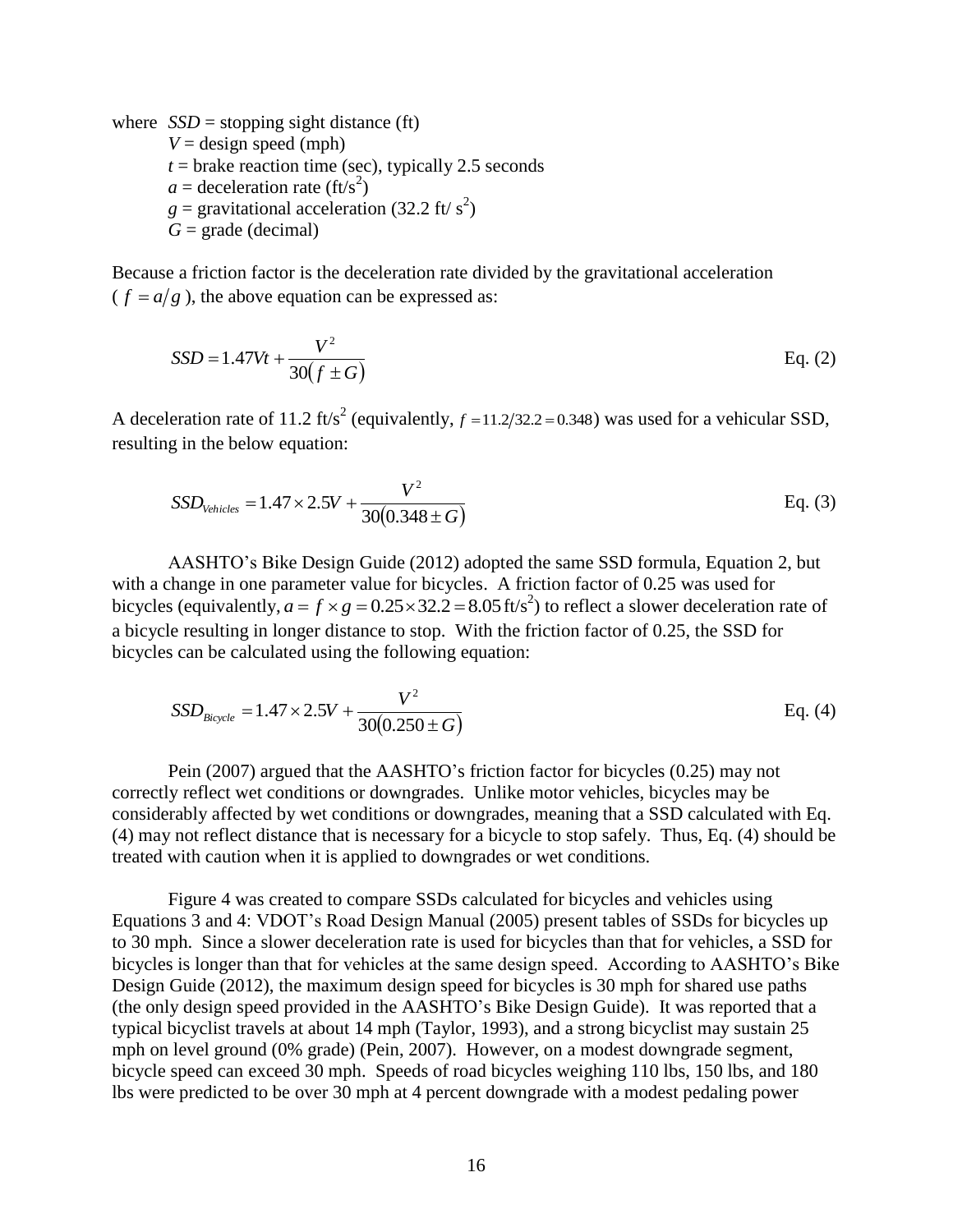output of 100 watts (Pein, 2007). However, it should be noted that the design speed on most controlled access highways are 45 mph or more, giving more available SSD. Only 7% of the segments in the study data had speeds less than 45 mph.



- A brake reaction time of 2.5 seconds is used as in AASHTO's Green Book (2011).
- For vehicles, a friction factor of 0.348 (equivalently, a deceleration rate of 11.2 ft/s<sup>2</sup> is used as in AASHTO's Green Book (2011).
- For bicycles, a friction factor of 0.25 is used as in AASHTO's Bike Design Guide (2012).
- For bicycles, a maximum design speed of 30 mph for shared use paths found in ASHTO's Bike Design Guide (2012) is used.

### **Figure 4. Stopping sight distances for vehicles and bicycles by varying design speeds and grades.**

On an upgrade segment, a bicycle's speed is expected to be reduced significantly as grade increases. Hein (1999) illustrated that speeds of two example bicycles on a 10 percent upgrade are only about one fourth of their speeds at level ground. Therefore, on an upgrade segment, a SSD for bicycles should not be a concern as long as the segment is constructed with a SSD adequate for vehicles. For a level segment designed for 35 mph or higher, the vehicular SSD is longer than the SSD for bicycles, meaning a SSD for bicycles should not be a problem as long as the segment is constructed with a SSD adequate for vehicles.

#### **Analysis of Surrogate Crash Measures**

Ideally, bicycle-vehicle crashes on shoulders would be used as a direct indicator of the safety of bicycles on shoulders of highways. However, bicycle-vehicle crashes are rare events on controlled access highways and with such a small number of crashes, it is not possible to perform a statistically reliable assessment of potential risks to bicyclists on shoulders. The small number of reported crashes does not necessarily mean that all segments are safe for bicycle use and thus, it was imperative to find a way to analyze bicyclist safety in other ways.

For this study, run-off-right crashes were selected as a surrogate crash measure since they were deemed to be the most immediate threats to bicyclists on shoulders. This does not necessarily mean vehicles in run-off-right crashes are likely to collide with bicyclists on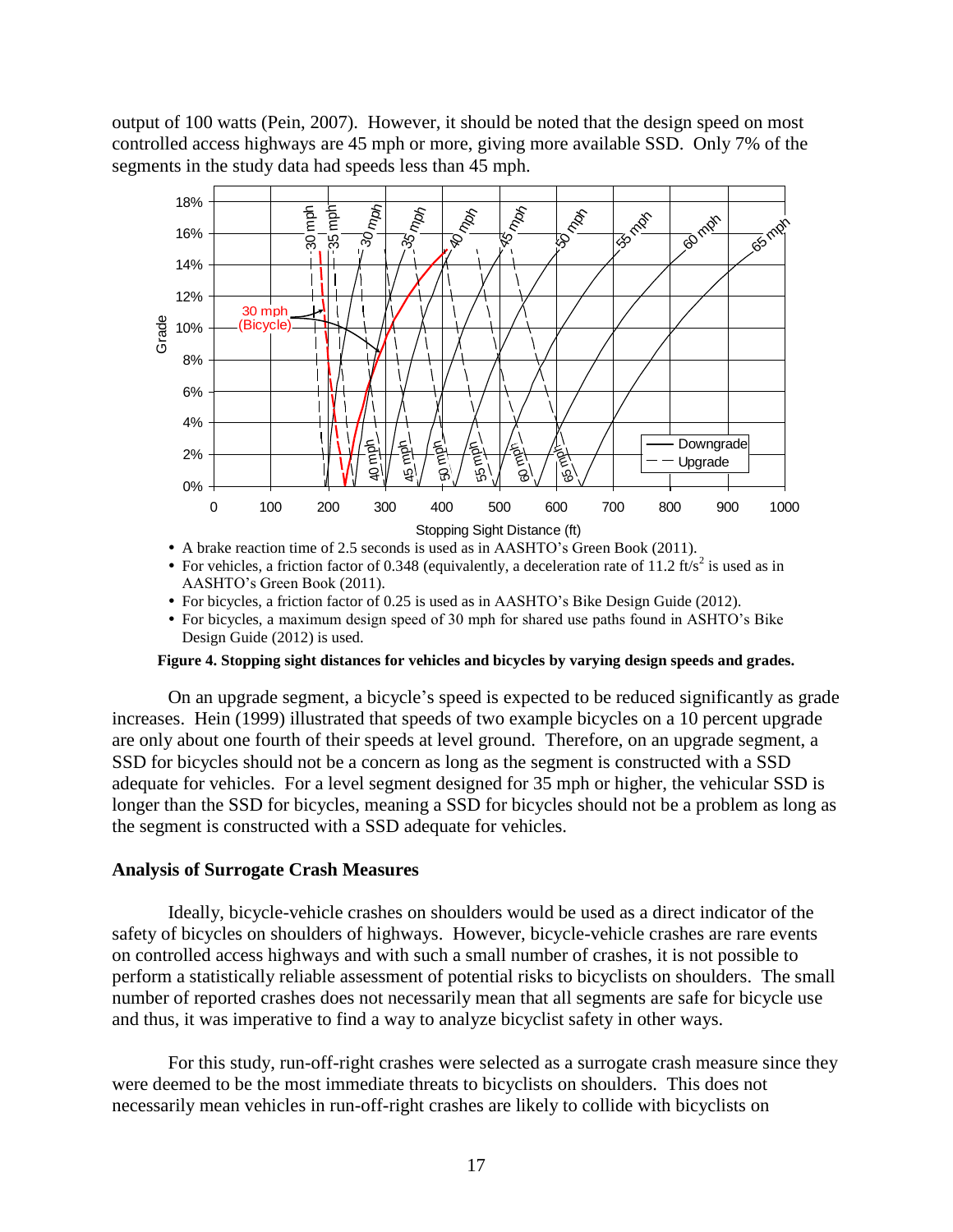shoulders but it does mean that segments experiencing more run-off-right crashes are expected to pose higher risks to bicyclists traveling on shoulders than those experiencing less run-off-right crashes.

# *Data Preparation*

VDOT's Highway Traffic Records Inventory System (HTRIS) is the main source of data for the analyses conducted for this study. Three subsystems in particular, Roadway Inventory (RDI), Accident (ACC), and Highway Performance Monitoring (HPM), were used to form the initial database for this study. A set of Structure Query Language (SQL) codes was developed to relate the subsystems, and to retrieve and compile data in a compatible format for statistical analysis. Shoulder width data (SHD), a key data element for this analysis, is not available within HTRIS, yet it is collected and maintained by the Maintenance Division of VDOT. The shoulder width data is available for all segments of primary highways but for only a portion (e.g., 20-30 percent) of secondary highways. As a result, this analysis was limited to primary highways. Only paved right shoulders with either asphalt (bituminous concrete) or concrete (Portland cement concrete) pavement were considered for this study.

There were over 8,000 centerline miles of primary highways under VDOT's administration as of September, 2009. From this total, 320 miles of controlled access highways were identified for which data are available and bicycle permission/prohibition is known. Among those 320 miles, 133 miles have bicycle prohibitions in place and 187 miles do not. Only segments for which valid information exists for all variables were included in the data analysis, including traffic crash frequencies (e.g., total crash, run-off-right crash, and bicyclevehicle crash), segment length, number of intersections in a segment, shoulder width, speed limit, and AADT. A total of 137 segments out of the 960 segments comprising the 320 mile dataset were removed due to incomplete data resulting in 823 segments over 268 miles available for data analysis. The final study database breaks down to 119 miles with bicycle prohibitions in place and 149 miles without prohibitions. See Appendix D for details on data preparation.

### *Characteristics of the Controlled Access Primary Highway Segments*

Tables 3 and 4 summarize the basic characteristics of the 823 segments on the controlled access primary highways in Virginia. These characteristics were selected for analysis based on the study design, data availability, and the review of literature including FHWA's Bike Design Guide (1994b). FHWA's Bike Design Guide adopted five characteristics important in the selection of bicycle design treatments. These characteristics are traffic volume, average vehicle

| <b>Variable</b>                                         | Num. of obs. | <b>Mean</b> | Std. dev | Min      | Max   |
|---------------------------------------------------------|--------------|-------------|----------|----------|-------|
| $AADTT$ (1,000 vehicles per day)                        | 823          | 28.19       | 19.35    | 2.094    | 98.86 |
| Length <sup>2</sup> (mile)                              |              | 0.326       | 0.537    | 0.010    | 4.650 |
| Curb and gutter <sup>2,5</sup> (1 if present; 0 if not) |              | 0.129       | 0.335    | $\Omega$ |       |
| Prohibit <sup>3</sup> (1 if prohibited; 0 if not)       |              | 0.313       | 0.464    | $\theta$ |       |
| Number of intersections <sup>2</sup>                    |              | 0.644       | 0.773    |          |       |
| Number of $lanes2$                                      |              | 4.299       | 0.842    |          |       |
| Speed $\text{limit}^2$ (miles per hour)                 |              | 53.89       | 8.551    | 35       | 65    |
| Shoulder width $^{4}$ (ft)                              |              | 5.055       | 4.197    | $\Omega$ | 14    |

**Table 3. Basic Statistics of Segment Characteristics**

<sup>1</sup>2008 HPM database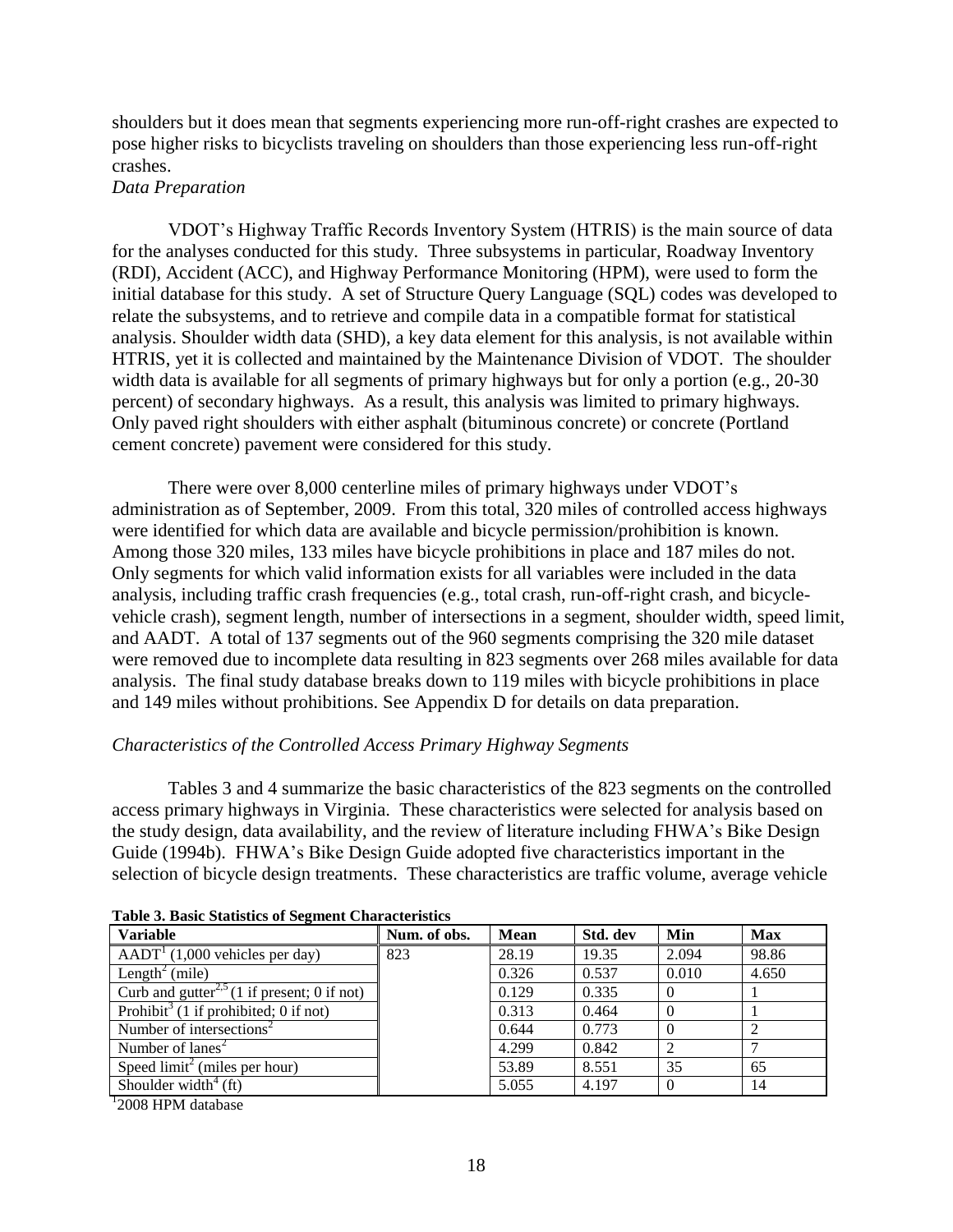2 2008 RDI database

3 2008 BPP database

| <b>Variable</b>   | Num. of lanes |  |                                        |  |         |  |  | Speed limit (mph) |     |                |      |     | Access control |    |     |
|-------------------|---------------|--|----------------------------------------|--|---------|--|--|-------------------|-----|----------------|------|-----|----------------|----|-----|
|                   |               |  | 55<br>35<br>40<br>45<br>50<br>60<br>65 |  |         |  |  |                   |     | <b>Partial</b> | Full |     |                |    |     |
| Num. of segments  | 18            |  | 645                                    |  | 120   8 |  |  |                   | 196 |                | 291  | -98 |                |    | 501 |
| Percentage $(\%)$ |               |  | 78                                     |  |         |  |  |                   | 24  |                |      |     |                | 39 | -61 |

<sup>4</sup>Weighted average of right and left shoulder widths (only hard shoulders with asphalt or concrete pavement) **Table 4. Number of Segments by Number of Lanes, Speed Limit, and Access Control Type**

operating speed, heavy-vehicle volume, on-street parking, and sight distance. While this study does not address the design of bicycle facilities, the same characteristics are important when deciding whether to permit bicyclists on an existing facility.

All of the segments included in the analysis are on divided primary highways. The average daily traffic across all the segments is approximately 28,000 vehicles. On about 31 percent of the segments, bicyclists were prohibited from using the shoulders. About 13 percent of the segments have a curb and gutter, which was used to define an urban section in FHWA's Bike Design Guide (1994b). The average shoulder width is about 5 feet, and a majority of the segments (78 percent) have four lanes. In terms of access control types, 322 segments (39 percent) have partial control of access and 501 segments (61 percent) have full control of access.

When the characteristics were summarized by prohibition status, some interesting findings were noted (see Appendix E for tables by prohibition status). About 95 percent of the prohibited segments have full access control whereas about 61 percent of the permitted segments have full access control. In general, the permitted segments carry more traffic and have a shorter length, a higher proportion of the presence of curb and gutter, more intersections, lower speed limits, and narrower shoulders than the prohibited segments. Since a segment with a shorter length, more traffic and/or more intersections is typically expected to experience more crashes all other conditions being the same, permitted segments are expected to experience more crashes than their prohibited counterparts. However, since prohibited segments are expected to observe higher traveling speeds due to higher speed limits, more severe consequences are expected once crashes occur than their permitted counterparts all other factors being the same. It should be noted that it is not known what factors were considered when the prohibitions on these segments were enacted. It would be inappropriate to assume that the characteristics of permitted segments are indicative of higher levels of safety than those on segments currently designated prohibited.

When determining the lowest speed that should be addressed by this guide, it is important to note that only about 7% of the segments (60 out of 823) have speed limits below 45 mph. As a result, the guide addresses highways at speed limits of 45 mph or greater.

### *3-Year Crash Characteristics*

Tables 5 and 6 present crash statistics of the 823 segments for 3 years (2005-2007). Six different types of crashes were summarized and they were defined using a combination of information found on police crash reports such as lighting condition and vehicle maneuver. Runoff-right crashes are crashes involving vehicles that ran off a road on the right side while offtravel-lane vehicle crashes are crashes involving vehicles that might have been unable to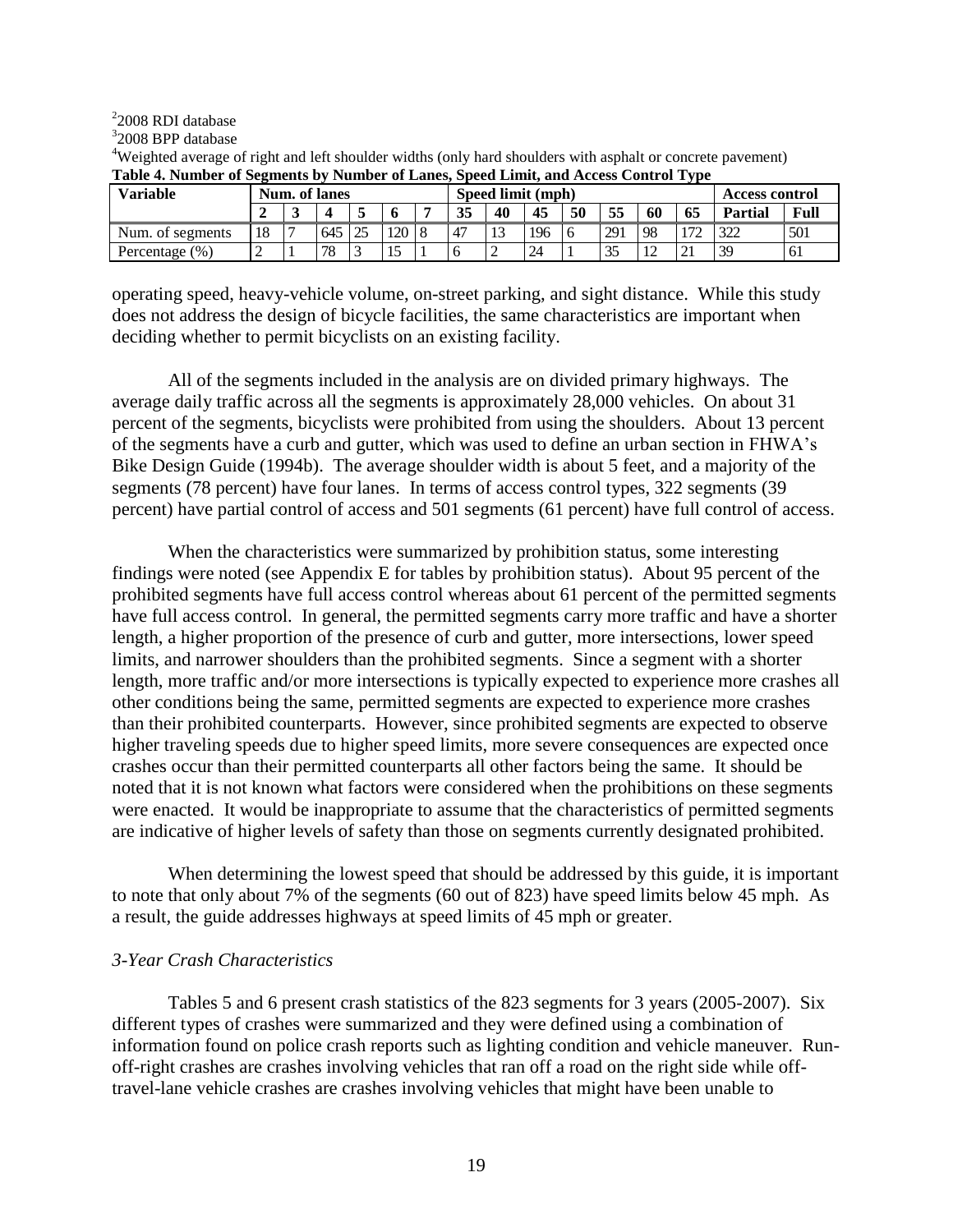maintain their traveling lane before or after crashes, which includes run-off right or left crashes. Nighttime crashes were those with a lighting condition on police crash reports recorded as "DARKNESS."

| Crash type            | <b>Mean</b> | Std. dev. | Min | <b>Max</b> |
|-----------------------|-------------|-----------|-----|------------|
| All crash             | 6.959       | 10.30     |     | 107        |
| Run-off-right crash   | 0.614       | 1.350     |     |            |
| Single-vehicle crash  | 2.169       | 3.359     |     | 34         |
| Off-travel-lane crash | .725        | 2.808     |     | 30         |
| Nighttime crash       | 2.058       | 3.087     |     | 30         |
| Bicycle-vehicle crash | 0.004       | 0.060     |     |            |

**Table 5. 3-Year Crash Frequency per Segment on Controlled Access Primary Highways (2005-2007)**

Note: Number of observations = 823 segments

| Table 6. Number of Segments on Controlled Access Primary Highways by Crash Frequency (2005-2007) |  |
|--------------------------------------------------------------------------------------------------|--|
|--------------------------------------------------------------------------------------------------|--|

| <b>Crash type</b>     |     | Number of crashes per segment in 3 years |     |     |    |      |
|-----------------------|-----|------------------------------------------|-----|-----|----|------|
|                       |     |                                          |     |     |    | $5+$ |
| All crash             |     | 191                                      | 126 | 105 | 78 | 323  |
| Run-off-right crash   | 563 | 153                                      | 56  | 24  |    |      |
| Single-vehicle crash  | 241 | 240                                      | 128 | 79  | 32 | 103  |
| Off-travel-lane crash | 299 | 233                                      | 125 |     | 36 | 73   |
| Nighttime crash       | 268 | 240                                      | 113 | 60  | 30 | 112  |
| Bicycle-vehicle crash | 820 |                                          |     |     |    |      |

Note: Number of observations = 823 segments

It was discovered that none of the 823 segments of partially or fully controlled access primary highways in Virginia was crash-free and each segment experienced about 7 crashes on average for the 3 years. A majority of crashes were single-vehicle crashes (about 30 percent) or occurred during no-daylight conditions including dawn, dusk and nighttime hours (about 36 percent).

Bicycle collisions with motor vehicles were very rare. According to Table 6, only 3 segments out of the 823 experienced a bicycle-vehicle crash reported to the police during the 3 years. These statistics indicate that bicycles were rarely involved with reported traffic crashes on the 268 centerline miles of primary highways for the 3 years. A study in Arizona (Moeur and Bina, 2002) also reported a low number of bicycle-involved crashes on controlled access highways including interstate highways in Arizona. Over an 11 year period (from 1999 through June 2002), there were 13 bicycle-motor vehicle crashes reported on such highways. As of 2002, Arizona permitted bicycle use on approximately 2,000 shoulder miles of controlled access highways but it should be noted that most of those are rural facilities.

Individual crash records were extracted for detailed reviews for the 3 bicycle-vehicle crashes found in the 3-year study data. One occurred on a prohibited segment with a 4-foot right shoulder, one occurred on a prohibited segment with no shoulder, and one occurred on a permitted segment with an 8-foot shoulder. None of the crashes involved alcohol or drugs and all 3 crashes were reported to be due to inattention or error of a driver or a bicyclist. All 3 crashes occurred on straight and level segments with full access control and none occurred in work zones. All 3 crashes occurred in clear weather and on a dry surface, 2 occurred in dark without street lights, and 1 occurred at dawn.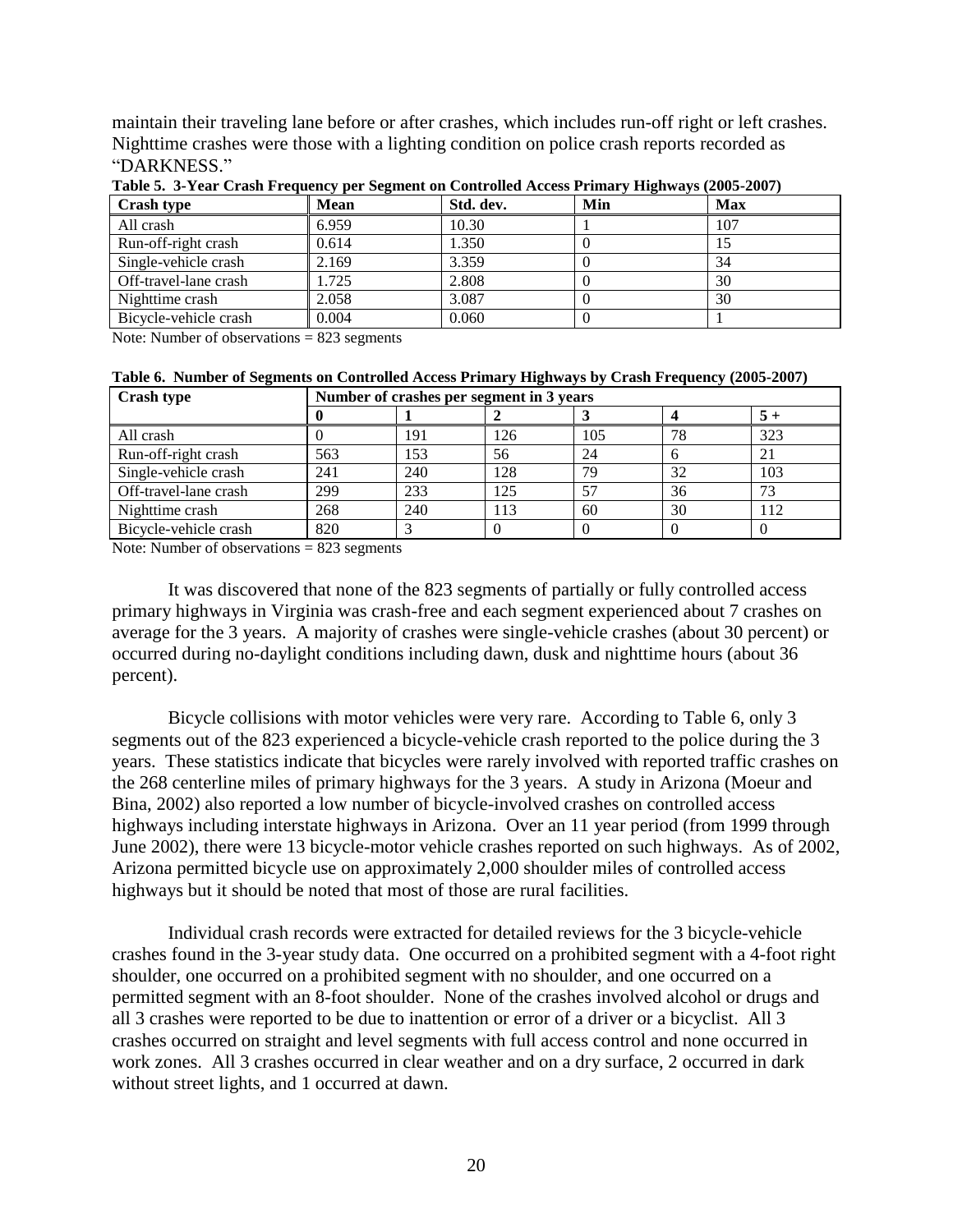#### *Crash Prediction Models*

In order to examine effects of factors that impact the safety of bicyclists on the right shoulders, a regression method was selected. Regression was deemed appropriate because of the need to take several factors into account simultaneously. Among the crash types analyzed, the "run-off-right" crashes would be the most immediate threats to bicyclists on the right shoulders. Therefore, they appear to be the best surrogate safety measure for evaluating crash risk of bicyclists on the shoulders. In addition, three other crash types were also analyzed, all crash, offtravel-lane crash, and single-vehicle crash types and off-travel-lane and single-vehicle crashes could potentially lead to run-off-right crashes.

For each of the four crash types, a regression model was developed to relate the 3-year crash frequencies to a set of characteristics of the segments, shown in Table 3. Due to the nonnegative, skewed-distributed, and over-dispersed nature of crash frequencies, a negative binomial (NB) regression model (see Cameron and Trivedi [1986] for details), which is the most frequently employed model for crash data analysis, was used to develop crash prediction models. A generalized additive model (GAM) (see Hastie and Tibshirani [1990] for details) was applied to provide guidance on appropriate functional forms for the continuous explanatory variables of the models (e.g., AADT and shoulder width). Appendix B provides descriptions of GAM and samples of GAM graphical outputs suggesting candidate functional forms. Once appropriate functional forms were determined, a final crash prediction model was developed primarily to examine potential effects of the characteristics of the segments on crash frequency. This model was then used to determine what factors are associated with potential safety risk of bicyclists on the right shoulders, which are then used to develop the guide.

The final model for the run-off-right crashes is presented in Equation 5. All the parameter estimates are statistically significant at 0.05 level and most of them are significant at 0.01 level. The final models were also developed for the other three crash types (see Appendix F) and AADT and shoulder width turned out to be influential for all the crash types. Interestingly, for all the crash types except the "all crash", the urban/rural classification showed no statistically significant influence on the number of crashes, meaning there is no difference between urban and rural segments in occurrence of the run-off-right, off-travel-lane, or singlevehicle crashes as long as AADT, shoulder widths and prohibition status are the same.

```

RunOff Right Crashesin 3Years
```

$$
(Segment Length) \times exp\n\begin{pmatrix}\n-0.252 + 0.370(Prohibited) \\
+ 0.195(AADT/1,000) - 0.003(AADT/1,000)^{2} \\
+ 0.348(AADT < 20,000)(AADT/1000) \\
- 0.019(AADT < 20,000)(AADT/1000)^{2} \\
+ 0.246(AADT > 50,000)((AADT - 50,000)/1000)^{2} \\
+ 0.235(Shoulder Width) \\
- 0.041(Shoulder Width)(AADT < 20,000)(AADT/1000) \\
+ 0.002(Shoulder Width)(AADT < 20,000)(AADT/1000)^{2} \\
- 0.017(Shoulder Width)^{2}\n\end{pmatrix}
$$

Note: shoulder width = average of widths of right shoulders with asphalt or concrete pavement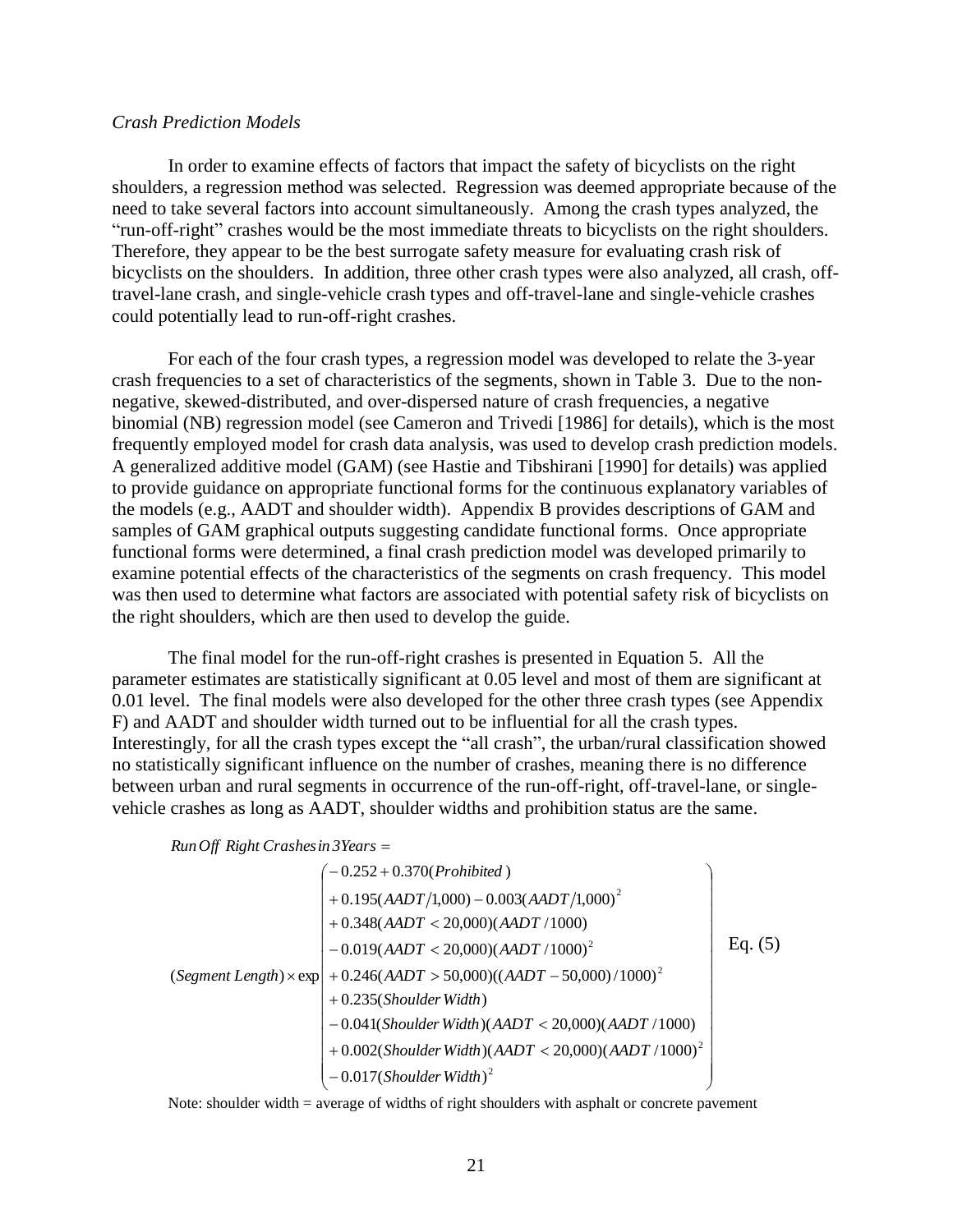The dispersion-based goodness of fit measure  $(R_{\alpha}^2)$  of the above model was calculated to be 0.33. The value (0.33) means that 33 percents of the total dispersion in the data are explained by the variables included in Equation 1. The dispersion-based measure was proposed by Miaou (1996) and is expressed as following:

$$
R_k^2 = 1 - \frac{k_1}{k_0}
$$

where  $k_1$  = dispersion parameter of the final NB model; and  $k_0$  = dispersion parameter of the intercept-only NB model.

Since the crash prediction model presented in a mathematical form, Equation 5, might not be straightforward to understand, Figure 5 was created for easier interpretation. The figure was created by entering continuous values of AADT ranging from 2,000 to 80,000 and prevailing conditions (i.e., average values) in the four characteristics corresponding to varying levels of AADT into Equation 5. For instance, for the segments with AADTs ranging from 20,000 to 22,500, average values of prohibition, segment length, and shoulder widths of those segments were 0.297, 0.338 miles, and 5.646 feet, respectively. These values and AADT of 20,000 were entered into Equation 5, producing the expected number of crashes of 1.79.



Note: the solid curve indicates the expected number of run-off-right crashes corresponding to prevailing conditions in the data and the diamond and square symbols indicate the actual numbers. **Figure 5. Predicted numbers of run-off-right crashes with prevailing conditions on controlled access primary highways in Virginia.**

In general, the predicted numbers of the crashes increase until about 12,000 in AADT and stay at about the same level until AADT reaches about 17,000. The predicted number reaches 3 crashes at around 30,000 in AADT and stay at around 2 crashes until about 40,000 in AADT. After 40,000 in AADT, the predicted numbers decrease and stay at 1 crash and start increasing again at about 60,000. Although several factors were controlled in the crash prediction model, there are factors that would be influential yet were not included in the analysis and those factors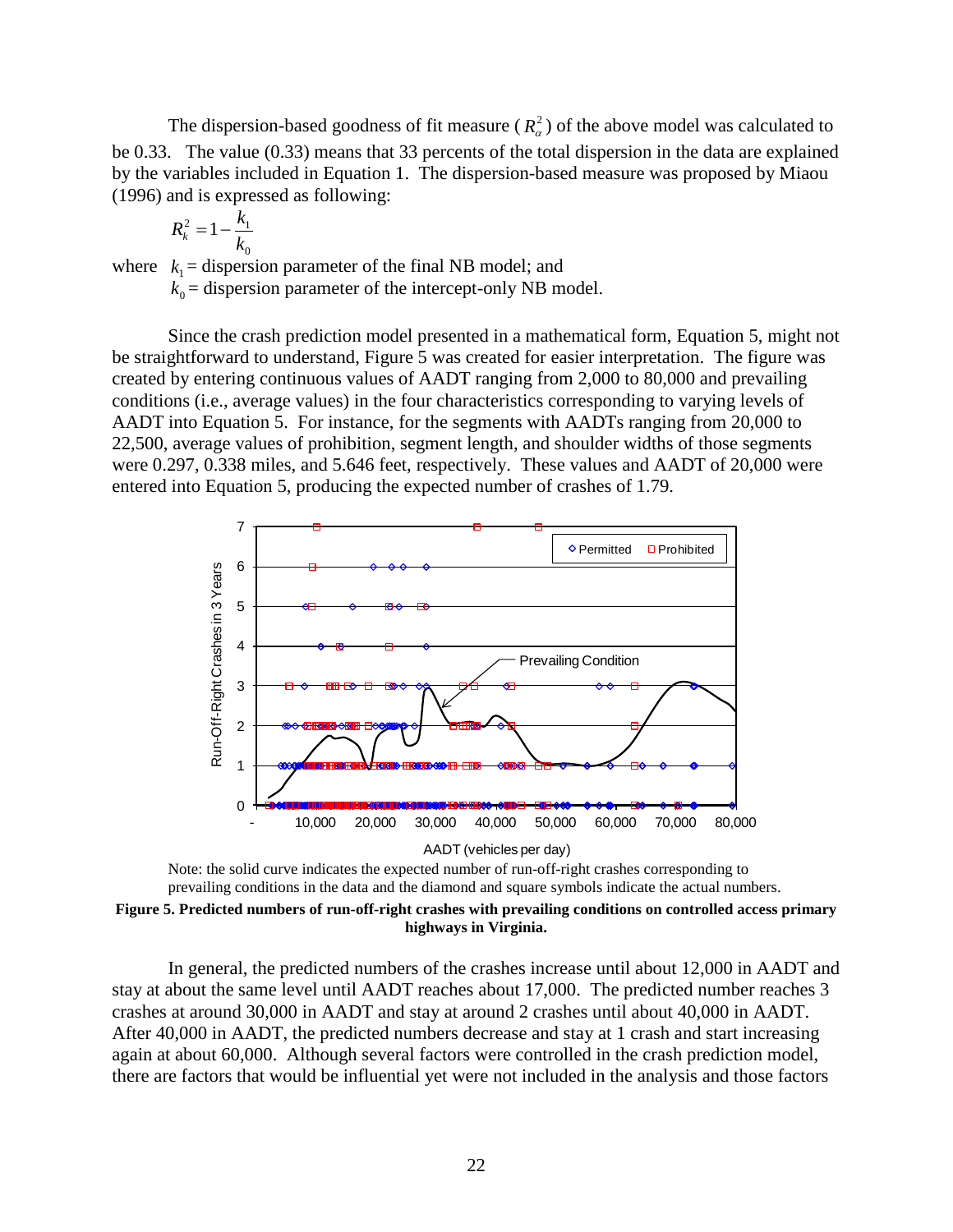are believed to play an important role in changes in the predicted numbers over the range of AADTs.

As AADT increases, the predicted risk of run-off-right crashes, potential threat for bicyclists on the right shoulders, changes but in a non-uniform fashion possibly due to the influential factors omitted from the analysis. The AADT categories of Tables 1 and 2 (i.e.,  $\langle 2,000, 2,000-10,000, \rangle$  10,000 $\langle$ ) are found to be not well matched with AADTs corresponding to changes in the crash prediction curve in Figure 5. For example, the crash prediction curves predicts an increase in the risk from about 2,000 AADT until about 17,000 well past 10,000, the dividing point between the second and third categories of the tables. Although the AADT categories of the tables are not well aligned with the crash prediction curve of Virginia, it is difficult to propose new AADT categories with cut-off values driven from Figure 5. Moreover, the prediction curve is based on surrogate safety measures, run-off-right crashes, making a direct comparison difficult.

Based on the above results and discussions regarding effects of geometric and traffic characteristics of controlled access primary highways on surrogate crashes, the following summary of findings were drawn. To the extent that run-off-right crashes are an indicator of risk to bicycles on right shoulders, these findings would serve to inform decisions regarding the appropriateness of bicycle use of shoulders.

- Urban/rural classification of a highway does not affect the frequency of run-off-right, single-vehicle, or off-travel-lane crashes.
- The posted speed limit, the number of intersections, and the number of lanes do not affect the frequency of run-off-right crashes.
- A wider shoulder is generally associated with a lower number of run-off-right crashes.

# **Development of Guide for Permitting Bicycle Use of Right Shoulders**

The findings from three approaches in the previous section were used to develop the guide: (1) review of relevant publications, (2) analysis of stopping sight distance, and (3) analysis of surrogate crash measures. This section provides an overview of the process of developing the guide (The guide is presented in Appendix G). FHWA's Bike Design Guide (1994b) provides the initial tables of minimum shoulder widths, and width modifications to those tables were made to reflect characteristics of controlled access highways in Virginia. Nine steps incorporating the modifications and engineering judgment were established to develop the final table of minimum shoulder widths and are presented in Appendix C. Other considerations for applying the table in practice were noted.

### **Initial Tables of Minimum Shoulder Widths for the Guide**

FHWA's Bike Design Guide (1994b) serves as a starting point to develop the table of minimum shoulder widths for bicycles and as discussed earlier, a Group A bicyclist was selected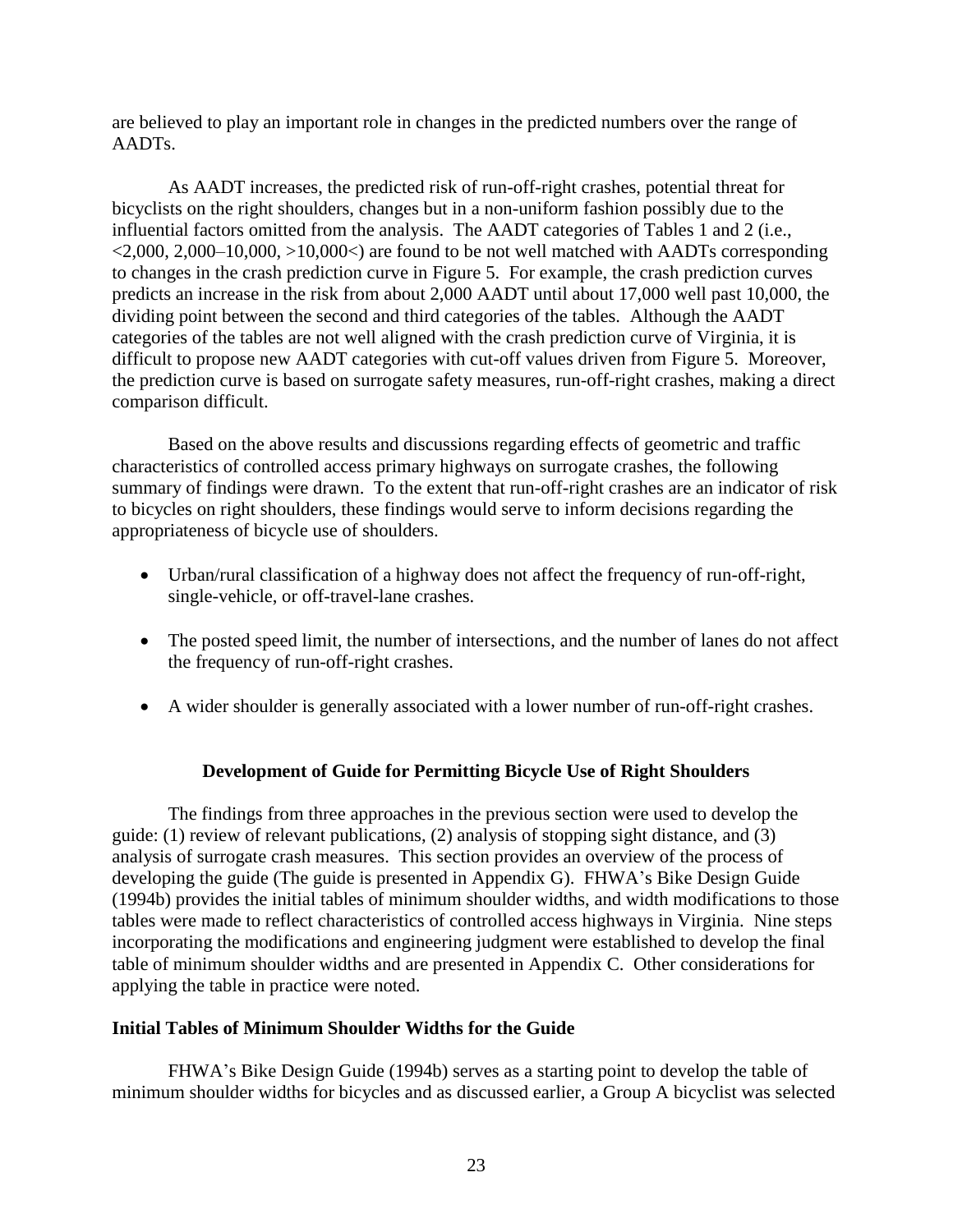as the determining bicyclist for the guide. Thus, Tables 1 and 2 are the initial tables of the minimum shoulder widths, which in the case of this guide, refer to paved right shoulders only.

## **Modifications to the Initial Tables**

The five criteria associated with the initial tables of minimum shoulder widths were further revised based on findings from the literature review and the analyses.

## *Urban/Rural Classification*

The final crash prediction models for the run-off-right, single-vehicle, and off-travel-lane crash types concluded that there is no difference between rural and urban segments in terms of a predicted risk of occurrence of such crashes. Given that the primary distinction between rural and urban sections with respect to bicycle use is the allowance for a wide curb lane in place of a shoulder and that the focus of this guide is on controlled access facilities, it is believed that the distinction is unnecessary. Based on these findings, the following modification is recommended regarding the rural/urban criteria:

## *Proposed modification: make no distinction.*

# *Average Motor Vehicle Operating Speed*

Because average motor vehicle operating speeds were not available in the study data, posted speed limits were used as a proxy in the crash prediction model. The final crash prediction model of run-off-right crashes, Equation 5, concluded that the posted speed limit does not affect the frequency of such crashes when AADT and shoulder width are taken into account. However, removal of the speed criteria from the guide is not recommended, mainly because speed is closely related to injury severity when a vehicle collides with a bicyclist. Speed is also a factor in wind force, known to be potentially problematic for bicycles on shoulders.

When evaluating existing highways, if the average operating speed for the segment in question is believed to be higher than a posted speed limit, it is recommended that speed data be collected. When considering the speed categories to address, it was noted that speed limits below 45 mph are not typical of a controlled access highway (only 7% of the study segments) and that secondly Group A bicyclists are comfortable riding in traffic at typical urban speeds. Based on the above findings and speculations, the following modifications are recommended regarding the speed criteria:

*Proposed modification 1: replace table heading labeled "Average motor vehicle operating speed" with "Posted speed limit" and add a note stating "An average operating speed based on actual speed data should be used instead if there is evidence that the operating speed is higher than the posted speed limit."*

*Proposed modification 2: eliminate speed categories below 45 mph.*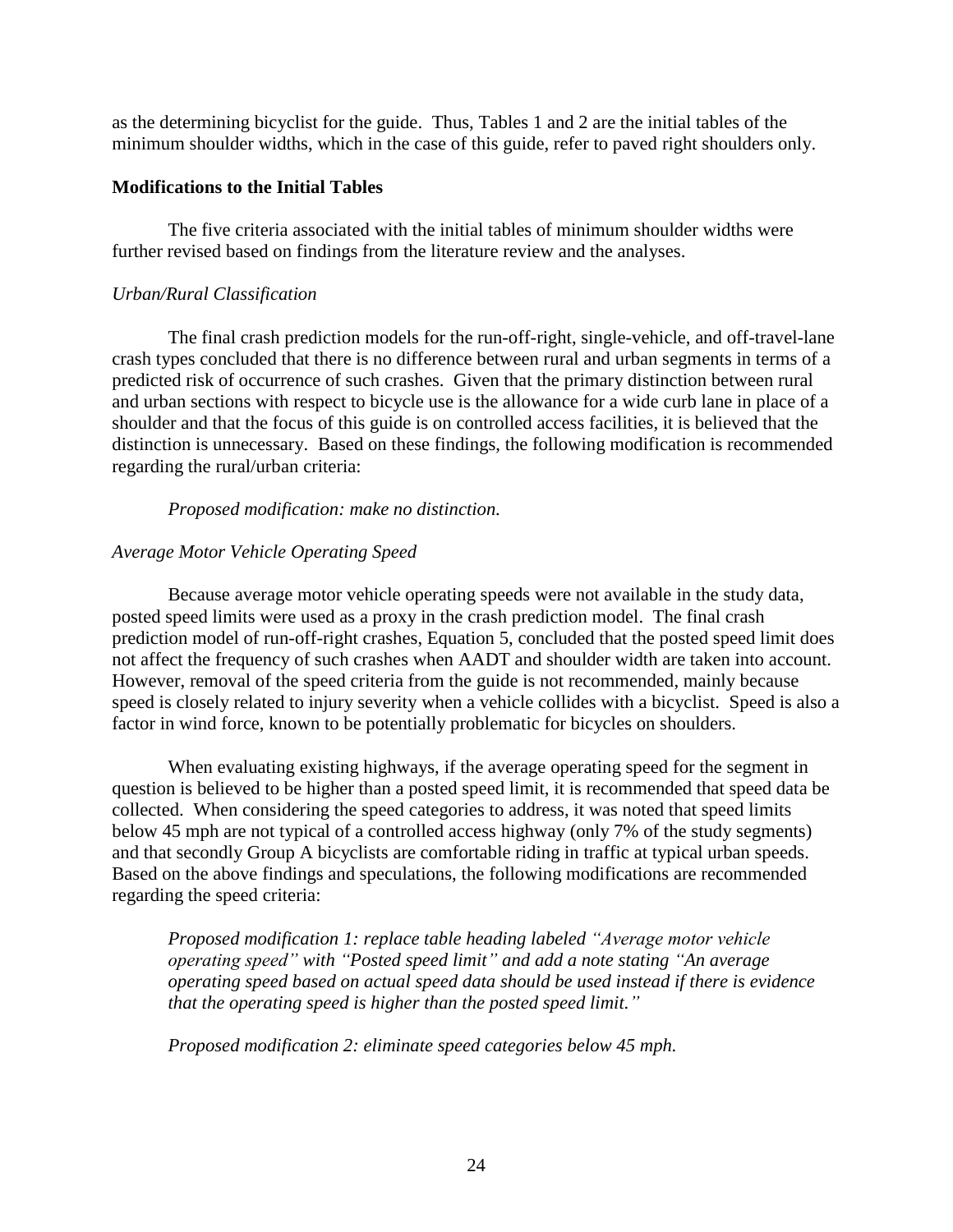#### *Traffic Volume*

Although some difference was noted between AADTs corresponding to changes in the predicted risks of run-off-right crashes (Figure 5) and the cut-off AADTs in the tables provided in FHWA's Bike Design Guide (1994b), no recommendation for change can be supported. The use of surrogate measures makes a direct comparison difficult. As a result, no modification to the volume thresholds is recommended.

#### *Proposed modification: none.*

#### *Sight Distance*

Stopping sight distance (SSD) for bicycles was evaluated in this study. On an upgrade or level segment, the SSD for bicycles is adequate as long as the segment is constructed with the SSD adequate for motor vehicles. On a downgrade segment, a SSD for bicycles should be examined to verify that it is lower than a design SSD for vehicles by a sufficient margin when a vehicular design speed is below 40 mph. Given that speed categories below 45 mph are removed for this guide, all SSD adequate for vehicles on the highways are also adequate for bicycles. Based on these findings, the following modification is recommended regarding the sight distance criteria:

*Proposed modification: replace table heading labeled sight distance requirements with stopping sight distance.*

### *Pavement, Structural and Operational Conditions*

The shoulder permitted for bicyclists should be safe for bicycle operations in terms of pavement, structures, and operations of the shoulder. Thus, the followings are recommended for inclusion in the guide:

*The entire shoulder surface shall be smooth paved with a texture equal to or better than the adjacent lane for motor vehicle travel.* 

*Drainage grates and structures on the shoulders shall be acceptable for bicycle operations or adequate space shall be available for a bicyclist to safely go around these features.*

### *The shoulder shall not be used as a travel lane by motor vehicles at any time (e.g., peak period use of the shoulder as a travel lane or a bus bypass shoulder).*

All the above modifications were incorporated in developing the final guide and the nine steps leading to the final minimum shoulder widths are presented in Appendix C. It is worth noting that two volume categories  $(2,000 \leq$  AADT  $\leq$  10,000 and 10,000  $\leq$  AADT) were combined since minimum widths ended up being identical at the end of the nine-step process. It should also be noted that the data used in this study did not include segments of the secondary highways. Thus, all the above modifications should be reexamined when the shoulder width data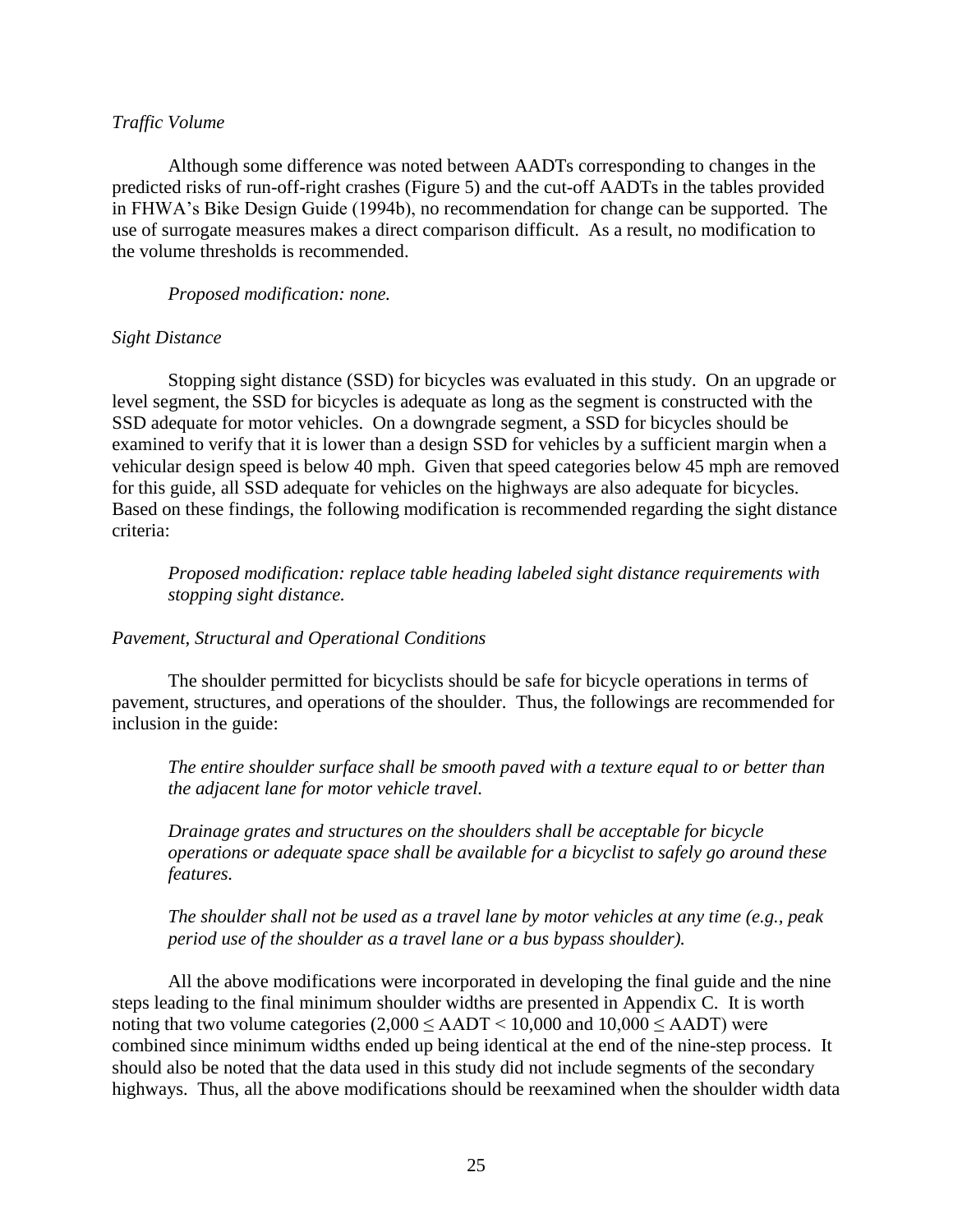for a majority of segments on the secondary highways are collected and the analysis for those segments is completed. Table 7 presents the final minimum widths of paved right shoulders for the guide and the steps leading to the table are found in Appendix C.

| Posted<br>speed | Average annual daily traffic volume<br>(AADT) (vehicles per day) |              |  |  |  |  |  |  |  |
|-----------------|------------------------------------------------------------------|--------------|--|--|--|--|--|--|--|
| limit*          | < 2,000                                                          | $\geq 2,000$ |  |  |  |  |  |  |  |
| 45 mph          | 3 ft                                                             | 4 ft         |  |  |  |  |  |  |  |
| $50$ mph        | $4.5$ ft                                                         |              |  |  |  |  |  |  |  |
| $55$ mph        | $5.5$ ft                                                         |              |  |  |  |  |  |  |  |
| $60$ mph        | $6.5$ ft                                                         |              |  |  |  |  |  |  |  |
| 65 mph          | 7 ft                                                             |              |  |  |  |  |  |  |  |

**Table 7. Minimum Widths of Right Shoulder for Bicycle Use**

\*An average operating speed based on actual speed data should be used instead if there is evidence that the operating speed is higher than the posted speed limit.

#### **Other Considerations**

Factors other than those discussed above need to be taken into account when considering the appropriateness of allowing bicycle use of shoulders. Specifically, three considerations are noted here: (1) Protecting Existing Permission Not Satisfying the Proposed Minimum Widths, (2) Civil Rights Considerations, and (3) Existing Safety Conditions.

#### *Protecting Existing Permission Not Satisfying the Proposed Minimum Widths*

It is possible that a segment that currently permits bicycle use of right shoulders would not satisfy the minimum shoulder widths or the other conditions provided in this guide. Thus, the following is recommended for inclusion in the guide:

*When it is determined that a highway segment currently permitting access to bicyclists does not satisfy the conditions in the guide, the existing permission shall not be removed until such time when an alternate facility or route is constructed and an engineering study of the segment is conducted.*

#### *Civil Rights Considerations*

In rare situations on partially controlled roads, there is a private entrance or a private road leading to a residential home, farm or even a commercial business. These access points are typically artifacts of older facilities that could not be effectively relocated when the highways widened or upgraded. Bicycle prohibitions on highways with such access points should be carefully considered since prohibitions may violate a person's rights under the Americans with Disabilities Act (ADA). Thus, the following is recommended for inclusion in the guide:

*When it is determined that a highway segment currently permitting access to bicyclists does not satisfy the conditions in the guide, the existing permission shall not be removed when doing so would violate a person's rights under the Americans with Disabilities Act (ADA).*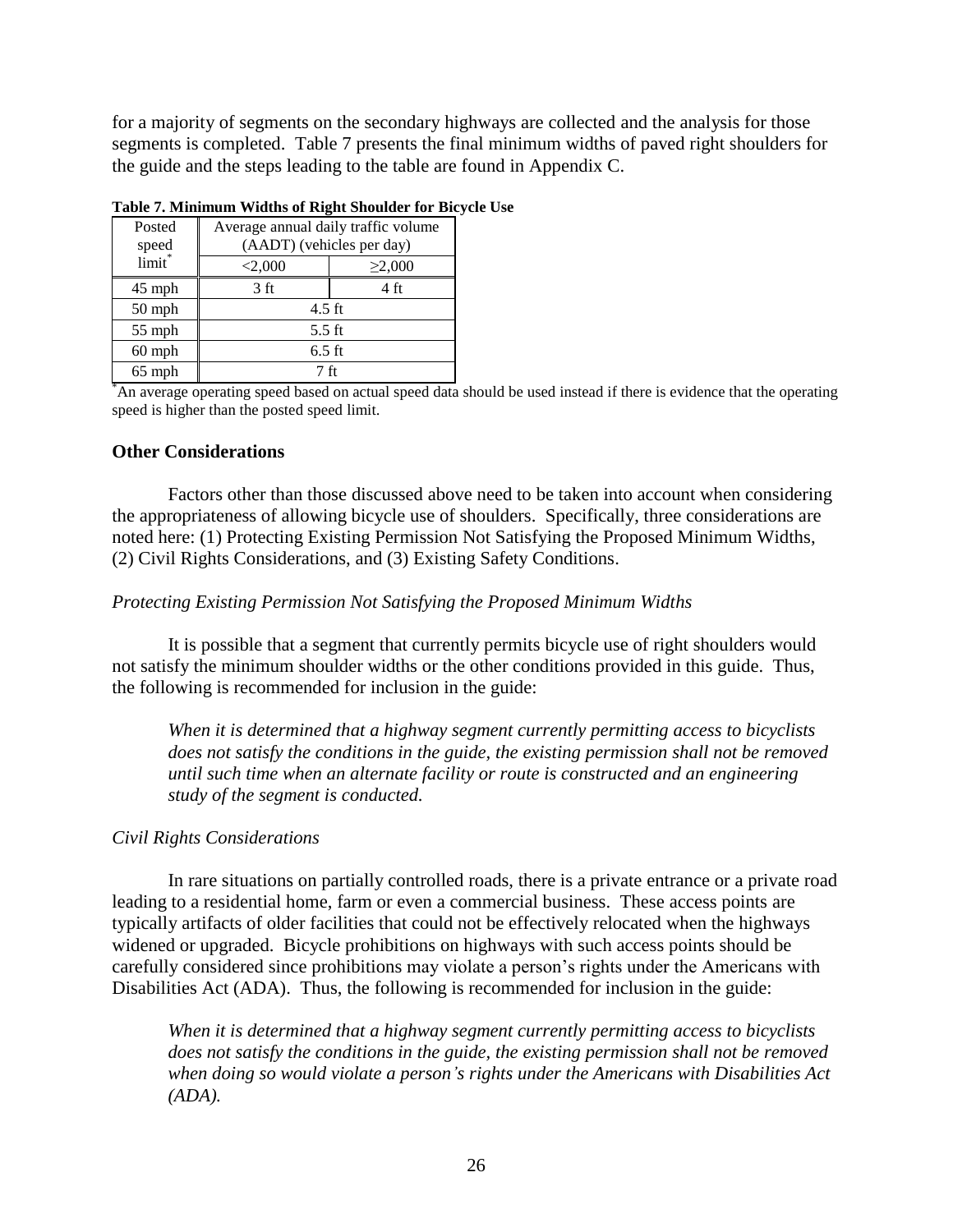### *Existing Safety Conditions*

In cases in which a segment meets the recommendations in the guide but still poses a risk for bicyclists, based on crash history and engineering judgment, efforts to resolve the risk should be made before prohibition of bicyclists is considered. Potential engineering treatments to resolve the risk are found in *Traffic Engineering Design Manual 2011* (VDOT, 2011). Thus, the following is recommended for inclusion in the guide:

*If a segment satisfies the recommendations of the guide but there is a known safety issue associated with bicycle use, efforts shall first be made to resolve the safety issue through engineering treatments such as signage or geometric changes before any prohibition of bicyclists is considered. Potential treatments are listed in the VDOT's Traffic Engineering Design Manual.* 

### **CONCLUSIONS**

Two conclusions were drawn from analysis results as follows:

- *Bicycle use of controlled access facilities in Virginia appears to be safe based on available crash data*. Data show few crashes involving bicyclists using the controlled access facilities. However, an underreporting of bicycle crashes may exist and the volume of bicycle use of controlled access highways in Virginia is unknown.
- *Traffic volume and shoulder width would affect the potential occurrence of bicyclevehicle crashes on the right shoulders of the controlled access facilities while urban/rural classification, speed limit, and the number of intersections would not in Virginia*. Based on an empirical analysis of "run-off-right" crash data, used as a surrogate for bicycle crashes on the right shoulders, the data indicate that urban/rural classification, the posted speed limit, and the number of intersections do not affect the frequency of "run-off-right" crashes when AADT and shoulder width are taken into account.

### **RECOMMENDATIONS**

 *VDOT TMPD should use the proposed guide when making recommendations regarding permission and prohibition of bicycle use of right shoulders on segments of controlled access highways.* The Guide was based on AASHTO's Bike Design Guide (2012), FHWA's Bike Design Guide (1994b), VDOT's Guidelines, the state of the practice, theoretical analysis of stopping sight distance, and an empirical analysis of crash, traffic, and geometric data. Thus, the guide is considered to be reliable and valid. However, the guide should not serve as a warrant or requirement.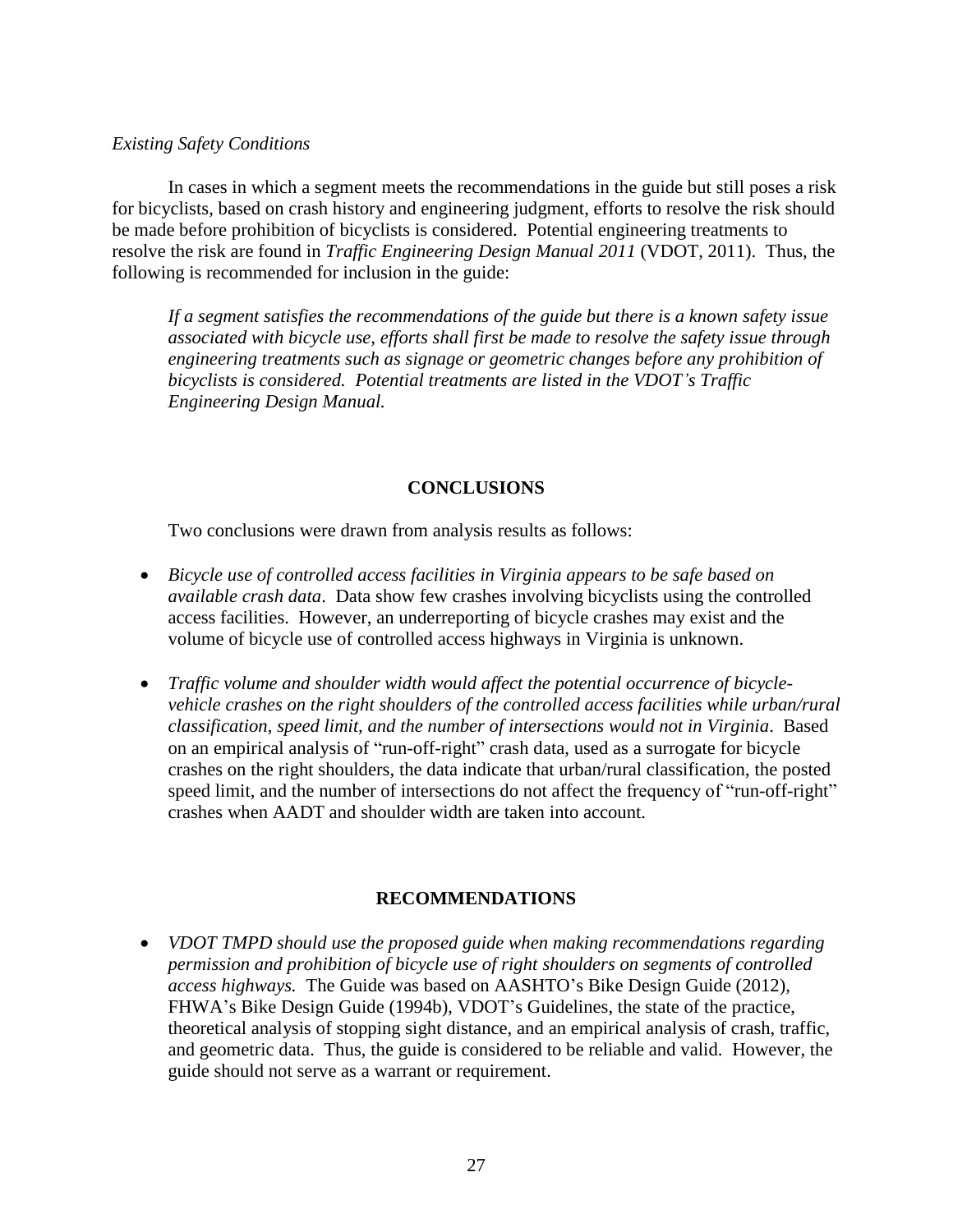#### **BENEFITS AND IMPLEMENTATION PROSPECTS**

The CTB Bicycle/Pedestrian Policy Implementation Team is an interdisciplinary group that was directed by the former Secretary of Transportation and the former VDOT Commissioner to develop guidance on bicycle use of controlled access facilities. The members of this team are the champions of this project. They have been integrally involved in the study and have approved the work.

Since the proposed guide represents the state of the practice, the guidelines approved by AASHTO, FHWA and VDOT, and the results of empirical research, it should be immediately useful to VDOT personnel making recommendations regarding permission or prohibition to the CTB, including the state bicycle and pedestrian coordinator. It is up to the Bicycle/Pedestrian Policy Implementation Team whether they will further propose that the CTB adopt the guide as well.

#### **ACKNOWLEDGMENTS**

This project could not have been completed without the help of the nine VDOT districts providing bicycle prohibition data; CO Maintenance Division providing shoulder width data; In-Kyu Lim (CO TED) providing assistance in merging datasets; Marsha Fiol (CO TMPD) arranging data collection for bicycle prohibition status; the project Technical Review Panel (Jim Gillespie, John Bolecek, George Rogerson, and Ben Cottrell) providing guidance and suggestions throughout the project; JoAnne Maxwell and Holly Jones (CO Policy Division) offering comments and suggestions for the report; Cheryl Lynn, Ken Lantz, and Wayne Ferguson (all formerly VCTIR) contributing to the study before retirement; and Linda Evans (VCTIR) providing professional editorial help on the report. The author is truly grateful for their assistance.

#### **REFERENCES**

American Association of State Highway and Transportation Officials (AASHTO). *A Policy on Geometric Design of Highways and Streets*, *6th Edition*. Washington, DC, 2011.

American Association of State Highway and Transportation Officials (AASHTO). *Guide for the Development of Bicycle Facilities*, *4th Edition*. Washington, DC, 2012.

Cameron, A. C., and Trivedi, P. K. *Regression Analysis of Count Data*. Cambridge University Press, New York, 1998.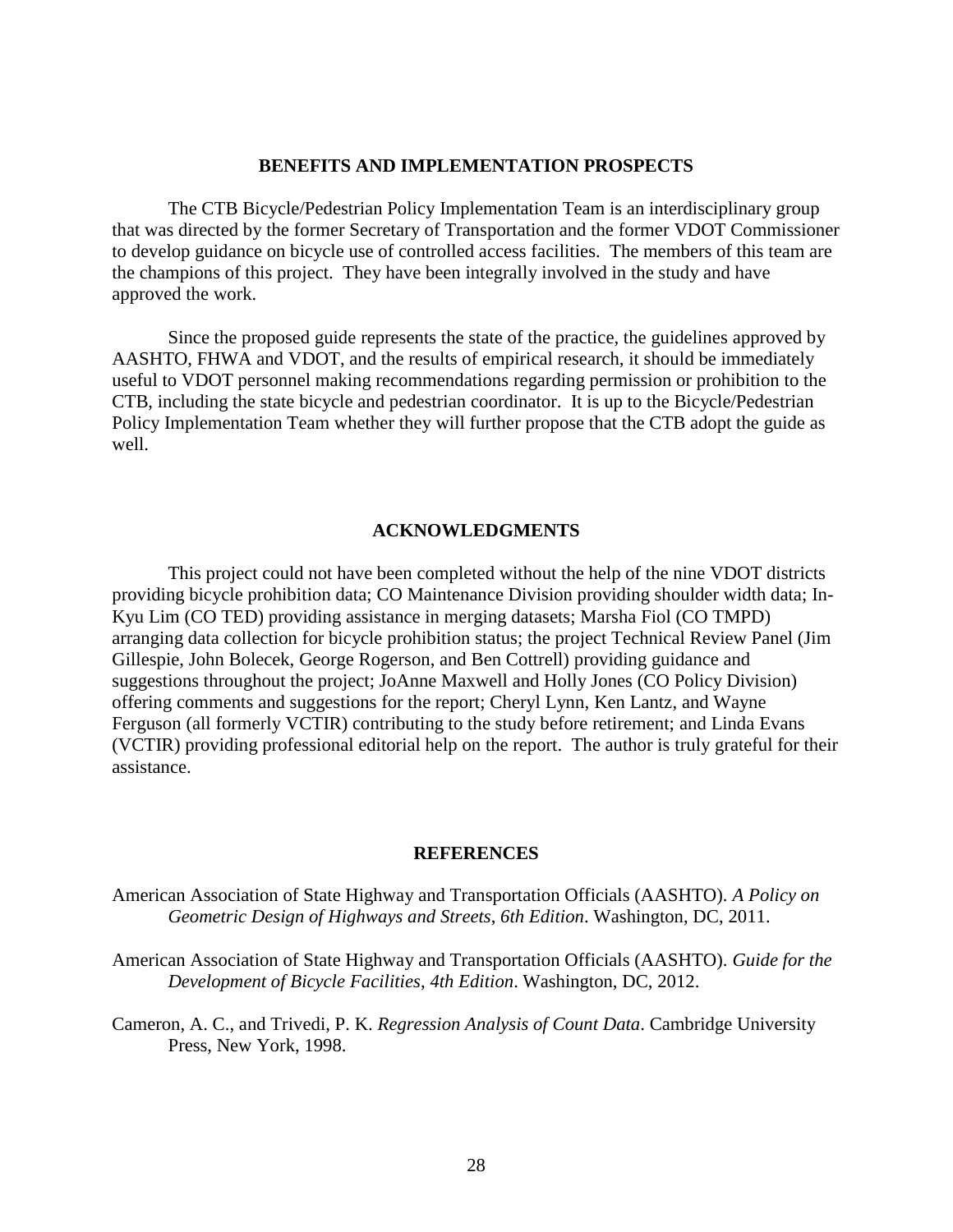- Downs, H. G. Jr., and Wallace, D. W. Shoulder Geometrics and Use Guidelines. *NCHRP Report 254*. Transportation Research Board, Washington, DC, 1982.
- Federal Highway Administration (FHWA)*. A Bikeway Criteria Digest*. U.S. Department of Transportation, Washington, DC, 1977.
- Federal Highway Administration (FHWA). *The Bicycle Compatibility Index: A Level of Service Concept, Implementation Manual*. Publication No. FHWA-RD-98-095, U.S. Department of Transportation, Washington, DC, 1998.
- Federal Highway Administration (FHWA). *The Effects of Bicycle Accommodations on Bicycle/Motor Vehicle Safety and Traffic Operations*. Publication No. FHWA-RD-92-069, U.S. Department of Transportation, Washington, DC, 1994a.
- Federal Highway Administration (FHWA). *Selecting Roadway Design Treatments to Accommodate Bicycles*. FHWA-RD-92-073, U.S. Department of Transportation, Washington, DC, 1994b.
- Federal Highway Administration (FHWA). *Manual on Uniform Traffic Control Devices (MUTCD) 2009 Edition*. Washington, DC, 2012. <http://mutcd.fhwa.dot.gov/pdfs/> 2009r1r2/mutcd2009r1r2edition.pdf. Accessed August 18, 2014.
- Federal Highway Administration (FHWA). Lesson 14: Shared Roadways. *Federal Highway Administration University Course on Bicycle and Pedestrian Transportation*. Publication No. FHWA-GRT-05-133, July 2006. http://www.tfhrc.gov/safety/pedbike/pubs/05085 /pdf/combinedlo.pdf. Accessed on February 22, 2010.
- Ferrara, T.C., and Gibby, A.R. *Statewide Study of Bicycles and Pedestrians on Freeways, Expressways, Toll Bridges, and Tunnels*. Publication No. FHWA-CA-OR-01/20. The Mineta Transportation Institute, San Jose, California, 2001.
- Garber, N.J. and Hoel, L.A. *Traffic & Highway Engineering*, *Third Edition*. Brooks/Cole, Pacific Grove, California, 2001.
- Hastie, T.J. and Tibshirani, R.J. *Generalized Additive Models*. Chapman and Hall, New York, 1990.
- Hein, N. *The Weight vs. Wind Resistance Tradeoff*, 1999. http://www.recumbents.com/ WISIL/Hein/Hpvpaper.htm. Accessed on November 11, 2009.
- Landis, B.W., Vattikuti, V.R., and Brannick, M.T. Real-Time Human Perceptions Toward a Bicycle Level of Service. In *Transportation Research Record 1578*. Transportation Research Board, Washington, D.C., 1997, pp. 119-126.
- Miaou, S.-P. *Measuring the Goodness-of-Fit of Accident Prediction Models*. Publication No. FHWA-RD-96-040. Federal Highway Administration, Washington, DC, 1996.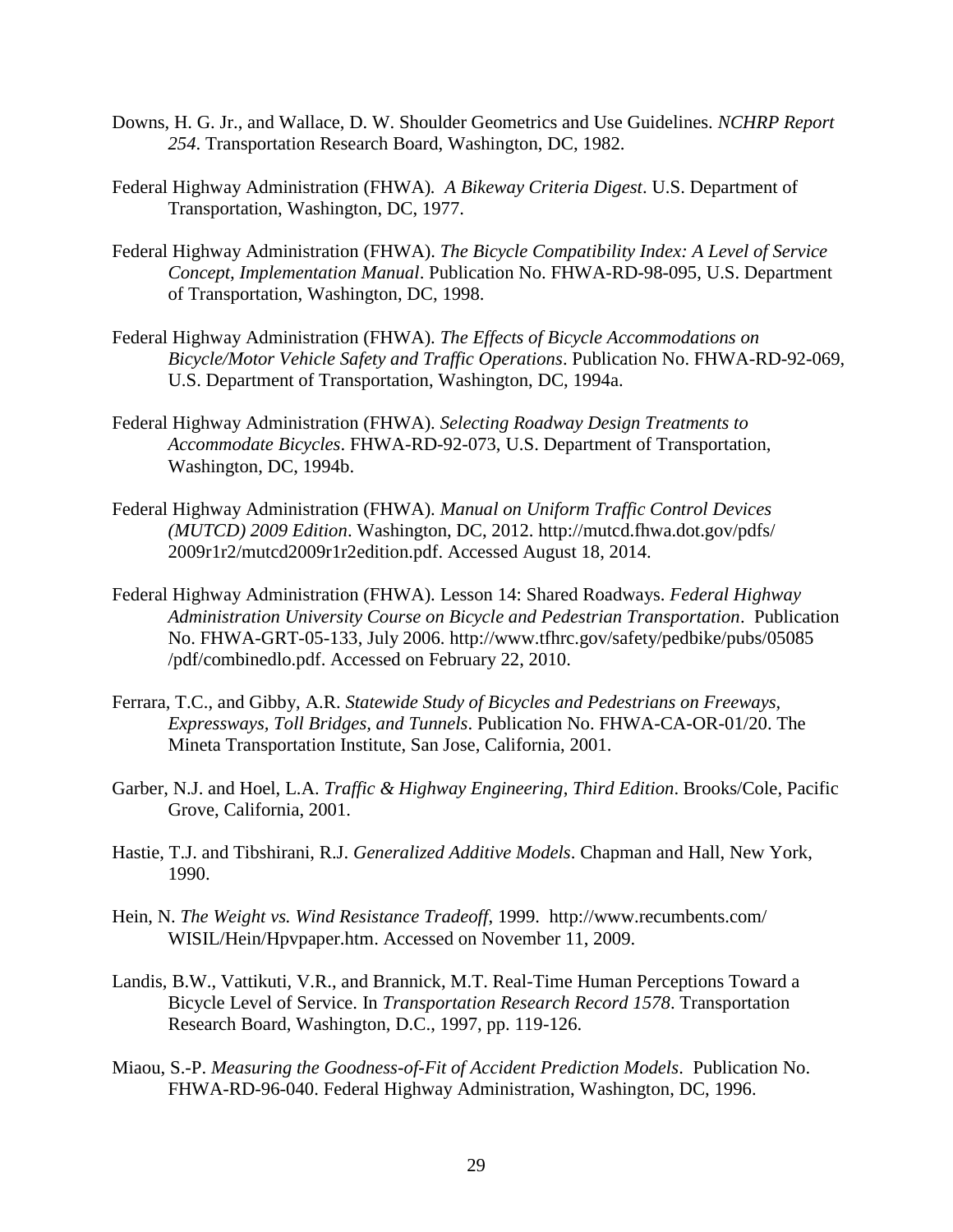- Moeur, R.C. and Bina, M.N. *Bicycle-Motor Vehicle Collisions on Controlled Access Highways in Arizona: Analysis from January 1, 1991 to June 30, 2002*. Arizona Department of Transportation, Phoenix, Arizona, October 2002.
- Nelder, J., and Wedderburn, R. Generalized Linear Models. *Journal of the Royal Statistical Society Series A*, Vol. 135, No. 3, 1972, pp. 370–384.
- Pein, W. *High Speed Bicycling*, July, 2007. http://www.humantransport.org/ bicycledriving/library/High\_Speed.pdf. Accessed November 10, 2009.
- Smith, D. T. *Safety and Location Criteria for Bicycle Facilities*. Report No. FHWA-RD-75-112, Federal Highway Administration, Washington, D.C., 1975.
- Stone, C.J. (1985). Additive Regression and Other Nonparametric Models. *Annals of Statistics*, Vol. 13, pp. 689-705.
- Taylor, D. B. Analysis of Traffic Signal Clearance Interval Requirements for Bicycle/Automobile Mixed Traffic. In *Transportation Research Record 1405*. Transportation Research Board, Washington, D.C., 1993, pp. 13-20.
- Virginia Department of Motor Vehicles (DMV). *2012 Virginia Traffic Crash Facts*. Richmond, 2013.
- Virginia Department of Transportation (VDOT). *Asset Management's Best Practices Manual*. Richmond, n.d.<https://insidevdot.cov.virginia.gov/district/LYN/PLAN/Shared%20Doc> uments/Bicycle%20and%20Pedestrian%20Program/BikePedMaintBestPracticesFinal.pdf. Accessed September 17, 2013.
- Virginia Department of Transportation (VDOT). *Road and Bridge Standards: Volume I*. Richmond, 2008. http://www.extranet.vdot.state.va.us/LocDes/Electronic\_Pubs/ 2008Standards /TOC300.pdf. Accessed August 22, 2014.
- Virginia Department of Transportation (VDOT). *The Policy for Integrating Bicycle and Pedestrian Accommodations*. Richmond, March 18, 2004. http://www.virginiadot.org/ programs/resources/bike\_ped\_policy.pdf. Accessed August 13, 2014.
- Virginia Department of Transportation (VDOT). *Traffic Engineering Design Manual 2011*. Richmond, 2011. http://www.extranet.vdot.state.va.us/locdes/electronic\_pubs/TEDM/ TEDM(PDF)/vdot%20tedm%20toc.pdf. Accessed August 23, 2014.
- Virginia Department of Transportation (VDOT). *Road Design Manual: Volume 1*. Richmond, 2005. http://www.extranet.vdot.state.va.us/locdes/Electronic\_Pubs/2005%20RDM/ RoadDesignCoverVol.1.pdf. Accessed August 23, 2014.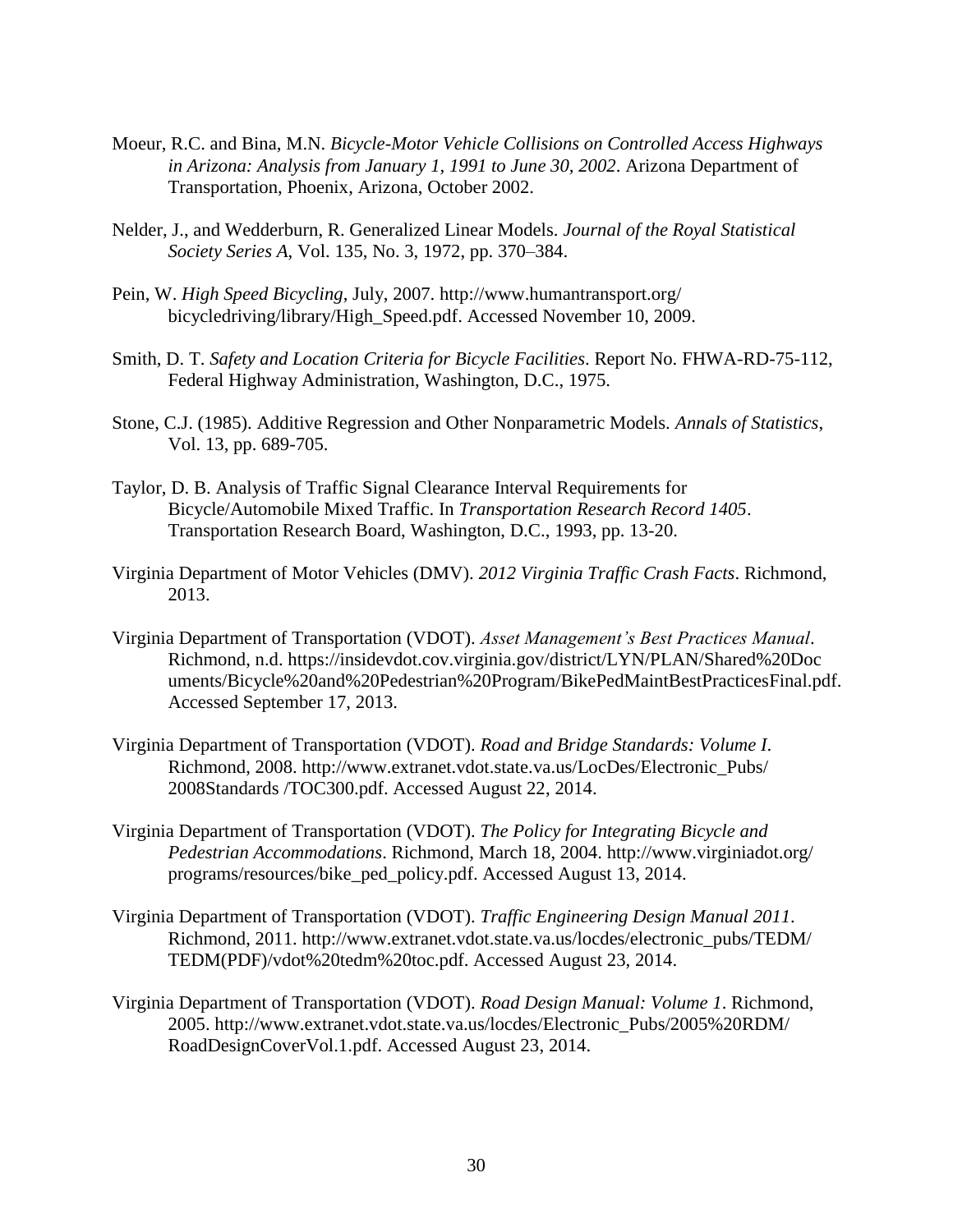Walton, D., Dravitzki, V.K., Cleland, B.S., Thomas, J.A. and Jackett, R. *Balancing the Needs of Cyclists and Motorists*. Land Transport New Zealand Research Report No. 273, Land Transport New Zealand, Wellington, New Zealand, 2005.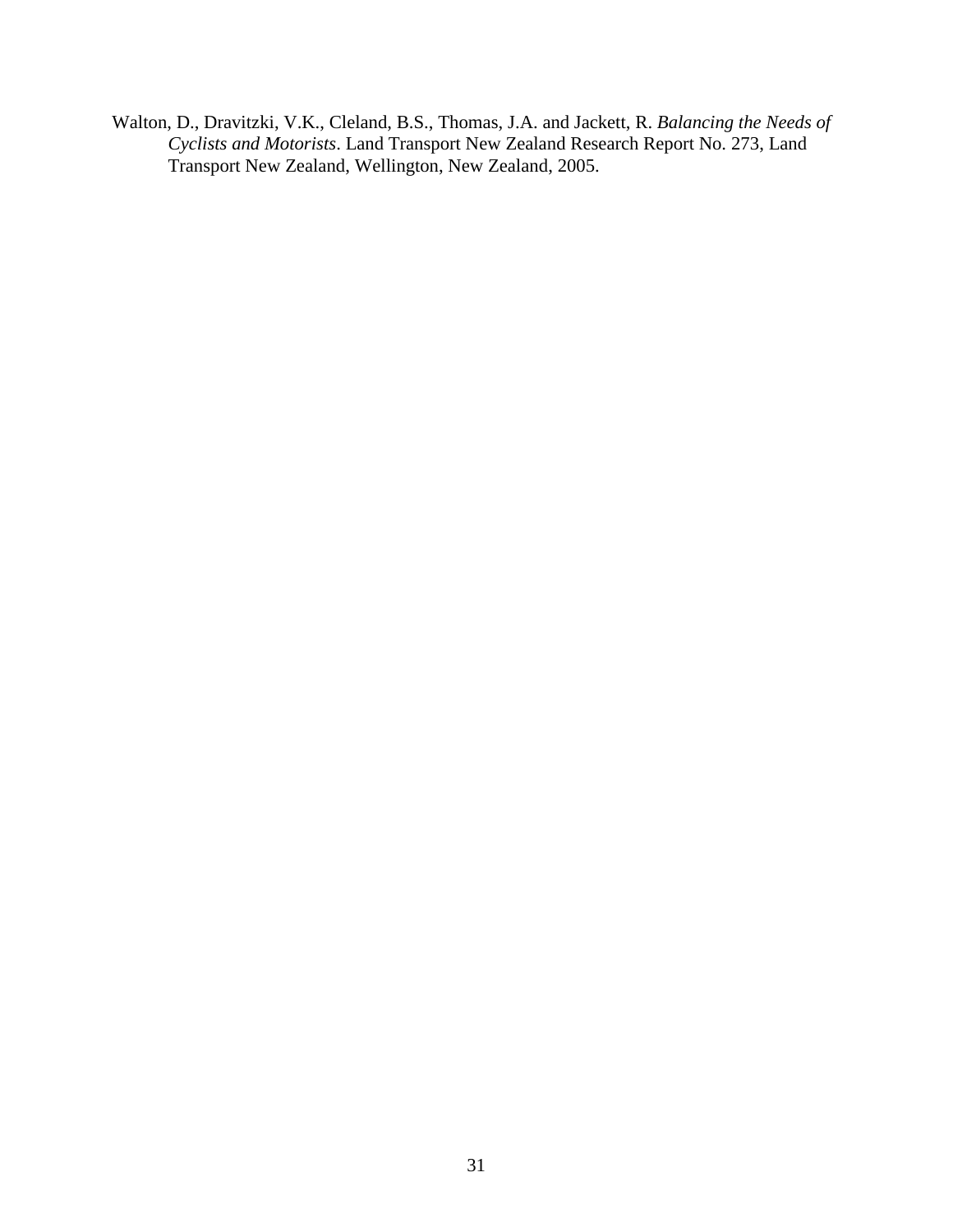## **APPENDIX A. Commonwealth Transportation Board Policy for Integrating Bicycles and Pedestrian Accommodations**

### **Policy for Integrating Bicycles and Pedestrian Accommodations Approved: 3/18/2004**

## **1. Introduction**

Bicycling and walking are fundamental travel modes and integral components of an efficient transportation network. Appropriate bicycle and pedestrian accommodations provide the public, including the disabled community, with access to the transportation network; connectivity with other modes of transportation; and independent mobility regardless of age, physical constraints, or income. Effective bicycle and pedestrian accommodations enhance the quality of life and health, strengthen communities, increase safety for all highway users, reduce congestion, and can benefit the environment. Bicycling and walking are successfully accommodated when travel by these modes is efficient, safe, and comfortable for the public. A strategic approach will consistently incorporate the consideration and provision of bicycling and walking accommodations into the decision-making process for Virginia's transportation network.

### **2. Purpose**

This policy provides the framework through which the Virginia Department of Transportation will accommodate bicyclists and pedestrians, including pedestrians with disabilities, along with motorized transportation modes in the planning, funding, design, construction, operation, and maintenance of Virginia's transportation network to achieve a safe, effective, and balanced multimodal transportation system.

For the purposes of this policy, an accommodation is defined as any facility, design feature, operational change, or maintenance activity that improves the environment in which bicyclists and pedestrians travel. Examples of such accommodations include the provision of bike lanes, sidewalks, and signs; the installation of curb extensions for traffic calming; and the addition of paved shoulders.

# **3. Project Development**

The Virginia Department of Transportation (VDOT) will initiate all highway construction projects with the presumption that the projects shall accommodate bicycling and walking. Factors that support the need to provide bicycle and pedestrian accommodations include, but are not limited to, the following:

- project is identified in an adopted transportation or related plan
- project accommodates existing and future bicycle and pedestrian use
- project improves or maintains safety for all users
- project provides a connection to public transportation services and facilities
- project serves areas or population groups with limited transportation options
- project provides a connection to bicycling and walking trip generators such as employment,
- education, retail, recreation, and residential centers and public facilities
- project is identified in a Safe Routes to School program or provides a connection to a school
- project provides a regional connection or is of regional or state significance
- project provides a link to other bicycle and pedestrian accommodations
- project provides a connection to traverse natural or man-made barriers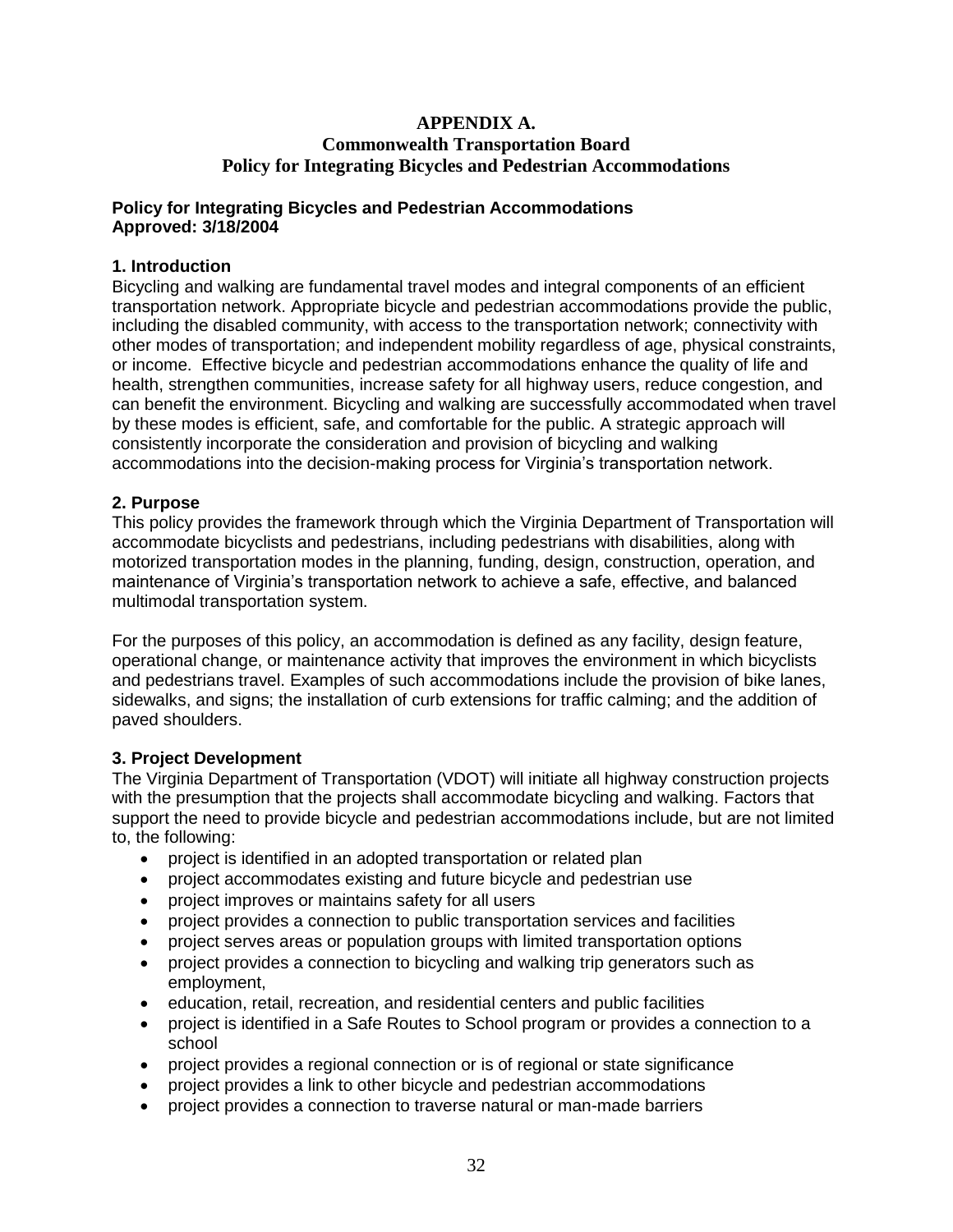project provides a tourism or economic development opportunity

Project development for bicycle and pedestrian accommodations will follow VDOT's project programming and scheduling process and concurrent engineering process. VDOT will encourage the participation of localities in concurrent engineering activities that guide the project development.

## **3.1 Accommodations Built as Independent Construction Projects**

Bicycle and pedestrian accommodations can be developed through projects that are independent of highway construction, either within the highway right-of-way or on an independent right-of-way. Independent construction projects can be utilized to retrofit accommodations along existing roadways, improve existing accommodations to better serve users, and install facilities to provide continuity and accessibility within the bicycle and pedestrian network. These projects will follow the same procedures as those for other construction projects for planning, funding, design, and construction. Localities and metropolitan planning organizations will be instrumental in identifying and prioritizing these independent construction projects.

## **3.2 Access-Controlled Corridors**

Access-controlled corridors can create barriers to bicycle and pedestrian travel. Bicycling and walking may be accommodated within or adjacent to access-controlled corridors through the provision of facilities on parallel roadways or physically separated parallel facilities within the right-of-way. Crossings of such corridors must be provided to establish or maintain connectivity of bicycle and pedestrian accommodations.

### **3.3 Additional Improvement Opportunities**

Bicycle and pedestrian accommodations will be considered in other types of projects. Nonconstruction activities can be used to improve accommodations for bicycling and walking. In addition, any project that affects or could affect the usability of an existing bicycle or pedestrian accommodation within the highway system must be consistent with state and federal laws.

### 3.3.1 Operation and Maintenance Activities

Bicycling and walking should be considered in operational improvements, including hazard elimination projects and signal installation. Independent operational improvements for bicycling and walking, such as the installation of pedestrian signals, should be coordinated with local transportation and safety offices. The maintenance program will consider bicycling and walking so that completed activities will not hinder the movement of those choosing to use these travel modes. The maintenance program may produce facility changes that will enhance the environment for bicycling and walking, such as the addition of paved shoulders.

### 3.3.2 Long Distance Bicycle Routes

Long distance bicycle routes facilitate travel for bicyclists through the use of shared lanes, bike lanes, and shared use paths, as well as signage. All projects along a long distance route meeting the criteria for an American Association of State Highway and Transportation Officials (AASHTO) or *Manual on Uniform Traffic Control Devices* (MUTCD) approved numbered bicycle route system should provide the necessary design features to facilitate bicycle travel. Independent construction projects and other activities can be utilized to make improvements for existing numbered bicycle routes. Consideration should be given to facilitating the development of other types of long distance routes.

### 3.3.3 Tourism and Economic Development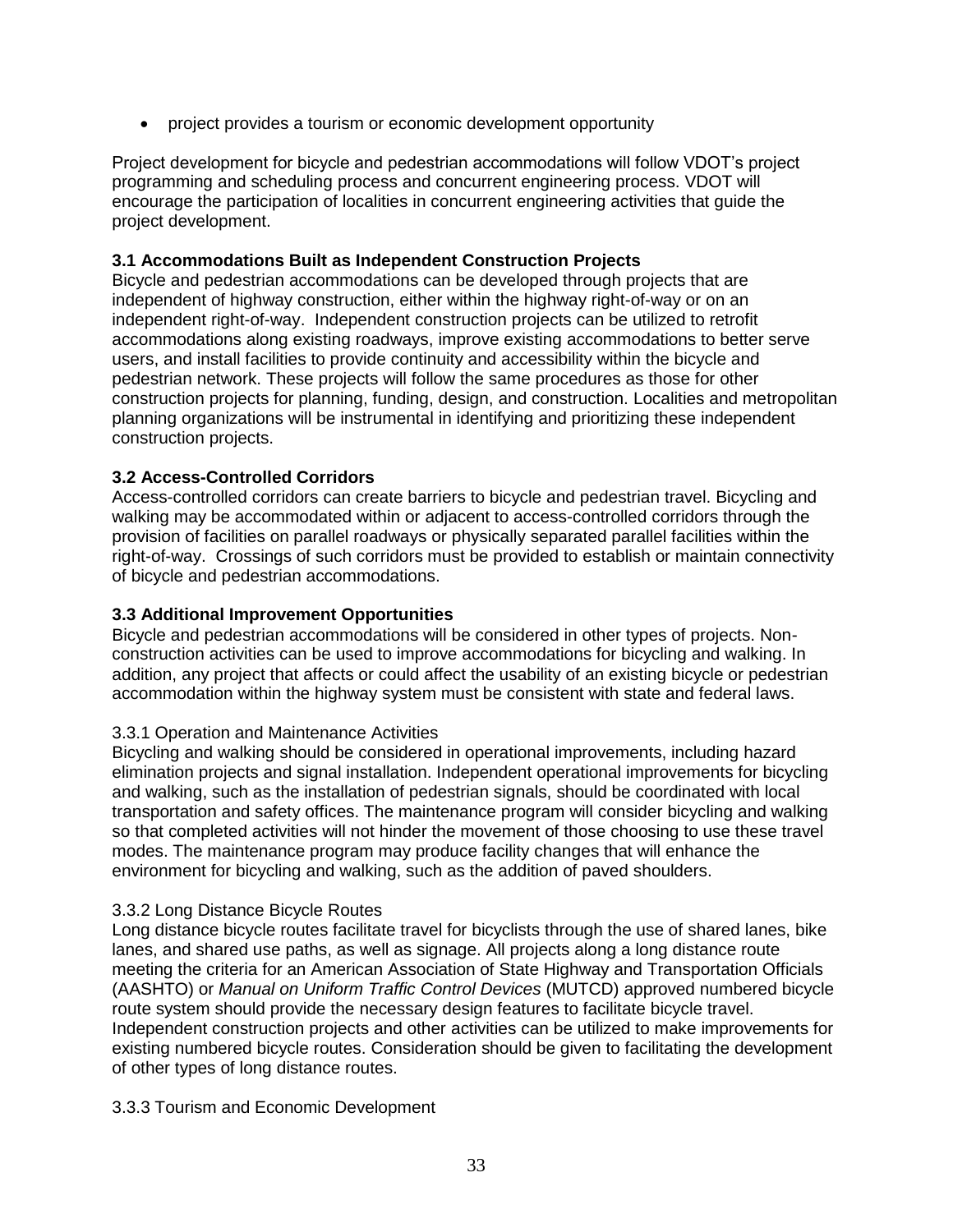Bicycling and walking accommodations can serve as unique transportation links between historic, cultural, scenic, and recreational sites, providing support to tourism activities and resulting economic development. Projects along existing or planned tourism and recreation corridors should include bicycle and pedestrian accommodations. In addition, the development of independent projects to serve this type of tourism and economic development function should be considered and coordinated with economic development organizations at local, regional, and state levels, as well as with other related agencies. Projects must also address the need to provide safety and connectivity for existing and planned recreational trails, such as the Appalachian Trail, that intersect with the state's highway system.

# **3.4 Exceptions to the Provision of Accommodations**

Bicycle and pedestrian accommodations should be provided except where one or more of the following conditions exist:

- scarcity of population, travel, and attractors, both existing and future, indicate an absence of need for such accommodations
- environmental or social impacts outweigh the need for these accommodations
- safety would be compromised
- total cost of bicycle and pedestrian accommodations to the appropriate system (i.e., interstate, primary, secondary, or urban system) would be excessively disproportionate to the need for the facility
- purpose and scope of the specific project do not facilitate the provision of such accommodations (e.g., projects for the Rural Rustic Road Program)
- bicycle and pedestrian travel is prohibited by state or federal laws

## **3.5 Decision Process**

The project manager and local representatives will, based on the factors listed previously in this section, develop a recommendation on how and whether to accommodate bicyclists and pedestrians in a construction project prior to the public hearing. The district administrator should confirm this recommendation prior to the public hearing. Public involvement comments will be reviewed and incorporated into project development prior to the preparation of the design approval recommendation. When a locality is not in agreement with VDOT's position on how bicyclists and pedestrians will or will not be accommodated in a construction project, the locality can introduce a formal appeal by means of a resolution adopted by the local governing body. The resolution must be submitted to the district administrator to be reviewed and considered prior to the submission of the design approval recommendation to the chief engineer for program development. Local resolutions must be forwarded to the chief engineer for program development for consideration during the project design approval or to the Commonwealth Transportation Board for consideration during location and design approval, if needed for a project. The resolution and supporting information related to the recommendation must be included in the project documentation. The decisions made by VDOT and localities for the provision of bicycle and pedestrian travel must be consistent with state and federal laws regarding accommodations and access for bicycling and walking.

### **4. Discipline Participation in Project Development**

VDOT will provide the leadership to implement this policy. Those involved in the planning, funding, design, construction, operation, and maintenance of the state's highways are responsible for effecting the guidance set forth in this policy. VDOT recognizes the need for interdisciplinary coordination to efficiently develop, operate, and maintain bicycle and pedestrian accommodations.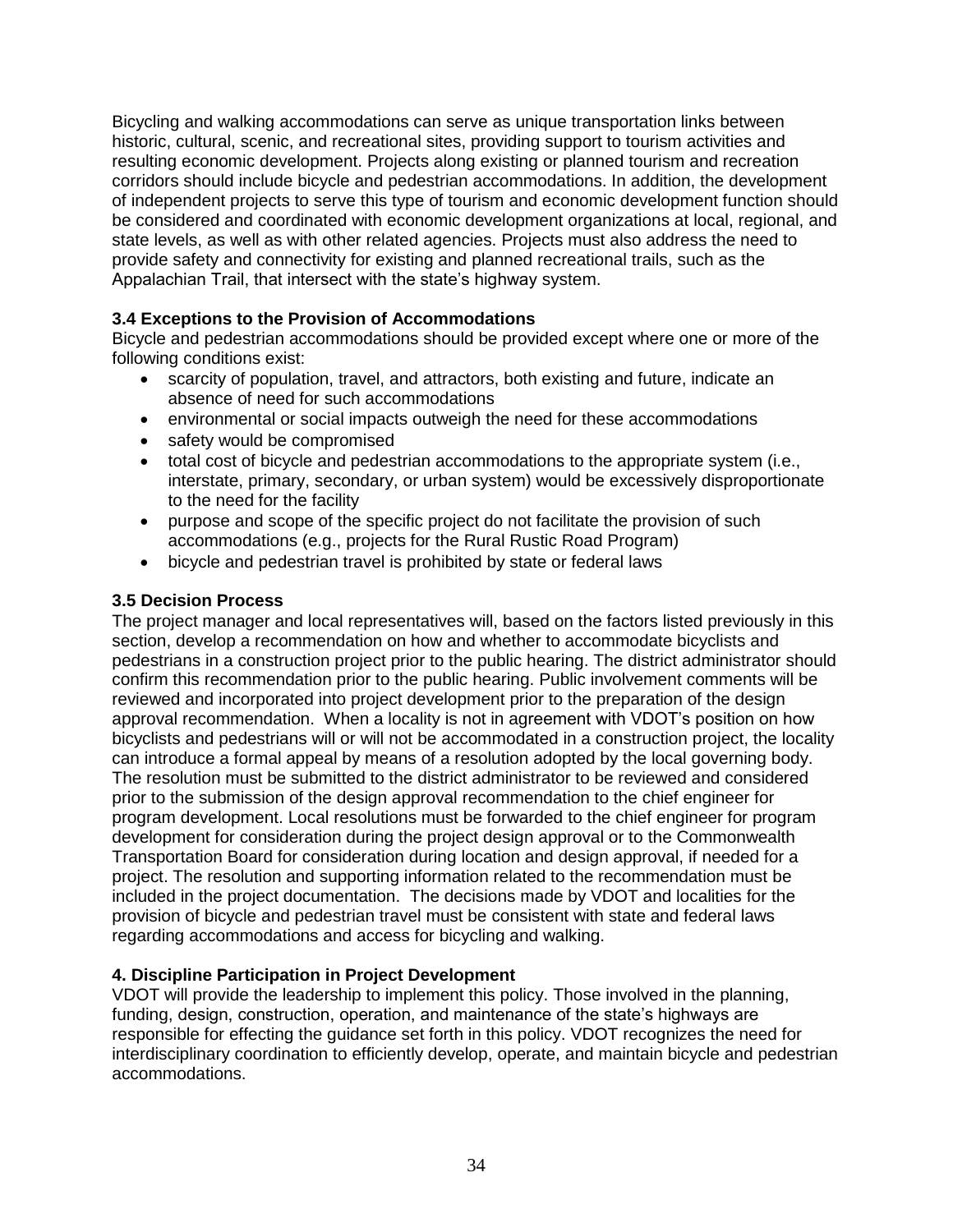Procedures, guidelines, and best practices will be developed or revised to implement the provisions set forth in this policy. For example, objective criteria will be prepared to guide decisions on the restriction of bicycle and pedestrian use of access-controlled facilities. VDOT will work with localities, regional planning agencies, advisory committees, and other stakeholders to facilitate implementation and will offer training or other resource tools on planning, designing, operating, and maintaining bicycle and pedestrian accommodations.

## **4.1 Planning**

VDOT will promote the inclusion of bicycle and pedestrian accommodations in transportation planning activities at local, regional, and statewide levels. These planning activities include, but are not limited to, corridor studies, small urban studies, regional plans, and the statewide multimodal long-range transportation plan. To carry out this task, VDOT will coordinate with local government agencies, regional planning agencies, and community stakeholder groups. In addition, VDOT will coordinate with the Virginia Department of Rail and Public Transportation (VDRPT) and local and regional transit providers to identify needs for bicycle and pedestrian access to public transportation services and facilities.

### **4.2 Funding**

Highway construction funds can be used to build bicycle and pedestrian accommodations either concurrently with highway construction projects or as independent transportation projects. Both types of bicycle and pedestrian accommodation projects will be funded in the same manner as other highway construction projects for each system (i.e., interstate, primary, secondary, or urban). VDOT's participation in the development and construction of an independent project that is not associated with the interstate, primary, secondary, or urban systems will be determined through a negotiated agreement with the locality or localities involved.

Other state and federal funding sources eligible for the development of bicycle and pedestrian accommodations may be used, following program requirements established for these sources. These sources include, but are not limited to, programs for highway safety, enhancement, air quality, congestion relief, and special access.

VDOT may enter into agreements with localities or other entities in order to pursue alternate funding to develop bicycle and pedestrian accommodations, so long as the agreements are consistent with state and federal laws.

### **4.3 Design and Construction**

VDOT will work with localities to select and design accommodations, taking into consideration community needs, safety, and unique environmental and aesthetic characteristics as they relate to specific projects. The selection of the specific accommodations to be used for a project will be based on the application of appropriate planning, design, and engineering principles. The accommodations will be designed and built, or installed, using guidance from VDOT and AASHTO publications, the MUTCD, and the Americans with Disabilities Act Accessibility Guidelines (ADAAG). Methods for providing flexibility within safe design parameters, such as context sensitive solutions and design, will be considered.

During the preparation of an environmental impact statement (EIS), VDOT will consider the current and anticipated future use of the affected facilities by bicyclists and pedestrians, the potential impacts of the alternatives on bicycle and pedestrian travel, and proposed measures, if any, to avoid or reduce adverse impacts to the use of these facilities by bicyclists and pedestrians.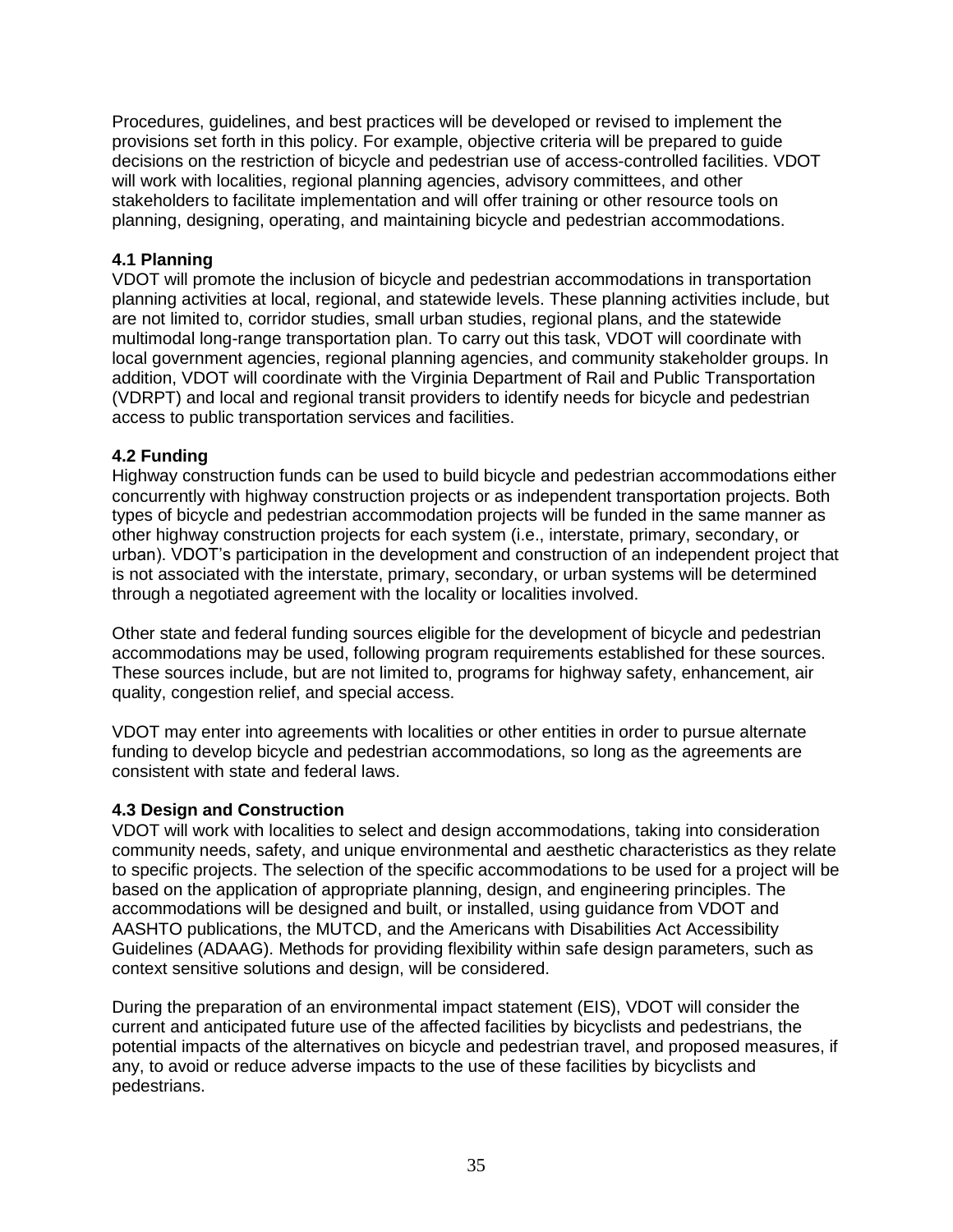During project design VDOT will coordinate with VDRPT to address bicyclist and pedestrian access to existing and planned transit connections.

Requests for exceptions to design criteria must be submitted in accordance with VDOT's design exception review process. The approval of exceptions will be decided by the Federal Highway Administration or VDOT's Chief Engineer for Program Development.

VDOT will ensure that accommodations for bicycling and walking are built in accordance with design plans and VDOT's construction standards and specifications.

### **4.4 Operations**

VDOT will consider methods of accommodating bicycling and walking along existing roads through operational changes, such as traffic calming and crosswalk marking, where appropriate and feasible.

VDOT will work with VDRPT and local and regional transit providers to identify the need for ancillary facilities, such as shelters and bike racks on buses, that support bicycling and walking to transit connections.

VDOT will enforce the requirements for the continuance of bicycle and pedestrian traffic in work zones, especially in areas at or leading to transit stops, and in facility replacements in accordance with the MUTCD, VDOT Work Area Protection Manual, and VDOT Land Use Permit Manual when construction, utility, or maintenance work, either by VDOT or other entities, affects bicycle and pedestrian accommodations.

VDOT will continue to research and implement technologies that could be used to improve the safety and mobility of bicyclists and pedestrians in Virginia's transportation network, such as signal detection systems for bicycles and in-pavement crosswalk lights.

### **4.5 Maintenance**

VDOT will maintain bicycle and pedestrian accommodations as necessary to keep the accommodations usable and accessible in accordance with state and federal laws and VDOT's asset management policy. Maintenance of bike lanes and paved shoulders will include repair, replacement, and clearance of debris. As these facilities are an integral part of the pavement structure, snow and ice control will be performed on these facilities.

For sidewalks, shared use paths, and bicycle paths built within department right-of-way, built to department standards, and accepted for maintenance, VDOT will maintain these bicycle and pedestrian accommodations through replacement and repair. VDOT will not provide snow or ice removal for sidewalks and shared use paths. The execution of agreements between VDOT and localities for maintenance of such facilities shall not be precluded under this policy.

#### **5. Effective Date**

This policy becomes effect upon its adoption by the Commonwealth Transportation Board on March 18, 2004, and will apply to projects that reach the scoping phase after its adoption. This policy shall supersede all current department policies and procedures related to bicycle and pedestrian accommodations. VDOT will develop or revise procedures, guidelines, and best practices to support and implement the provisions set forth in this policy, and future departmental policies and procedural documents shall comply with the provisions set forth in this policy.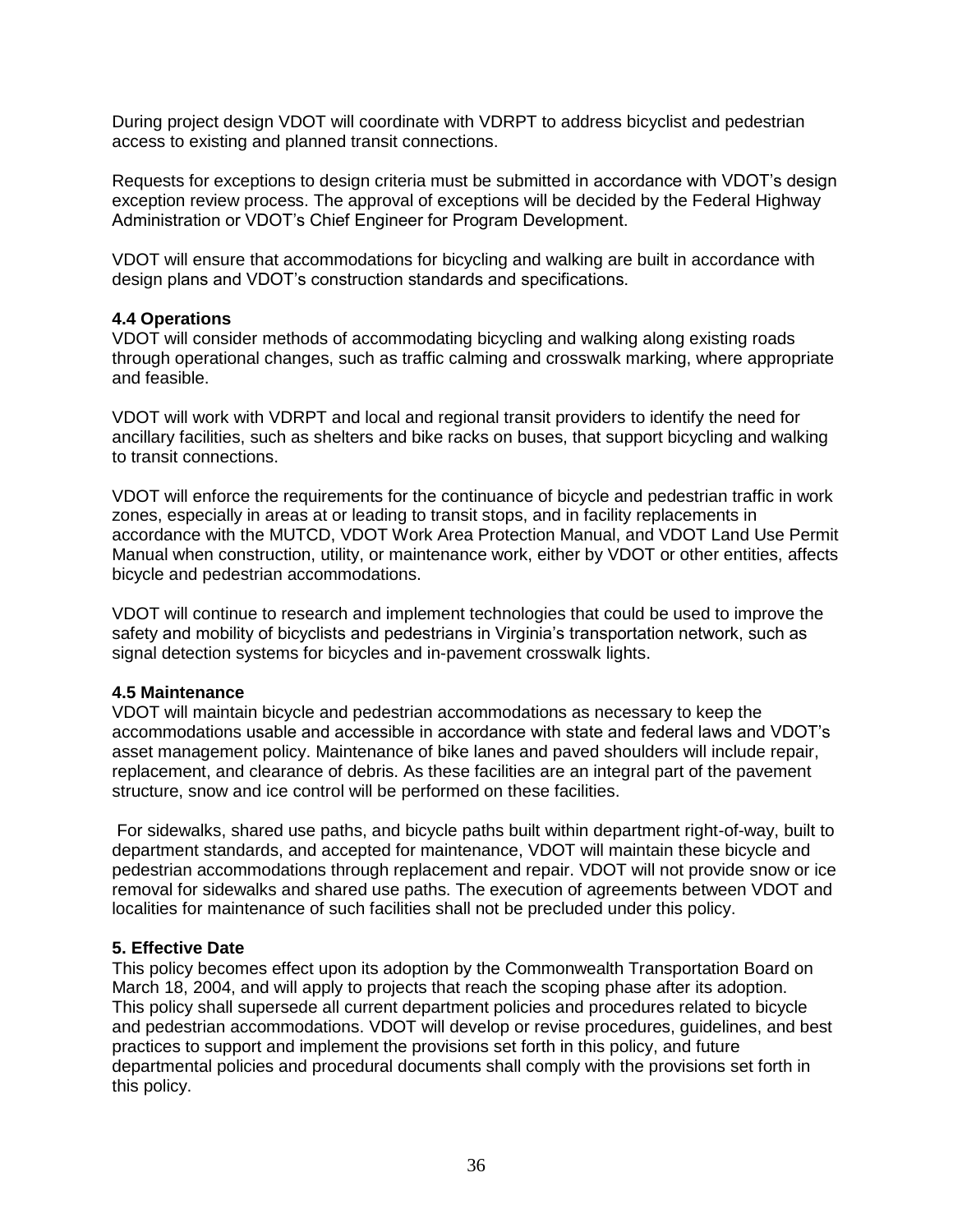### **APPENDIX B. GENERALIZED ADDITIVE MODEL GRAPHICAL RESULTS**

Hastie and Tibshirani (1990) married the additive approach proposed by Stone (1985) to the generalized linear model proposed by Nelder and Wedderburn (1972) and established by McCullagh and Nelder (1989), giving a birth to the generalized additive model (GAM). GAM combines flexibility of nonparametric regression with interpretability of generalized linear regression. The main output of a GAM is a graph showing remaining effects of an explanatory variable of interest after a linear effect of the variable is removed, which is a format of SAS© software. Based on GAM graphical outputs, an appropriate functional form can be proposed.

GAM produces graphs (e.g., Figure B-1) that were used to suggest appropriate functional forms of continuous variables included in the crash prediction models. Figure B-1 shows nonparametric model curves after a linear effect of AADT in 1,000 and speed limit on the number of run-off-right crashes is removed.



**Figure B-1. GAM result graph of AADT and speed limit.**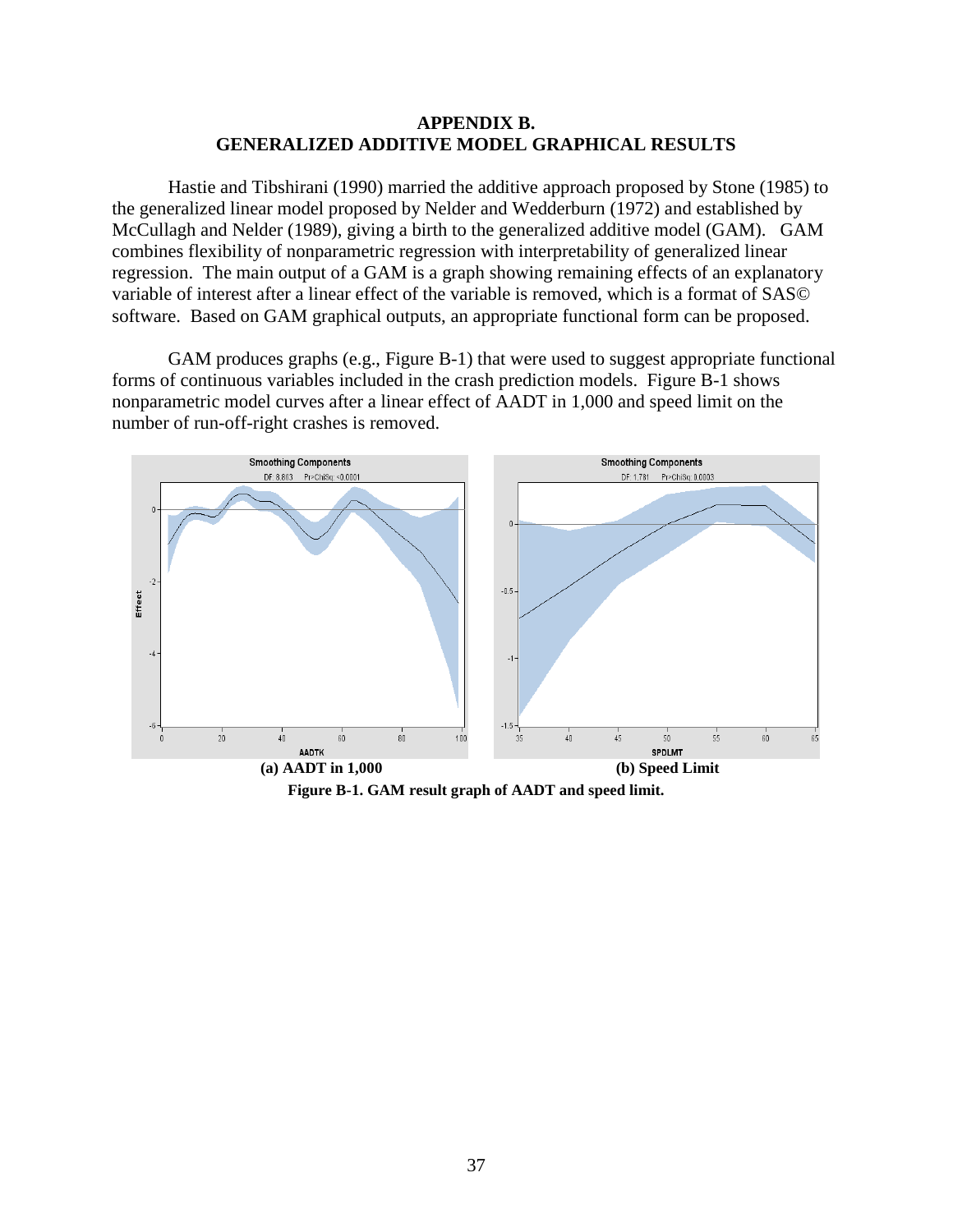## **APPENDIX C. NINE STEPS OF DEVELOPING THE FINAL MINIMUM SHOUDLER WIDTHS**

Considering the initial tables from FHWA's Bike Design Guide (1994b) (presented earlier as Tables 1 and 2) and the modifications addressed in the section, "Development of Guide for Permitting Bicycle Use of Right Shoulders," nine steps were laid out to create the minimum shoulder widths for determining where bicycle use is appropriate on right shoulders of controlled access facilities from a safety standpoint.

## *Step 1: Start with Tables for Group A Bicyclists in FHWA's Bike Design Guide*

The tables for Group A bicyclists in urban sections without street parking and in rural section in FHWA's Bike Design Guide (1994b), Tables 1 and 2, were adopted as the initial width tables. Speed categories below 45 mph were removed as shown in Tables C-1 and C-2.

**Table C-1. Minimum Widths of Wide Curb or Shoulder for Group A Bicyclists in Urban Section Without Street Parking (feet)**

| Average     |         |          | Average annual daily traffic volume (AADT) (vehicles per day) |            |                        |    |                         |    |                         |    |    |    |
|-------------|---------|----------|---------------------------------------------------------------|------------|------------------------|----|-------------------------|----|-------------------------|----|----|----|
| operating   | < 2,000 |          |                                                               |            | 2,000-10,000           |    |                         |    | >10,000                 |    |    |    |
| speed       |         |          | Stopping sight distance                                       |            |                        |    | Stopping sight distance |    | Stopping sight distance |    |    |    |
|             |         | Adequate |                                                               | Inadequate | Inadequate<br>Adequate |    |                         |    | Inadequate<br>Adequate  |    |    |    |
|             |         |          | Truck, bus, rv                                                |            | Truck, bus, rv         |    |                         |    | Truck, bus, rv          |    |    |    |
| $45-50$ mph | wc      | WC       | <b>WC</b>                                                     | wc         | wc                     | wc | sh                      | sh | wc                      | wc | sh | sh |
|             | 15      | 15       | 15                                                            | 15         | 15                     | 15 | 6                       | 6  | 15                      | 15 | 6  | 6  |
| $>50$ mph   | sh      | sh       | sh                                                            | sh         | sh                     | sh | sh                      | sh | sh                      | sh | sh | sh |
|             | 6       | 6        | 6                                                             | 6          | 6                      | 6  | 6                       | 6  | 6                       | 6  | h  |    |

Note: wc=wide curb and sh=shoulder

|  | Table C-2. Minimum Widths of a Shoulder for Group A Bicyclists in Rural Section (feet) |  |  |  |
|--|----------------------------------------------------------------------------------------|--|--|--|
|  |                                                                                        |  |  |  |

| Average     |         |          | Average annual daily traffic volume (AADT) (vehicles per day) |            |                        |    |                         |                        |                         |    |    |    |
|-------------|---------|----------|---------------------------------------------------------------|------------|------------------------|----|-------------------------|------------------------|-------------------------|----|----|----|
| operating   | < 2,000 |          |                                                               |            |                        |    | 2,000-10,000            |                        | >10,000                 |    |    |    |
| speed       |         |          | Stopping sight distance                                       |            |                        |    | Stopping sight distance |                        | Stopping sight distance |    |    |    |
|             |         | Adequate |                                                               | Inadequate | Adequate<br>Inadequate |    |                         | Adequate<br>Inadequate |                         |    |    |    |
|             |         |          | Truck, bus, rv                                                |            | Truck, bus, rv         |    |                         |                        | Truck, bus, rv          |    |    |    |
| $45-50$ mph | sh      | sh       | sh                                                            | sh         | sh                     | sh | sh                      | sh                     | sh                      | sh | sh | sh |
|             | 4       | 4        | 4                                                             | 4          | 6                      | 6  | 6                       | 6                      | 6                       | 6  | 6  | 6  |
| $>50$ mph   | sh      | sh       | sh                                                            | sh         | sh                     | sh | sh                      | sh                     | sh                      | sh | sh | sh |
|             |         | 6        | 6                                                             |            | 6                      | 6  | 6                       | 6                      | 6                       | 6  | h  |    |

Note: sh=shoulder

### *Step 2: Convert Wide Curb Widths to Comparable Shoulder Widths*

Table C-1 for an urban section refers to a wide curb rather than shoulder width in determining appropriate accommodations for bicycle traffic. To obtain a width of a shoulder width comparable to that of a wide curb, the following equation was applied assuming a 12-foot right lane abutting the shoulder:

comparable shoulder width  $=$  wide curb width  $-$  typical lane width (12 feet)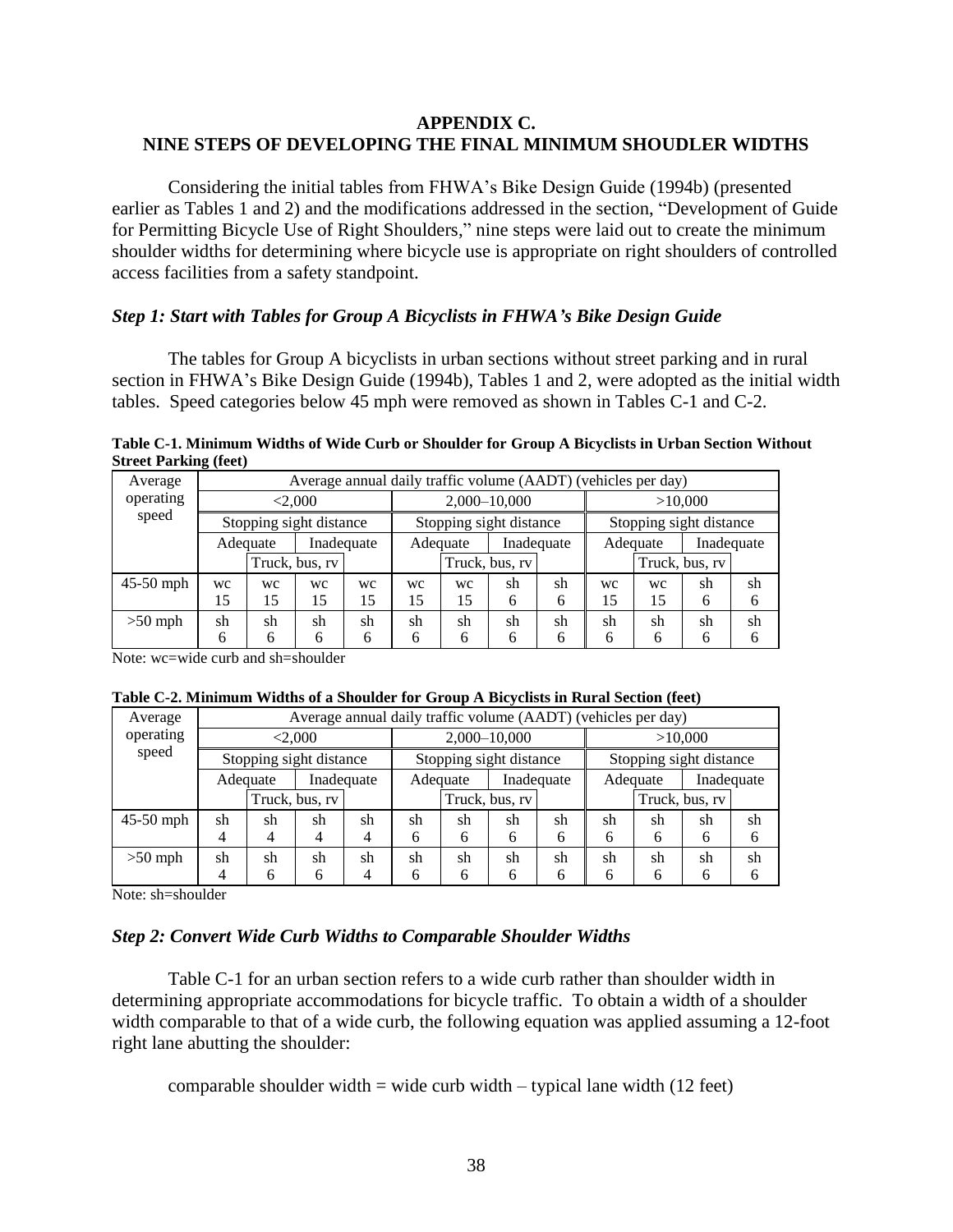Comparable shoulder widths replace wide curb widths in Table B-1 resulting in Table B-3.

**Table C-3. Minimum Widths of a Shoulder for Group A Bicyclists in Urban Section Without Street Parking (feet)**

| Average   |                         |    | Average annual daily traffic volume (AADT) (vehicles per day) |    |                         |    |                |                        |                         |    |                |    |
|-----------|-------------------------|----|---------------------------------------------------------------|----|-------------------------|----|----------------|------------------------|-------------------------|----|----------------|----|
| operating | < 2,000                 |    |                                                               |    | 2,000-10,000            |    |                |                        | >10,000                 |    |                |    |
| speed     | Stopping sight distance |    |                                                               |    | Stopping sight distance |    |                |                        | Stopping sight distance |    |                |    |
|           | Inadequate<br>Adequate  |    |                                                               |    | Inadequate<br>Adequate  |    |                | Inadequate<br>Adequate |                         |    |                |    |
|           |                         |    | Truck, bus, rv                                                |    |                         |    | Truck, bus, rv |                        |                         |    | Truck, bus, rv |    |
| 45-50 mph | sh                      | sh | sh                                                            | sh | sh                      | sh | sh             | sh                     | sh                      | sh | sh             | sh |
|           | 3                       |    | 3                                                             | 3  |                         | 3  | 6              | 6                      | 3                       | 3  | 6              | 6  |
| $>50$ mph | sh                      | sh | sh                                                            | sh | sh                      | sh | sh             | sh                     | sh                      | sh | sh             | sh |
|           | 6                       | 6  |                                                               | 6  | 6                       | 6  | 6              | 6                      | 6                       | 6  | 6              | 6  |

Note: sh=shoulder

## *Step 3: Modify Minimum Design Widths Suitable for the Guide*

The following considerations are made:

- The physical width of the bicyclist is 2.5 feet (i.e., 30 inches) as seen in Figure 3-1 (AASHTO, 2011).
- Tables C-1 and C-2 (thus, also Table C-3) were developed to aid in the design of bicycle facilities while the goal of this study is to develop guidance on conditions that can permit bicycle us of right shoulders of controlled access highways. Guidance for determining the use of a facility is typically less stringent than guidance for the design of facility.
- Based on input from engineers, it was determined that a minimum shoulder width of the design value minus 2 feet was sufficient for allowing bicycle use of shoulders, with a minimum shoulder width of 2.5 feet.



**Figure C-1. Bicyclist Operating Space (Figure 3-1, AASHTO, 2012)**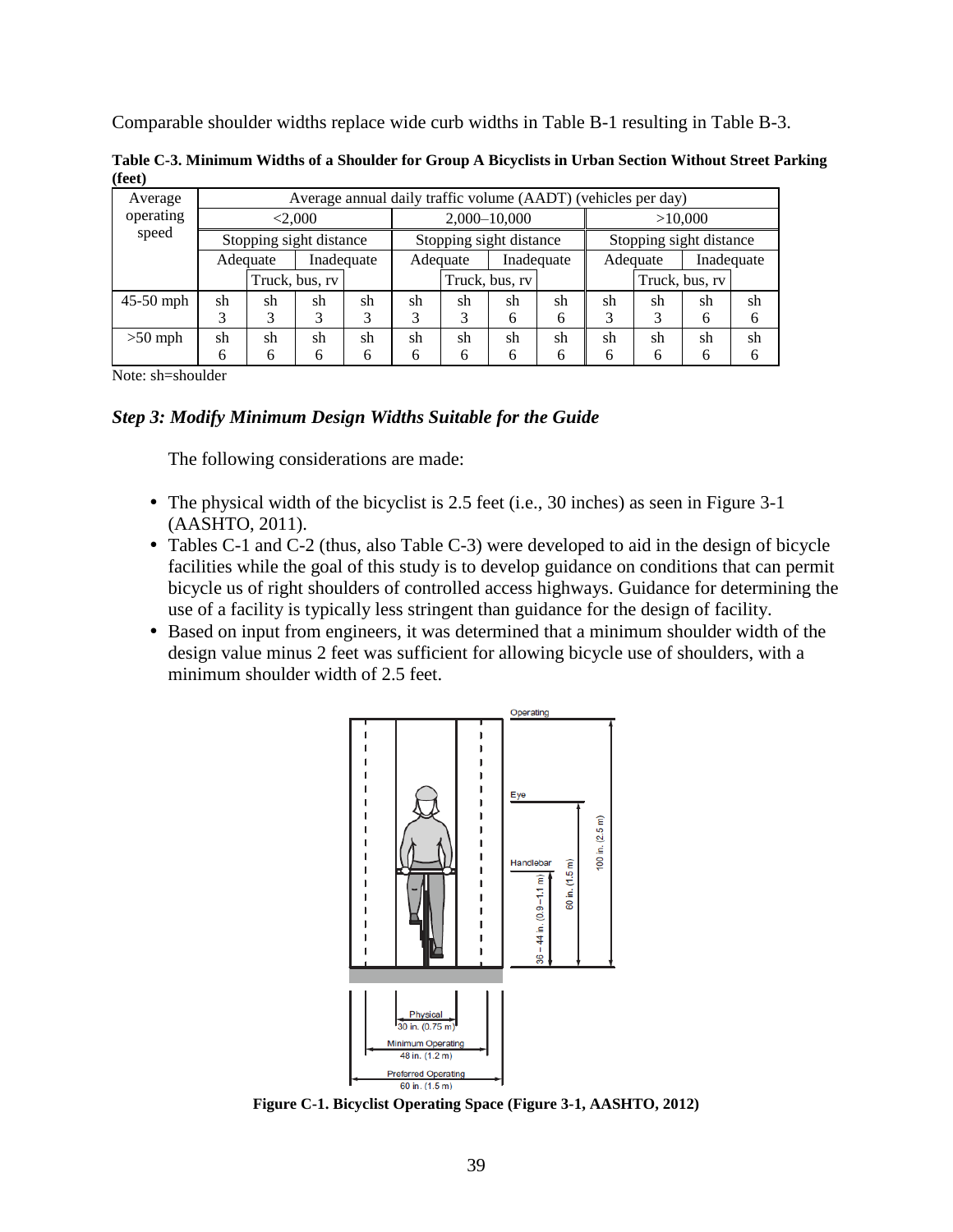Following the above considerations, a modified shoulder width is calculated as follows:

modified shoulder width  $= max[(minimum design shoulder width-2 feet), 2.5 feet]$ 

**Table C-4. Minimum Widths of Shoulder for Group A Bicyclists in Urban Section Without Street Parking (feet)**

| Average     |                        | Average annual daily traffic volume (AADT) (vehicles per day) |                         |     |                         |     |                |   |                         |     |                |  |  |
|-------------|------------------------|---------------------------------------------------------------|-------------------------|-----|-------------------------|-----|----------------|---|-------------------------|-----|----------------|--|--|
| operating   | < 2.000                |                                                               |                         |     | 2,000-10,000            |     |                |   | >10,000                 |     |                |  |  |
| speed       |                        |                                                               | Stopping sight distance |     | Stopping sight distance |     |                |   | Stopping sight distance |     |                |  |  |
|             | Inadequate<br>Adequate |                                                               |                         |     | Adequate                |     | Inadequate     |   | Adequate                |     | Inadequate     |  |  |
|             |                        |                                                               | Truck, bus, rv          |     |                         |     | Truck, bus, rv |   |                         |     | Truck, bus, rv |  |  |
| $45-50$ mph | 2.5                    | 2.5                                                           | 2.5                     | 2.5 | 2.5                     | 2.5 |                | 4 | 2.5                     | 2.5 | 4              |  |  |
| $>50$ mph   | 4                      |                                                               |                         | 4   |                         | 4   |                | 4 | 4                       |     | 4              |  |  |

| Average     |                         |     | Average annual daily traffic volume (AADT) (vehicles per day) |     |                         |              |                |         |                         |  |                |  |
|-------------|-------------------------|-----|---------------------------------------------------------------|-----|-------------------------|--------------|----------------|---------|-------------------------|--|----------------|--|
| operating   | < 2,000                 |     |                                                               |     |                         | 2,000-10,000 |                | >10,000 |                         |  |                |  |
| speed       | Stopping sight distance |     |                                                               |     | Stopping sight distance |              |                |         | Stopping sight distance |  |                |  |
|             | Inadequate<br>Adequate  |     |                                                               |     | Adequate                |              | Inadequate     |         | Adequate                |  | Inadequate     |  |
|             |                         |     | Truck, bus, rv                                                |     |                         |              | Truck, bus, rv |         |                         |  | Truck, bus, rv |  |
| $45-50$ mph | 2.5                     | 2.5 | 2.5                                                           | 2.5 |                         | 4            |                |         |                         |  |                |  |
| $>50$ mph   | 2.5                     |     |                                                               | 2.5 |                         | 4            |                |         | 4                       |  |                |  |

## *Step 4: Compare Minimum Widths for Urban and Rural Sections and Select Larger of Two Widths*

Since there was no difference between urban and rural segments in the analysis of runoff-right crashes, combining minimum widths for urban and rural sections is suggested. A larger width between the two tables is adopted for each cell to create a new table as follows:

combined shoulder width  $= max(width \text{ in Table C-4}, width \text{ in Table C-5})$ 

For example, for a highway segment with an AADT of less than 2,000 vehicles, adequate stopping sight distance, and average speed of over 50 mph, the minimum shoulder widths are 4 and 2.5 feet for urban (Table C-4) and rural (Table C-5) sections, respectively. Thus, a larger value, 4 feet, is adopted as the minimum width for that condition. Table C-6 is a resultant of combining the two tables.

| Average     |                         | Average annual daily traffic volume (AADT) (vehicles per day) |     |          |                         |            |              |          |                         |   |  |  |
|-------------|-------------------------|---------------------------------------------------------------|-----|----------|-------------------------|------------|--------------|----------|-------------------------|---|--|--|
| operating   | < 2.000                 |                                                               |     |          |                         |            | 2,000-10,000 |          | >10,000                 |   |  |  |
| speed       | Stopping sight distance |                                                               |     |          | Stopping sight distance |            |              |          | Stopping sight distance |   |  |  |
|             | Inadequate<br>Adequate  |                                                               |     | Adequate |                         | Inadequate |              | Adequate | Inadequate              |   |  |  |
|             | Truck, bus, rv          |                                                               |     |          | Truck, bus, rv          |            |              |          | Truck, bus, rv          |   |  |  |
| $45-50$ mph | 2.5                     | 2.5                                                           | 2.5 | 2.5      | 4                       | 4          |              |          | 4                       | 4 |  |  |
| $>50$ mph   | 4                       |                                                               |     | 4        |                         |            |              |          | 4                       |   |  |  |

**Table C-6. Minimum Widths of Shoulder for Group A Bicyclists (feet)**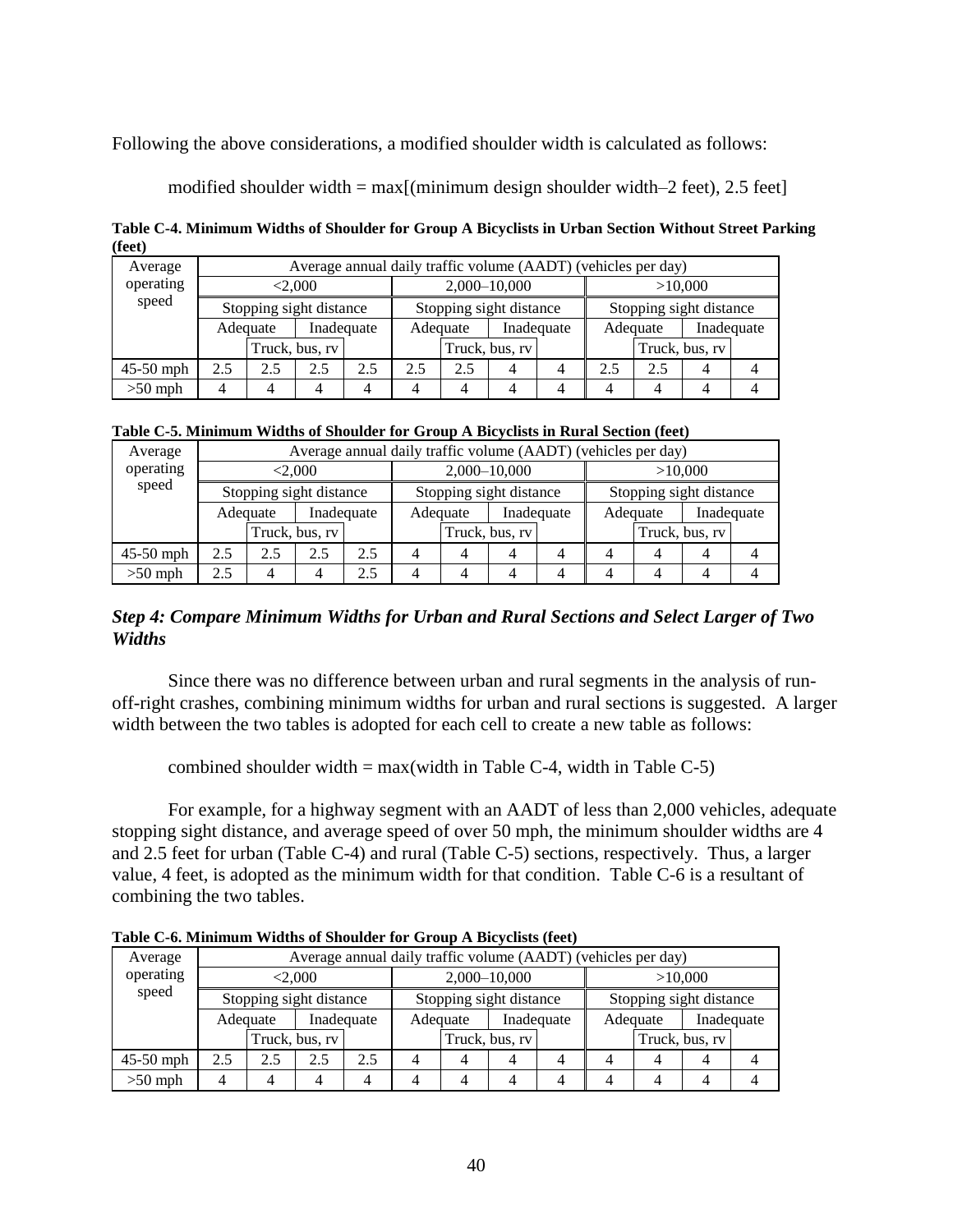## *Step 5: Calculate Minimum Shoulder Widths Maintaining Safe Separation Distance Due to Wind Force*

The following conditions are considered:

- Width of a truck=8.5 feet (102 inches) (FHWA, 2004)
- Essential physical operating space of a bicyclist=3.3 feet (40 inches) (AASHTO, 2012)
- Width of the outside lane=12 feet

The following assumptions are made:

- An operating space of an 8.5-foot wide truck is 10 feet, 1 foot away from each end of a 12-foot lane.
- A bicyclist operates 1.65 feet from the edge of the pavement (1.65 feet is a half of the essential operating space [40 inches=3.3 feet] of a bicyclist [see Figure C-1]).

Safe separation distances to address wind force caused by passing trucks are found from Figure 2, Aerodynamic forces caused by heavy vehicles passing bicycles (FHWA, 1977). According to Figure 2, the safe separation distances corresponding to different speeds are found as below;

- 2.5 feet at 45 mph
- 3.75 feet at 50 mph
- 5 feet at 55 mph
- 6 feet at 60 mph
- 6.5 feet at 65 mph

Minimum shoulder widths required to maintain the above safe separation distances while considering other relevant conditions and assumptions are calculated as follow:

minimum shoulder width for safe separation = safe separation distance  $(A)$  – space between the right line of the lane and the right limit of a typical vehicle operating space  $(B)$  + space between a bicyclist and the edge of an pavement  $(C)$ 

Figure B-2 presents relevant widths and spaces for shoulder width calculation based on the safe separation distance due to wind forces caused by passing trucks. The safe separation distance (A) is from Figure 2 and the width between the right line of the lane and the right edge of the operating space of a truck in the lane (B) is 1 foot based on the assumption of 10-foot operating space of a truck in a 12-foot lane. A half of the operating space of a bicyclist (C) is 1.65 feet.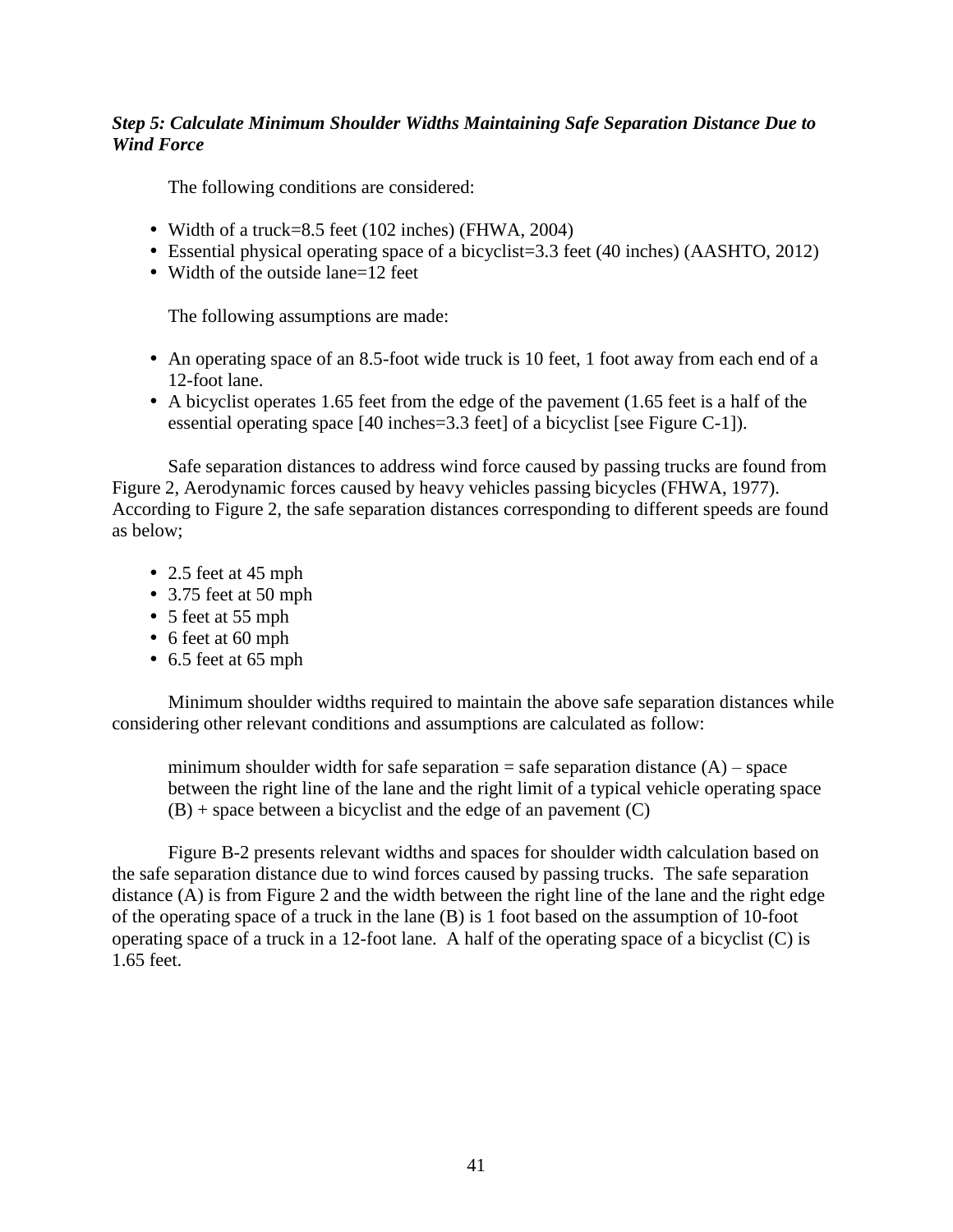

**Figure C-2. Shoulder width calculation.**

The calculated minimum shoulder widths for safe separation are:

- 3.15 feet  $(2.5^{\degree}-1.0^{\degree}+1.65^{\degree})$  at 45 mph
- 4.40 feet  $(3.75^{\circ}-1.0^{\circ}+1.65^{\circ})$  at 50 mph
- 5.65 feet  $(5.0^{\circ}-1.0^{\circ}+1.65^{\circ})$  at 55 mph
- 6.65 feet  $(6.0^{\degree}-1.0^{\degree}+1.65^{\degree})$  at 60 mph
- 7.15 feet  $(6.5^{\degree}-1.0^{\degree}+1.65^{\degree})$  at 65 mph

Table C-7 presents the calculated widths in a table format consistent with tables in the FHWA's Bike Design Guide (FHWA, 1994b):

| Average     |                         | Average annual daily traffic volume (AADT) (vehicles per day) |                |              |                         |      |            |                        |                         |      |      |      |  |
|-------------|-------------------------|---------------------------------------------------------------|----------------|--------------|-------------------------|------|------------|------------------------|-------------------------|------|------|------|--|
| operating   | < 2,000                 |                                                               |                | 2,000-10,000 |                         |      |            | >10,000                |                         |      |      |      |  |
| speed       | Stopping sight distance |                                                               |                |              | Stopping sight distance |      |            |                        | Stopping sight distance |      |      |      |  |
|             | Inadequate<br>Adequate  |                                                               |                |              | Adequate                |      | Inadequate | Inadequate<br>Adequate |                         |      |      |      |  |
|             |                         |                                                               | Truck, bus, rv |              | Truck, bus, rv          |      |            |                        | Truck, bus, rv          |      |      |      |  |
| $45$ mph    | 3.15                    | 3.15                                                          | 3.15           | 3.15         | 3.15                    | 3.15 | 3.15       | 3.15                   | 3.15                    | 3.15 | 3.15 | 3.15 |  |
| $46-50$ mph | 4.40                    | 4.40                                                          | 4.40           | 4.40         | 4.40                    | 4.40 | 4.40       | 4.40                   | 4.40                    | 4.40 | 4.40 | 4.40 |  |
| 51-55 mph   | 5.65                    | 5.65                                                          | 5.65           | 5.65         | 5.65                    | 5.65 | 5.65       | 5.65                   | 5.65                    | 5.65 | 5.65 | 5.65 |  |
| 56-60 mph   | 6.65                    | 6.65                                                          | 6.65           | 6.65         | 6.65                    | 6.65 | 6.65       | 6.65                   | 6.65                    | 6.65 | 6.65 | 6.65 |  |
| $61-65$ mph | 7.15                    | 7.15                                                          | 7.15           | 7.15         | 7.15                    | 7.15 | 7.15       | 7.15                   | 7.15                    | 7.15 | 7.15 | 7.15 |  |

**Table C-7. Minimum Widths of Shoulder for Safe Separation Due to Wind (feet)**

## *Step 6: Compare Tables C-6 and C-7 Generated in Steps 4 and 5*

Shoulder widths in Table C-7 are the minimum widths for stable operation of a bicycle while those in Table C-6 are the minimum widths modified from design widths. In order to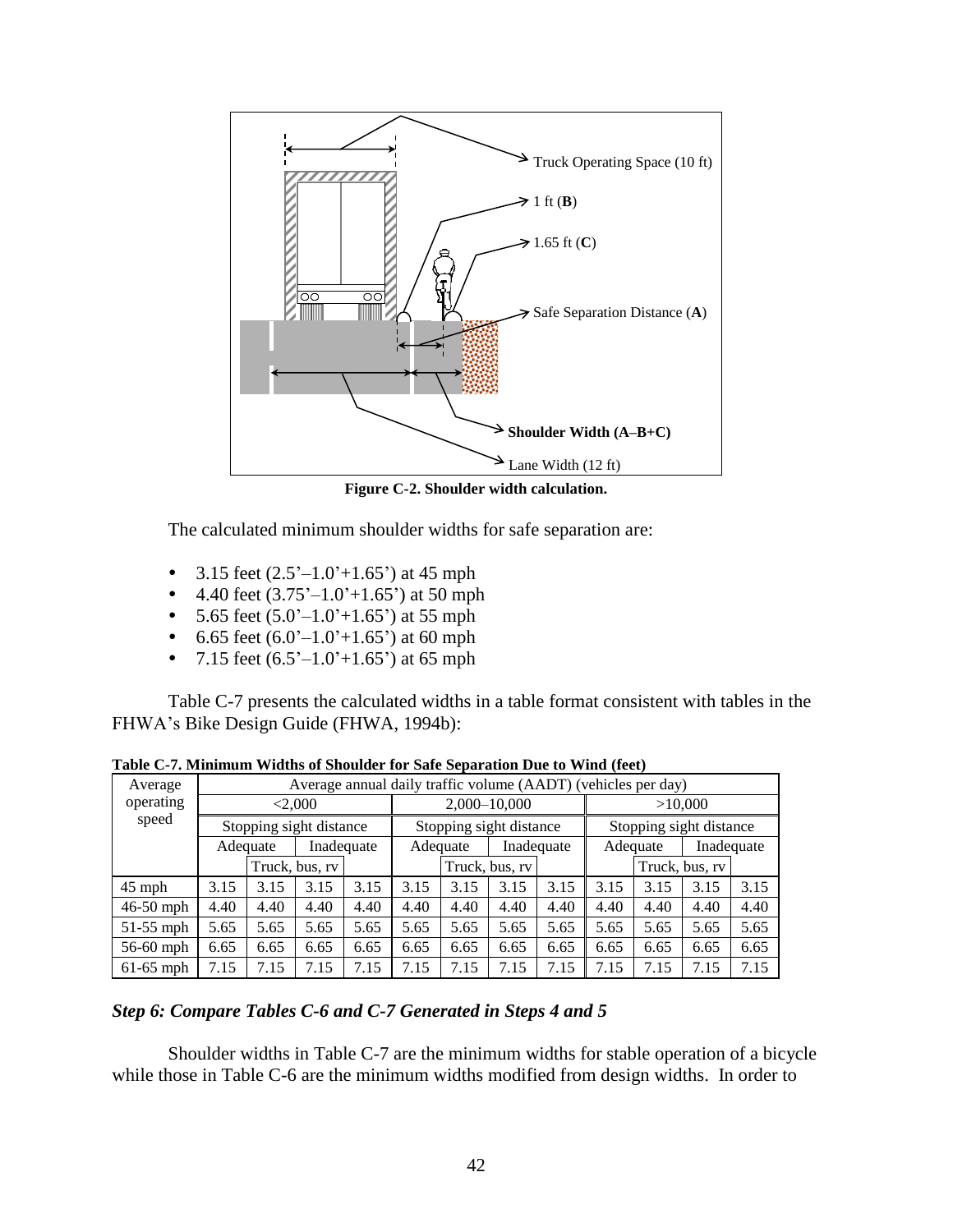satisfy all the conditions and assumptions considered through Step 5, the larger of the two values is adopted to create Table C-8 as follows:

combined shoulder width  $= max(width \text{ in Table C-6}, width \text{ in Table C-7})$ 

For example, for AADT of less than 2,000, adequate stopping sight distance, and average speed of 45 mph, the minimum shoulder widths are 2.5 and 3.15 feet in Tables C-6 and C-7, respectively. Thus, a larger value, 3.15 feet, is adopted as the minimum width for that condition.

|             | Table C-8. Minimum Widdls of Shoulder for Bicyclists (feet) |      |                |      |                         |                        |                |      |                        |                                                               |                |      |  |
|-------------|-------------------------------------------------------------|------|----------------|------|-------------------------|------------------------|----------------|------|------------------------|---------------------------------------------------------------|----------------|------|--|
| Average     |                                                             |      |                |      |                         |                        |                |      |                        | Average annual daily traffic volume (AADT) (vehicles per day) |                |      |  |
| operating   | < 2,000                                                     |      |                |      |                         |                        | 2,000-10,000   |      | >10,000                |                                                               |                |      |  |
| speed       | Stopping sight distance                                     |      |                |      | Stopping sight distance |                        |                |      |                        | Stopping sight distance                                       |                |      |  |
|             | Inadequate<br>Adequate                                      |      |                |      |                         | Inadequate<br>Adequate |                |      | Inadequate<br>Adequate |                                                               |                |      |  |
|             |                                                             |      | Truck, bus, rv |      |                         |                        | Truck, bus, rv |      |                        |                                                               | Truck, bus, rv |      |  |
| $45$ mph    | 3.15                                                        | 3.15 | 3.15           | 3.15 | 4.00                    | 4.00                   | 4.00           | 4.00 | 4.00                   | 4.00                                                          | 4.00           | 4.00 |  |
| $46-50$ mph | 4.40                                                        | 4.40 | 4.40           | 4.40 | 4.40                    | 4.40                   | 4.40           | 4.40 | 4.40                   | 4.40                                                          | 4.40           | 4.40 |  |
| $51-55$ mph | 5.65                                                        | 5.65 | 5.65           | 5.65 | 5.65                    | 5.65                   | 5.65           | 5.65 | 5.65                   | 5.65                                                          | 5.65           | 5.65 |  |
| 56-60 mph   | 6.65                                                        | 6.65 | 6.65           | 6.65 | 6.65                    | 6.65                   | 6.65           | 6.65 | 6.65                   | 6.65                                                          | 6.65           | 6.65 |  |
| $61-65$ mph | 7.15                                                        | 7.15 | 7.15           | 7.15 | 7.15                    | 7.15                   | 7.15           | 7.15 | 7.15                   | 7.15                                                          | 7.15           | 7.15 |  |

**Table C-8. Minimum Widths of Shoulder for Bicyclists (feet)**

# *Step 7: Use Posted Speed Limits*

For practical use of the table, a posted speed limit is recommended for use in place of the average operating speed because operating speed data are typically unavailable for highway segments. However, when operating speeds are thought to be higher than the posted speed limit, speed data should be collected and an average operating speed should be used in place of the posted speed limit.

| Posted   |                         | Average annual daily traffic volume (AADT) (vehicles per day) |                |      |                         |              |                |                        |                         |         |                |      |  |
|----------|-------------------------|---------------------------------------------------------------|----------------|------|-------------------------|--------------|----------------|------------------------|-------------------------|---------|----------------|------|--|
| speed    |                         | < 2,000                                                       |                |      |                         | 2,000-10,000 |                |                        |                         | >10,000 |                |      |  |
| limit    | Stopping sight distance |                                                               |                |      | Stopping sight distance |              |                |                        | Stopping sight distance |         |                |      |  |
|          | Inadequate<br>Adequate  |                                                               |                |      | Inadequate<br>Adequate  |              |                | Inadequate<br>Adequate |                         |         |                |      |  |
|          |                         |                                                               | Truck, bus, rv |      |                         |              | Truck, bus, rv |                        |                         |         | Truck, bus, rv |      |  |
| $45$ mph | 3.15                    | 3.15                                                          | 3.15           | 3.15 | 4.00                    | 4.00         | 4.00           | 4.00                   | 4.00                    | 4.00    | 4.00           | 4.00 |  |
| $50$ mph | 4.40                    | 4.40                                                          | 4.40           | 4.40 | 4.40                    | 4.40         | 4.40           | 4.40                   | 4.40                    | 4.40    | 4.40           | 4.40 |  |
| $55$ mph | 5.65                    | 5.65                                                          | 5.65           | 5.65 | 5.65                    | 5.65         | 5.65           | 5.65                   | 5.65                    | 5.65    | 5.65           | 5.65 |  |
| $60$ mph | 6.65                    | 6.65                                                          | 6.65           | 6.65 | 6.65                    | 6.65         | 6.65           | 6.65                   | 6.65                    | 6.65    | 6.65           | 6.65 |  |
| $65$ mph | 7.15                    | 7.15                                                          | 7.15           | 7.15 | 7.15                    | 7.15         | 7.15           | 7.15                   | 7.15                    | 7.15    | 7.15           | 7.15 |  |

**Table C-9. Minimum Widths of Shoulder for Bicyclists (feet)**

# *Step 8: Round Values for Practical Use*

For practical use of the table, values in Table C-9 are rounded so that widths are based on 0.5 feet increments. All values are rounded to the nearest 0.5 ft favoring permitting bicycle use.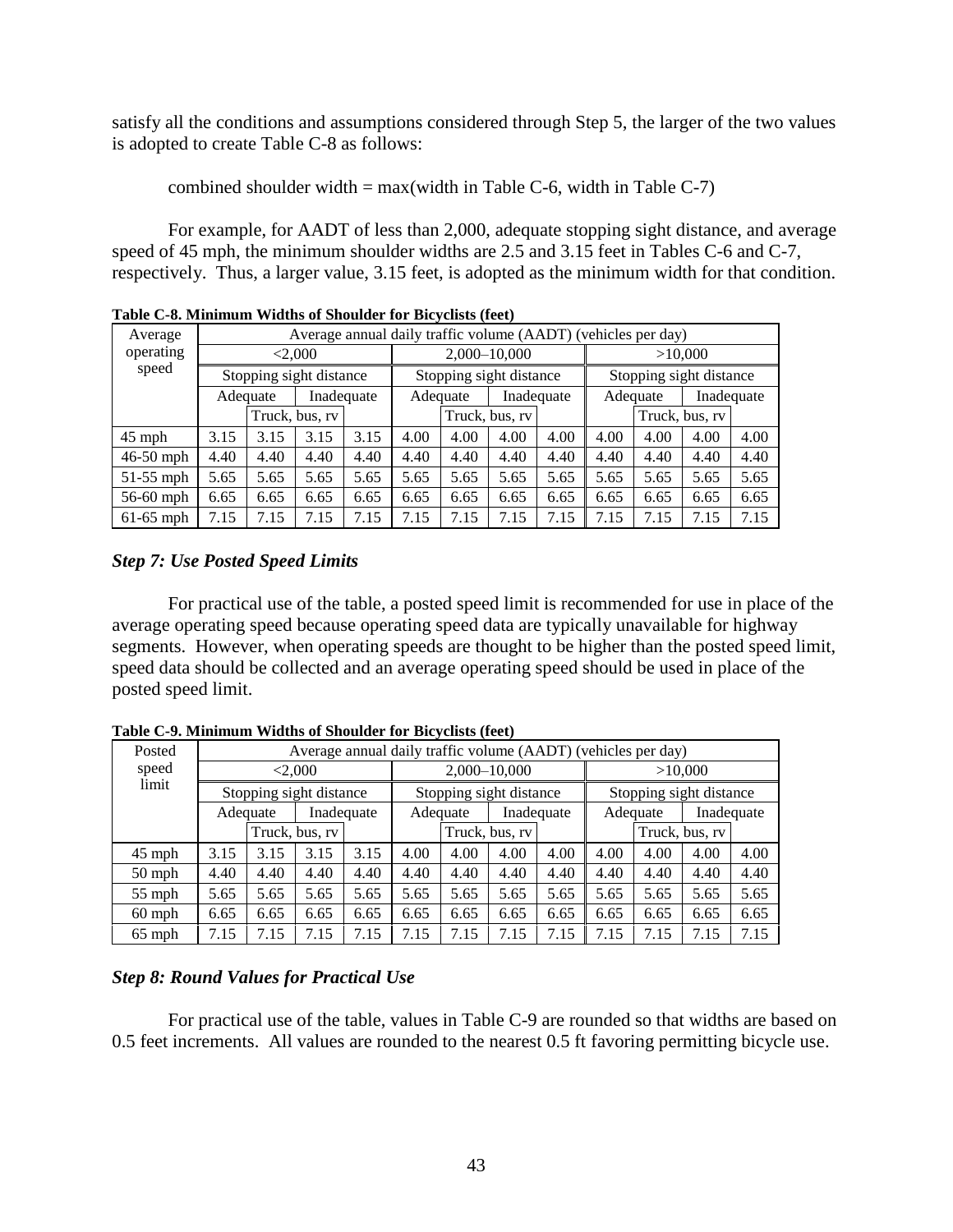| Posted   |                         | Average annual daily traffic volume (AADT) (vehicles per day) |                |                         |                        |     |                |                         |         |     |     |                |
|----------|-------------------------|---------------------------------------------------------------|----------------|-------------------------|------------------------|-----|----------------|-------------------------|---------|-----|-----|----------------|
| speed    | < 2,000                 |                                                               |                |                         | 2,000-12,000           |     |                |                         | >12,000 |     |     |                |
| limit    | Stopping sight distance |                                                               |                | Stopping sight distance |                        |     |                | Stopping sight distance |         |     |     |                |
|          | Inadequate<br>Adequate  |                                                               |                |                         | Inadequate<br>Adequate |     |                | Inadequate<br>Adequate  |         |     |     |                |
|          |                         |                                                               | Truck, bus, rv |                         | Truck, bus, rv         |     | Truck, bus, rv |                         |         |     |     |                |
| $45$ mph | 3                       |                                                               | 3              | 3                       | 4                      | 4   | 4              | $\overline{4}$          | 4       | 4   | 4   | $\overline{4}$ |
| $50$ mph | 4.5                     | 4.5                                                           | 4.5            | 4.5                     | 4.5                    | 4.5 | 4.5            | 4.5                     | 4.5     | 4.5 | 4.5 | 4.5            |
| $55$ mph | 5.5                     | 5.5                                                           | 5.5            | 5.5                     | 5.5                    | 5.5 | 5.5            | 5.5                     | 5.5     | 5.5 | 5.5 | 5.5            |
| $60$ mph | 6.5                     | 6.5                                                           | 6.5            | 6.5                     | 6.5                    | 6.5 | 6.5            | 6.5                     | 6.5     | 6.5 | 6.5 | 6.5            |
| $65$ mph |                         |                                                               |                |                         | 7                      |     |                |                         |         | 7   |     |                |

**Table C-10. Minimum Widths of Shoulder for Bicyclists (feet)**

## *Step 9: Combine Two Higher Volume Categories and Remove Stopping Sight Distance and Presence of Heavy Vehicles Categories*

All the widths for two higher AADT categories, 2,000-10,000 and >10,000, are identical. Thus, for simplicity, the two categories are combined so that the final table has two volume categories,  $\leq 2,000$  and  $\geq 2,000$ . In addition, stopping sight distance and the presence of heavy vehicles are removed from the table since the widths are identical under the same speed limit.

| Posted<br>speed | Average annual daily traffic volume<br>(AADT) (vehicles per day) |                |  |  |  |  |  |  |
|-----------------|------------------------------------------------------------------|----------------|--|--|--|--|--|--|
| limit           | < 2,000                                                          | $\geq 2,000$   |  |  |  |  |  |  |
| $45$ mph        | 3 ft                                                             | $4 \text{ ft}$ |  |  |  |  |  |  |
| 50 mph          | $4.5$ ft                                                         |                |  |  |  |  |  |  |
| 55 mph          | $5.5$ ft                                                         |                |  |  |  |  |  |  |
| $60$ mph        | $6.5$ ft                                                         |                |  |  |  |  |  |  |
| $65$ mph        | 7 ft                                                             |                |  |  |  |  |  |  |

#### **Table C-11. Minimum Widths of Shoulder for Bicyclists**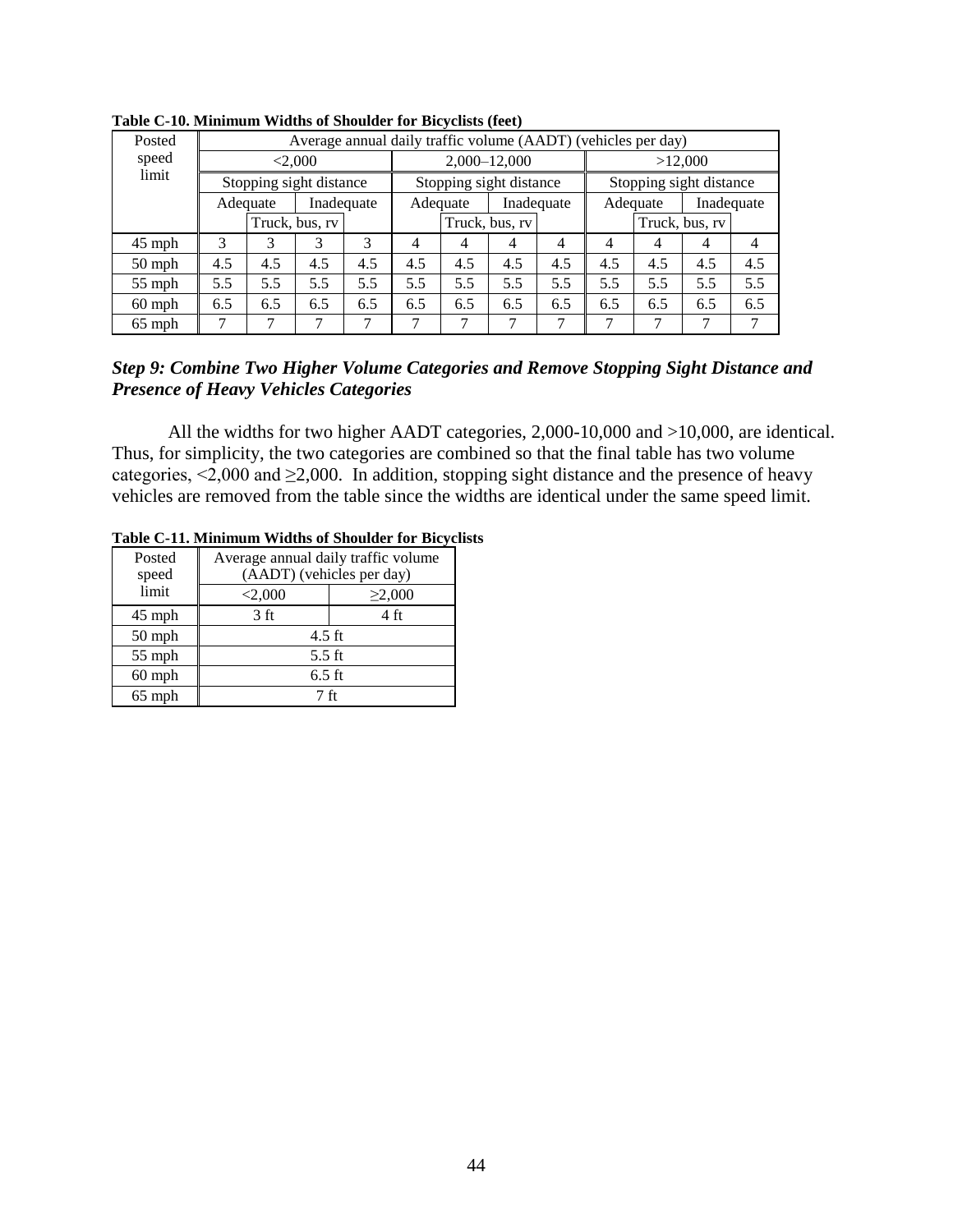### **APPENDIX D. DATA PREPARATION FOR CRASH ANALYSIS**

VDOT maintains detailed data on the historical roadway inventory, traffic flows, and traffic crashes in the Highway Traffic Records Inventory System (HTRIS), which serves as a centralized warehouse of traffic and roadway inventory data in Virginia. HTRIS is operated in a relational Oracle database and consists of several subsystems storing unique data on each subsystem. The three subsystems, Roadway Inventory (RDI), Accident (ACC), and Highway Performance Monitoring (HPM), were used to form the database for this study. A set of Structured Query Language (SQL) programs was developed to relate the subsystems, and to retrieve and compile data in a compatible format for data analysis. SAS 9.1.3 was then used to manage the data for statistical analysis.

In the database containing shoulder width data (SHD), shoulders are classified by pavement material into four types – curb, gravel, asphalt and concrete. For this study, only paved shoulders with either asphalt (bituminous concrete) or concrete (Portland cement concrete) pavement were used. In some segments, two or more types of shoulder pavement were found. Thus, a shoulder width in this study is a summation of widths of the contiguous hard shoulders (asphalt or concrete shoulder). For example, the shoulder width for a highway with 2 feet of asphalt shoulder abutting 4 feet of gravel shoulder is 2 feet in this study.

There were over 8,000 centerline miles of primary highways under VDOT's administration as of September, 2009. From this total, 320 miles of controlled access highways were identified for which data are available and bicycle permission/prohibition is known. Figure 8 depicts a data preparation process to form the final database for crash analysis. Reductions in the total centerline mileage are presented as an individual database is being merged.

Over 8,000 centerline miles of primary highways were identified in RDI database. After adding traffic volume data from HPM database, shoulder width data from SHD database, and traffic crash data from ACC database to each identified segment of the primary highways, the combined database reduced to about 6,600 miles. When selecting segments with partial or full control of access, the database further reduced to 404 miles. At last, prohibition data from our Bicycle Permission/Prohibition (BPP) database were added to the database resulting in 320 miles comprising 960 segments. Among the final 320 miles, 133 miles have bicycle prohibitions in place and 187 miles do not.

Only segments with valid information for all variables were included in the data analysis, including traffic crash frequencies (e.g., total crash, run-off-right crash, and bicycle-vehicle crash), segment length, the number of intersections in a segment, shoulder width, speed limit, and AADT. A total of 137 segments out of the 960 segments were removed due to incomplete data resulting in 823 segments over 268 miles available for data analysis. The final study database with 268 miles breaks down to 119 miles with bicycle prohibitions in place and 149 miles without prohibitions. Figure D-1 depicts the above described process of data preparation.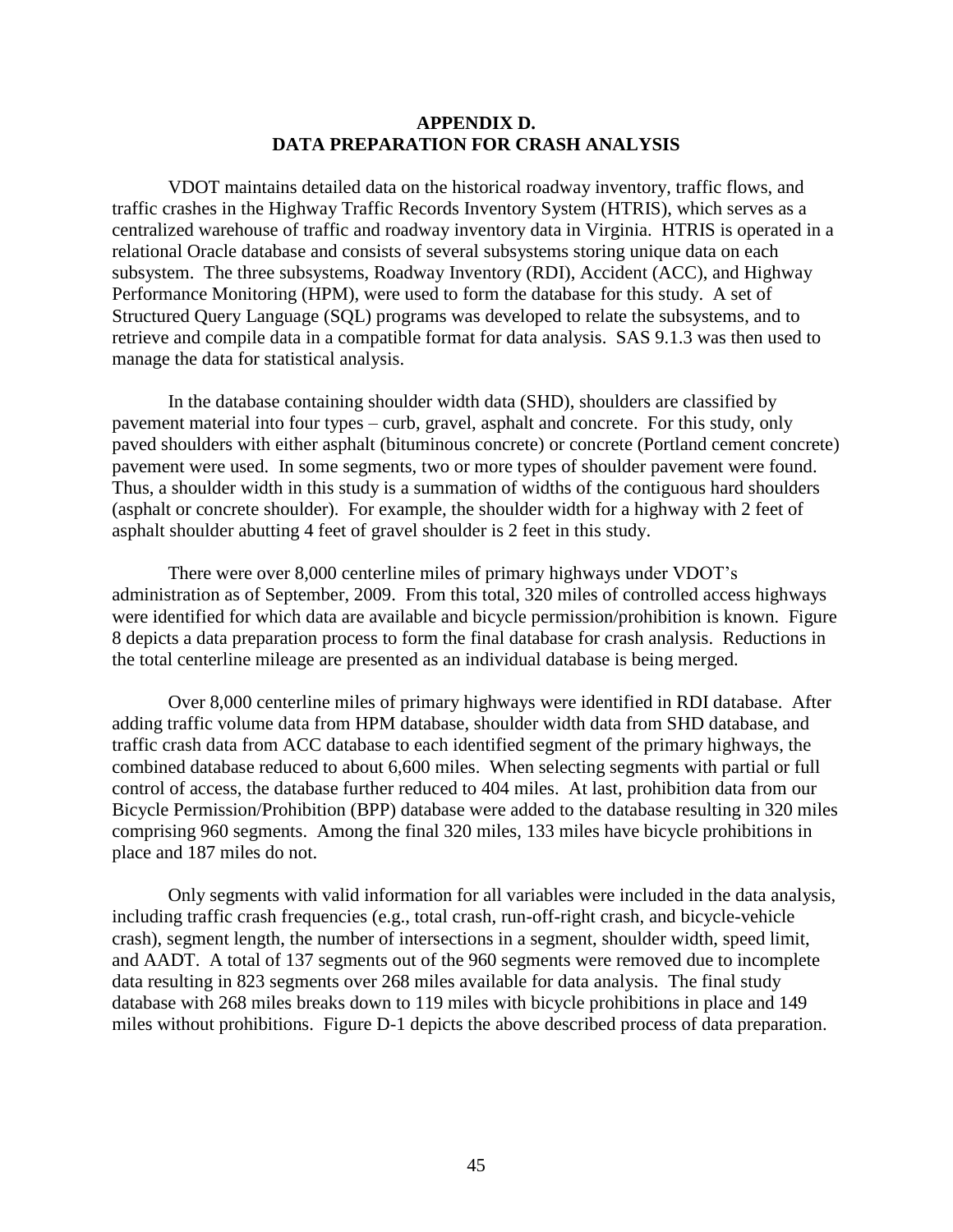

Note: RDI=Roadway Inventory, CA=Controlled Access, HPM=Highway Performance Management, SHD=Shoulder Width, ACC=Accident, BPP=Bicycle Permission/Prohibition

**Figure D-1. Preparation of data from primary highways in Virginia.**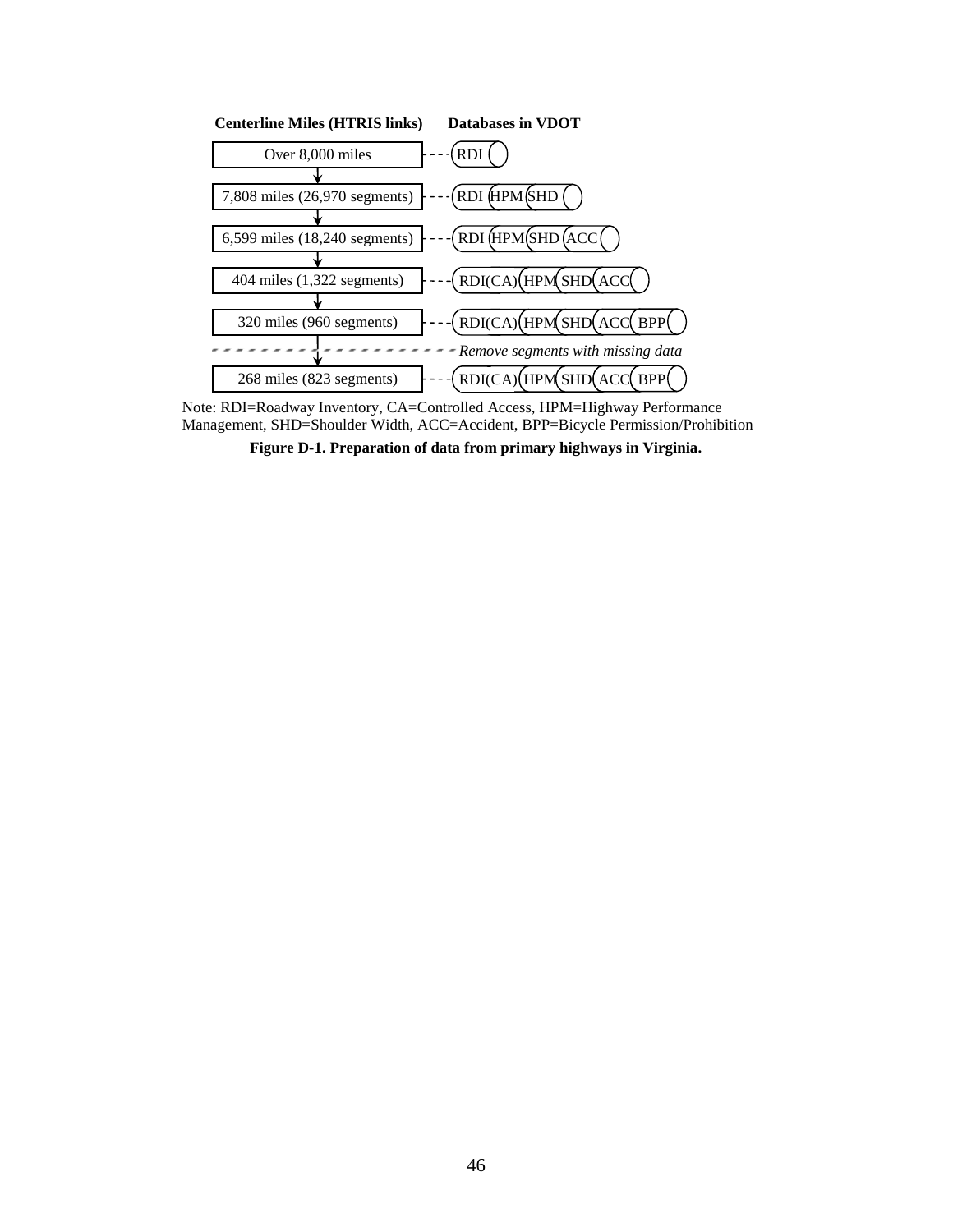## **APPENDIX E. HIGHWAY AND CRASH CHARACTERSITICS BY PROHBITION STATUS**

Tables E-1 through E-3 show statistics of Tables 3 through 5 by prohibition status, respectively.

|  | Table E-1. Basic Statistics of Segment Characteristics by Prohibition Status |
|--|------------------------------------------------------------------------------|
|--|------------------------------------------------------------------------------|

| <b>Variable</b>                                         | Prohibited   |             |           | <b>Permitted</b> |       |           |  |  |
|---------------------------------------------------------|--------------|-------------|-----------|------------------|-------|-----------|--|--|
|                                                         | Num. of obs. | <b>Mean</b> | Std. dev. | Num. of obs.     | Mean  | Std. dev. |  |  |
| $AADT1$ (1,000 vehicles per day)                        | 258          | 23.07       | 14.14     | 565              | 30.53 | 20.90     |  |  |
| Length <sup>2</sup> (mile)                              |              | 0.463       | 0.675     |                  | 0.263 | 0.447     |  |  |
| Curb and gutter <sup>2,4</sup> (1 if present; 0 if not) |              | 0.0039      | 0.062     |                  | 0.186 | 0.389     |  |  |
| Number of intersections <sup>2</sup>                    |              | 0.295       | 0.590     |                  | 0.804 | 0.794     |  |  |
| Number of $lanes2$                                      |              | 4.155       | 0.506     |                  | 4.365 | 0.950     |  |  |
| Speed $limit2$ (miles per hour)                         |              | 60.23       | 6.523     |                  | 50.99 | 7.769     |  |  |
| Shoulder width <sup>3</sup> (ft)                        |              | 7.222       | 3.989     |                  | 4.065 | 3.910     |  |  |
| <sup>1</sup> 2008 HPM database                          |              |             |           |                  |       |           |  |  |
| $22008$ RDI database                                    |              |             |           |                  |       |           |  |  |

<sup>3</sup>Weighted average of right and left shoulder widths (only hard shoulders with asphalt or concrete pavement)

| Table E-2 Number of Segments by Number of Lanes, Speed Limit, and Access Control Type and by |  |
|----------------------------------------------------------------------------------------------|--|
| <b>Prohibition Status</b>                                                                    |  |

| <b>Status</b> | Variables           | Num. of lanes |          |     |    | <b>Speed limit</b> |          |    |          |     |    | <b>Access control</b> |    |     |                |      |
|---------------|---------------------|---------------|----------|-----|----|--------------------|----------|----|----------|-----|----|-----------------------|----|-----|----------------|------|
|               |                     |               | 3        |     |    | $\mathbf b$        |          | 35 | 40       | 45  | 50 | 55                    | 60 | 65  | <b>Partial</b> | Full |
| Prohibited    | Num. of<br>segments |               |          | 231 | 11 | 15                 | $\Omega$ | 2  | $\Omega$ | 18  |    | 75                    | 12 | 151 | 12             | 246  |
|               | Percentage (%)      |               | $\Omega$ | 90  |    | . რ                |          |    | $\theta$ |     |    | 29                    |    | 59  |                | 95   |
| Permitted     | Num. of<br>segments | 18            | 6        | 414 | 14 | 105                | 8        | 45 | 13       | 178 | 6  | 216                   | 86 | 21  | 310            | 255  |
|               | Percentage (%)      |               |          | 73  |    | 19                 |          | 8  |          | 32  |    | 38                    | 15 |     | 39             | 61   |

| Table E-3. 3-Year Crash Frequency per Segment on Controlled Access Primary Highways by Prohibition |  |
|----------------------------------------------------------------------------------------------------|--|
| <b>Status (2005-2007)</b>                                                                          |  |

| <b>Status</b>         | <b>Prohibited</b>         |             |           | <b>Permitted</b> |             |           |
|-----------------------|---------------------------|-------------|-----------|------------------|-------------|-----------|
| <b>Crash type</b>     | Num. of obs. <sup>1</sup> | <b>Mean</b> | Std. dev. | Num. of obs.     | <b>Mean</b> | Std. dev. |
| All crash             | 258                       | 5.182       | 6.664     | 565              | 7.770       | 11.50     |
| Run-off-right crash   |                           | 0.907       | 1.717     |                  | 0.480       | 1.120     |
| Single-vehicle crash  |                           | 2.837       | 4.077     |                  | 1.864       | 2.928     |
| Off-travel-lane crash |                           | 2.248       | 3.568     |                  | 1.487       | 2.346     |
| Nighttime crash       |                           | 1.857       | 2.659     |                  | 2.150       | 3.262     |
| Bicycle-vehicle crash |                           | 0.008       | 0.088     |                  | 0.002       | 0.042     |

 $1$ Number of observations = number of segments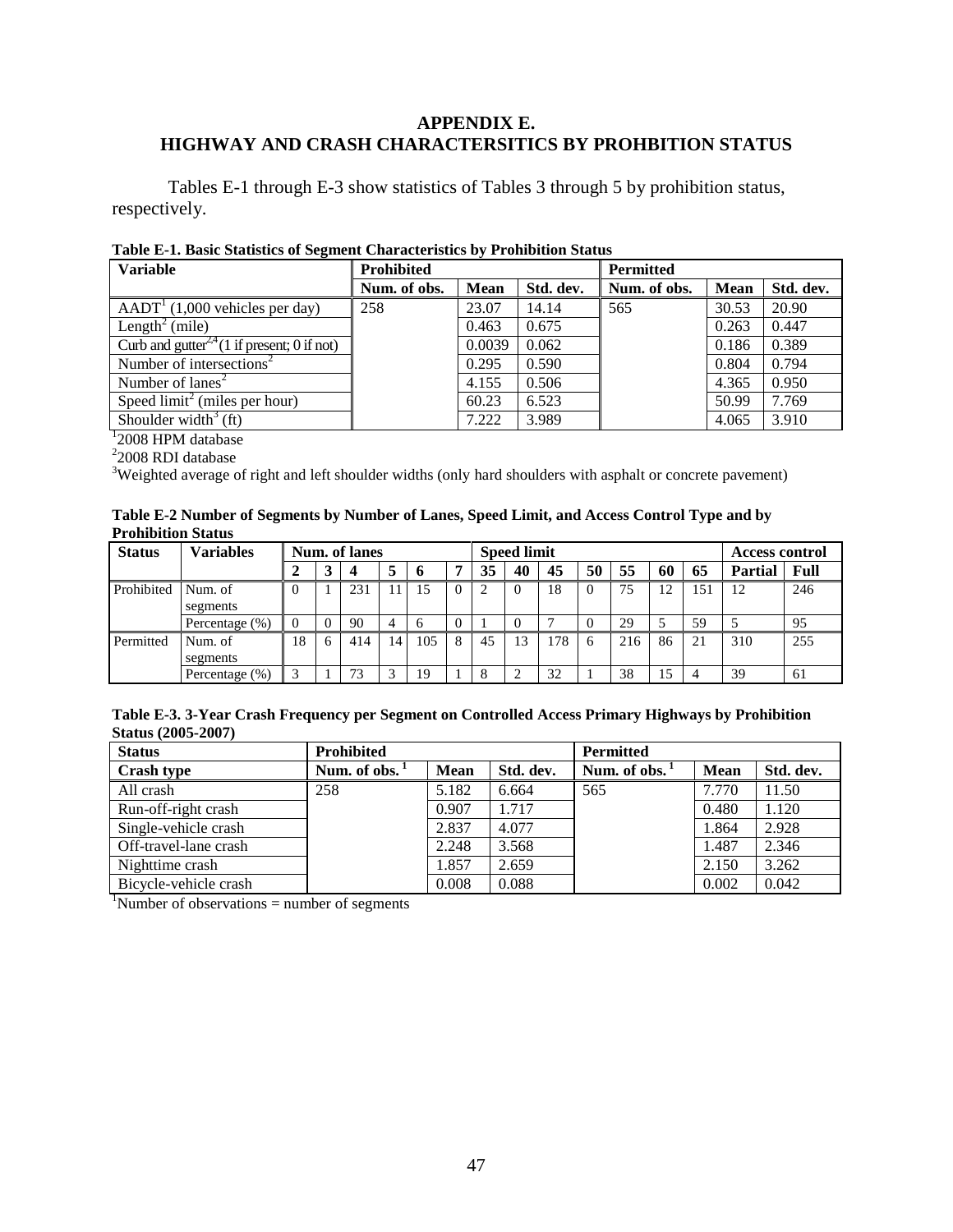### **APPENDIX F. CRASH PREDICTION MODELS FOR OTHER CRASH TYPES**

In addition to the run-off-right crash type, the types of all crash, single-vehicle crash, and off-travel-lane crashes were analyzed and their crash prediction models using negative binomial regression mode specification were developed. The estimated final models are shown below.

$$
Total Crashes in 3 Years =
$$

 $\overline{\phantom{a}}$  $\overline{\phantom{a}}$  $\overline{\phantom{a}}$  $\overline{\phantom{a}}$ J  $\backslash$  $\mathsf{I}$ L  $\mathsf{I}$  $\mathsf{I}$  $\overline{(-}$  $(4.740 + 0.263(Urban) - 0.052(Speed Limit)$  $-0.00207(AADT/1,000)^{2} +$  $\times$  exp + 0.144(*Number of Intersections*) + 0.0256(Shoulder Width)  $0.00207(AADT/1,000)^2 + 0.0000123(AADT/1,000)$  $(Segment Length) \times exp \begin{pmatrix} +0.144(Number of Intersections) + 0.122(AADT/1,000) \\ 0.00207(AADT/1,000)^2 + 0.0000123(AADT/1,000)^3 \end{pmatrix}$ *ShoulderWidth AADT AADT*  $\begin{cases} +0.144(Number\ of\ Intersections) +0.122(AADT) \end{cases}$ Eq. (F-1)

*Off TravelLaneCrashesin 3Years*

$$
(Segment Length) \times exp\n\begin{pmatrix}\n1.943 - 0.180(Number\ of\ Lanes) + 0.0268(AADT/1,000) \\
+ 0.0803(Shoulder Width) \\
+ 0.276(Shoulder Width)(Shoulder Width < 5) \\
- 0.00643(Shoulder Width)^{2} \\
- 0.0702(Shoulder Width)^{2}(Shoulder Width < 5)\n\end{pmatrix}\nEq. (F-2)
$$

*SingleVehicle Crashesin 3Years*

$$
(Segment Length) \times \exp\left(\begin{array}{l} (1.335 + 0.0358(AADT/1,000) - 0.000242(AADT/1,000)^{2} \\ + 0.0941(Shoulder Width) \\ + 0.347(Shoulder Width)(Shoulder Width < 5) \\ - 0.00718(Shoulder Width)^{2} \\ - 0.0853(Shoulder Width)^{2}(Shoulder Width < 5) \end{array}\right) \qquad \qquad \text{Eq. (F-3)}
$$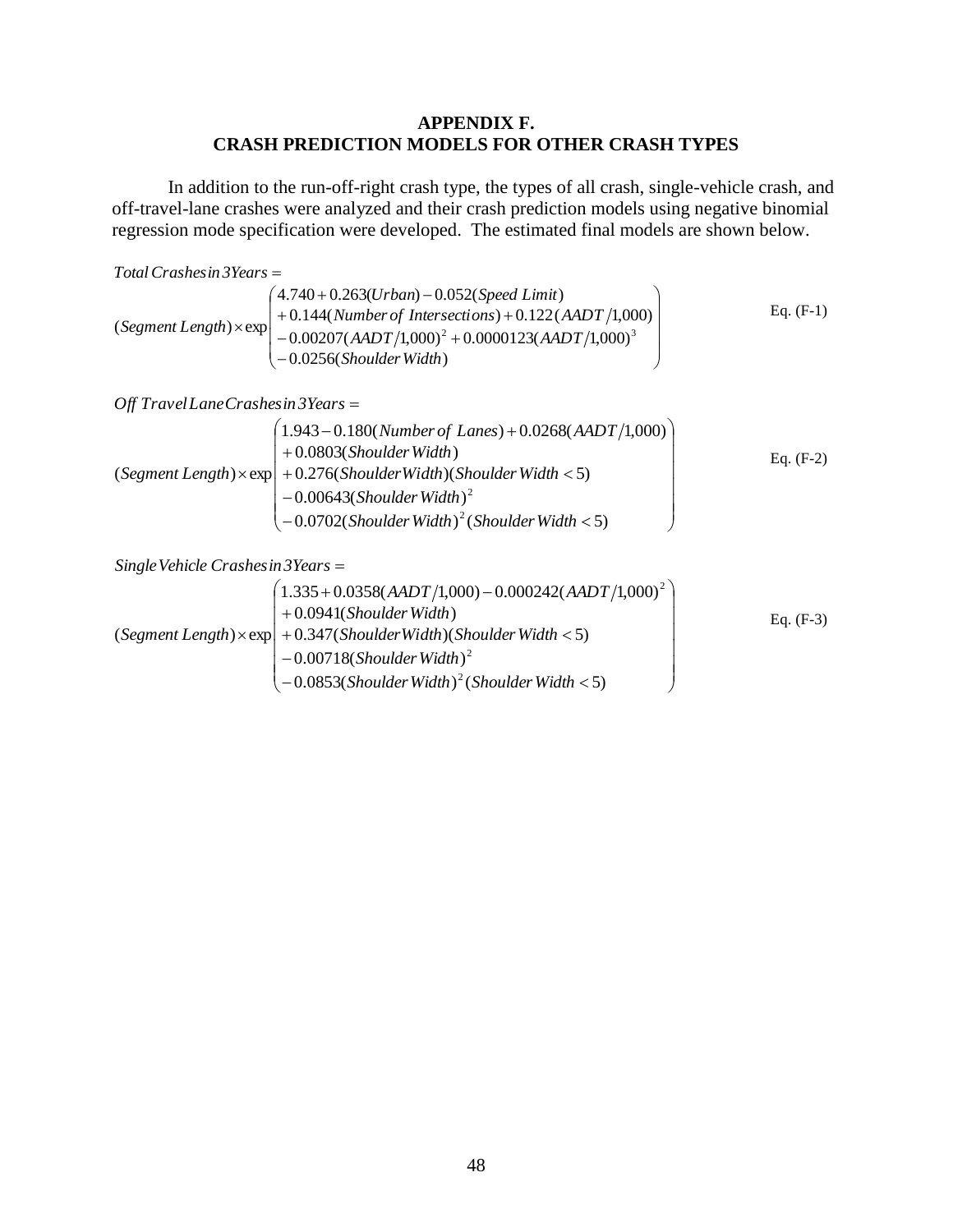## **APPENDIX G. A GUIDE FOR BICYCLE USE OF RIGHT SHOULDERS ON CONTROLLED ACCESS FACILITIES IN VIRGINIA**

## **September 2014**

This document shall serve as a guide not a warrant or requirement and is not for designing facilities for bicycle accommodation. This guide is applicable only for controlled access highways in Virginia without street parking. It provides guidance regarding when permitting bicycle use of right shoulders should be considered for either existing facilities where bicycles are currently prohibited or newly constructed facilities where appropriateness of bicycle use is being evaluated. It also provides guidance regarding when prohibiting bicycle use should be considered for existing facilities where bicycle use is currently permitted yet safety concerns arise due to the presence of bicycles. In general, facilities meeting the conditions described below should permit bicycles on right shoulders.

- The right shoulder shall meet the following conditions:
	- The entire shoulder surface is smooth paved with a texture equal to or better than the adjacent lane for motor vehicle travel.
	- Drainage grates and structures on the shoulders are acceptable for bicycle operations or adequate space is available for a bicyclist to safely go around these features.
	- The shoulder is not used as a travel lane by motor vehicles at any time (e.g., peak period use of the shoulder as a travel lane or a bus bypass shoulder).
- The right shoulder shall meet the following width criteria:

| Posted<br>Speed Limit* | Average Annual Daily Traffic Volume<br>(AADT) (vehicles per day) |              |  |  |  |  |  |
|------------------------|------------------------------------------------------------------|--------------|--|--|--|--|--|
| (miles per hour)       | < 2,000                                                          | $\geq 2,000$ |  |  |  |  |  |
| 45                     | 3 <sub>ft</sub>                                                  | 4 ft         |  |  |  |  |  |
| 50                     | $4.5$ ft                                                         |              |  |  |  |  |  |
| 55                     | $5.5 \text{ ft}$                                                 |              |  |  |  |  |  |
| 60                     | $6.5$ ft                                                         |              |  |  |  |  |  |
| 65                     | 7 ft                                                             |              |  |  |  |  |  |

### **Minimum Widths of Paved Right Shoulder for Bicycle Use**

An average operating speed based on actual speed data should be used instead if there is evidence that the operating speed is higher than the posted speed limit.

- When it is determined that a highway segment currently permitting access to bicyclists does not satisfy the conditions in the Guide, the existing permission shall not be removed until such time that an alternate facility or route is constructed and an engineering study of the segment is conducted.
- When it is determined that a highway segment currently permitting access to bicyclists does not satisfy the conditions in the Guide, the existing permission shall not be removed